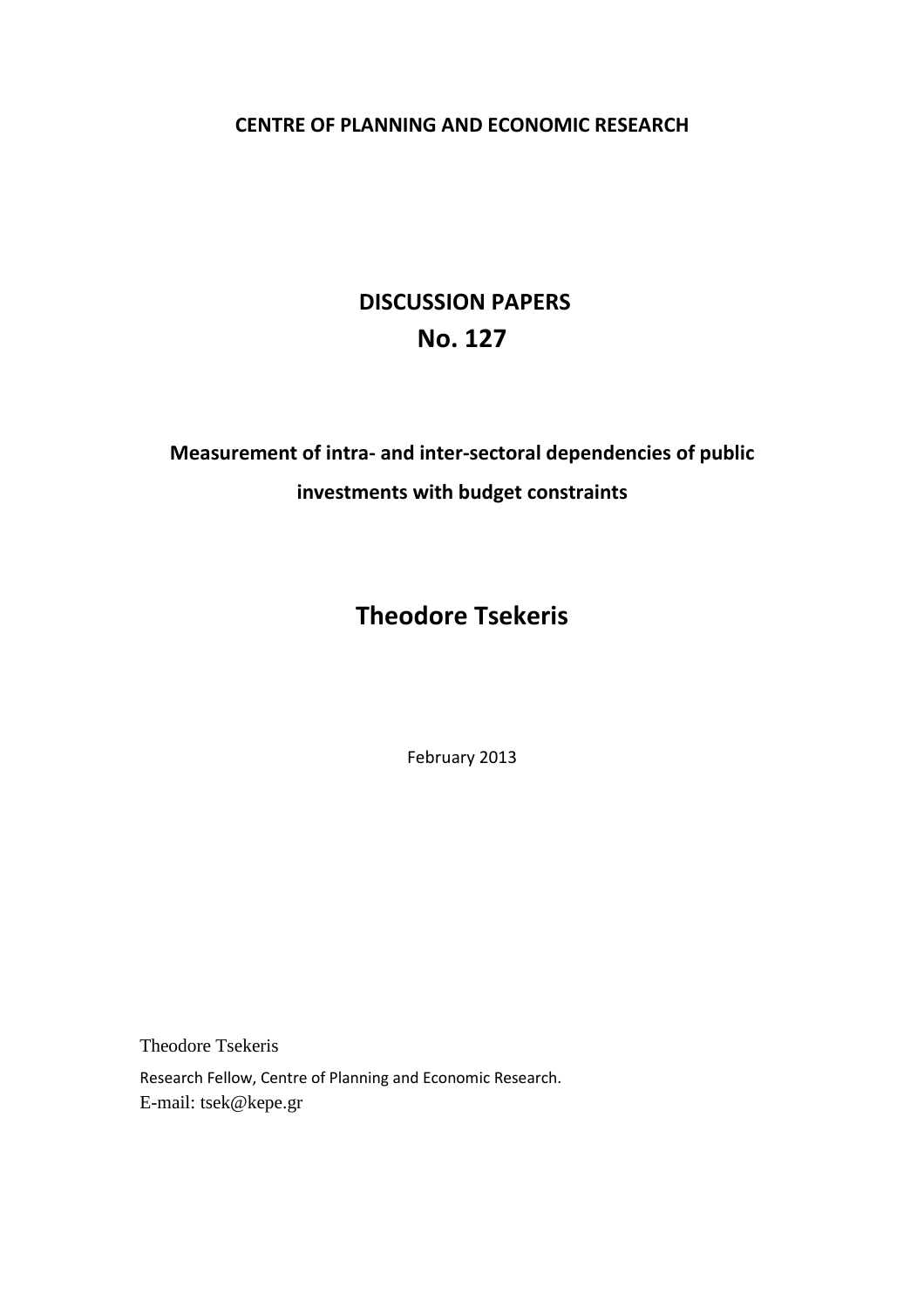# **Measurement of intra- and inter-sectoral dependencies of public investments with budget constraints**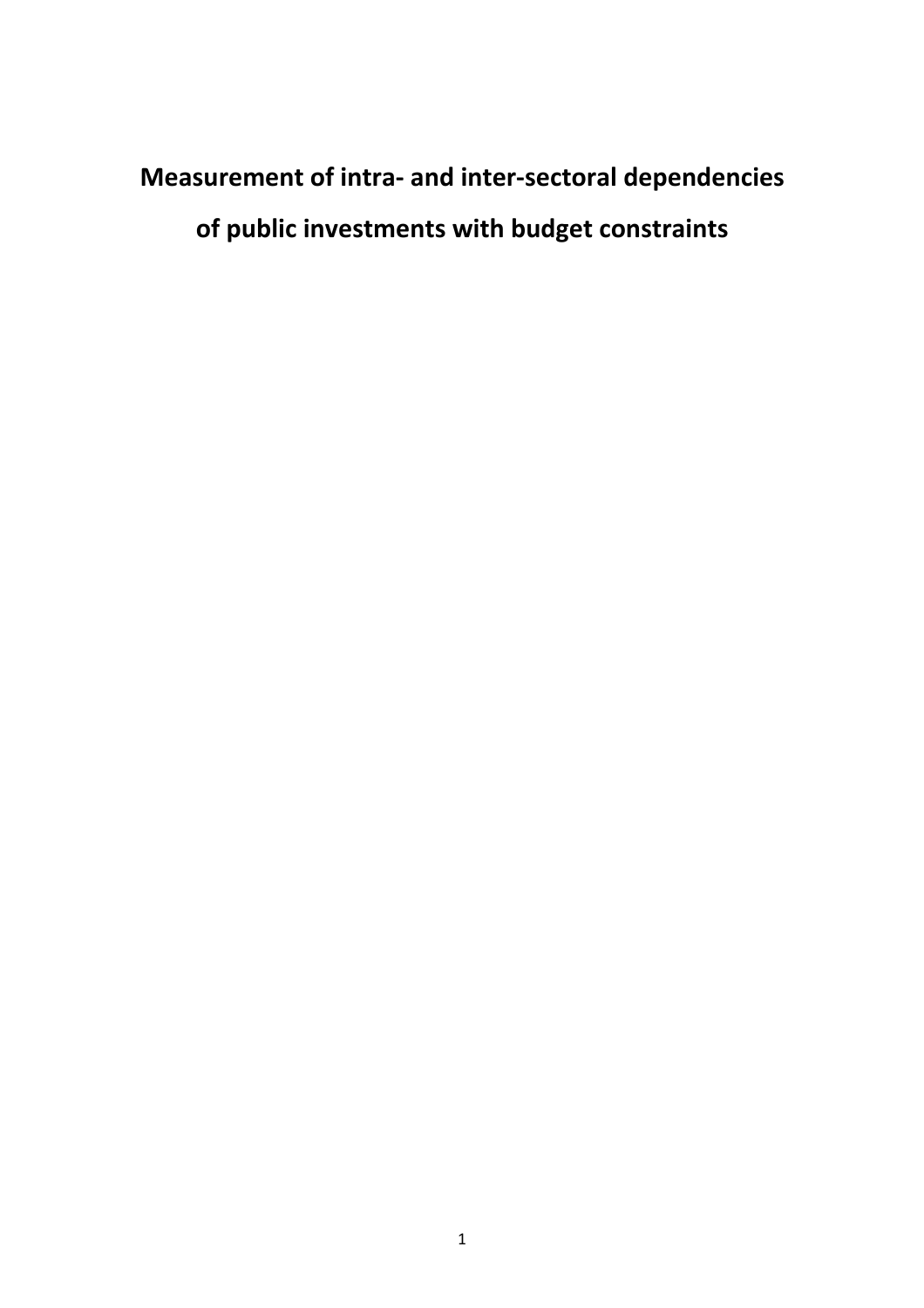Copyright 2013 by the Centre of Planning and Economic Research 11, Amerikis Street, 106 72 Athens, Greece +30 210 3676350 WWW.KEPE.GR

Opinions or value judgments expressed in this paper are those of the authors and do not necessarily represent those of the Centre of Planning and Economic Research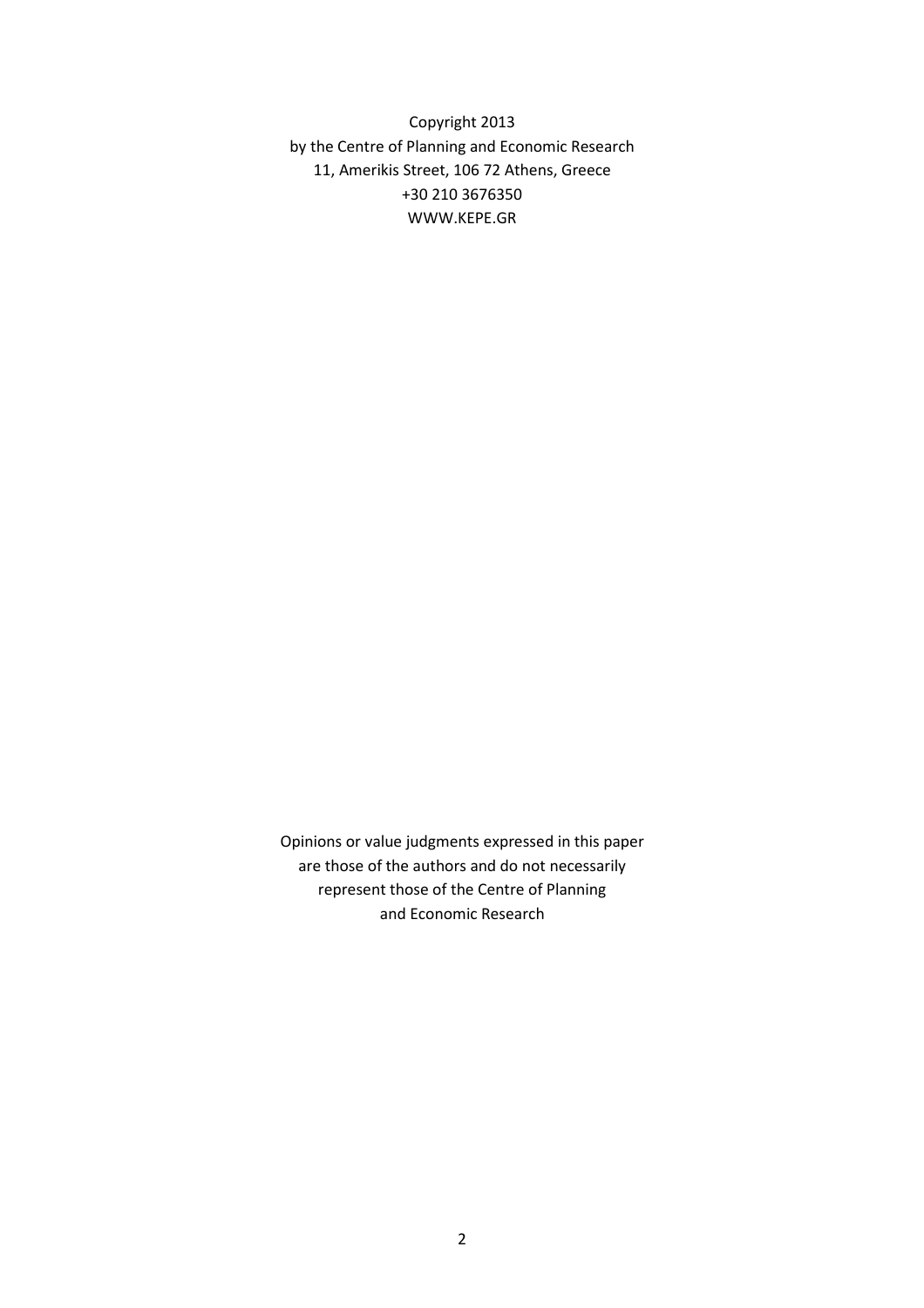#### *CENTRE OF PLANNING AND ECONOMIC RESEARCH*

*The Centre of Planning and Economic Research (KEPE) was originally established as a research unit in 1959, with the title "Centre of Economic Research". Its primary aims were the scientific study of the problems of the Greek economy, the encouragement of economic research and cooperation with other scientific institutions.* 

*In 1964, the Centre acquired its present name and organizational structure, with the following additional objectives: first, the preparation of short, medium and long-term development plans, including plans for local and regional development as well as public investment plans, in accordance with guidelines laid down by the Government; secondly, analysis of current developments in the Greek economy along with appropriate short and medium-term forecasts, the formulation of proposals for stabilization and development policies; and thirdly, the education of young economists, particularly in the fields of planning and economic development.* 

*Today, KEPE focuses on applied research projects concerning the Greek economy and provides technical advice to the Greek government on economic and social policy issues.* 

*In the context of these activities, KEPE has produced more than 650 publications since its inception. There are three series of publications, namely:* 

**Studies***. These are research monographs.* 

**Reports***. These are synthetic works with sectoral, regional and national dimensions.*  **Discussion Papers***. These relate to ongoing research projects.* 

*KEPE also publishes a tri-annual journal,* **Greek Economic Outlook***, which focuses on issues of current economic interest for Greece.* 

*The Centre is in continuous contact with foreign scientific institutions of a similar nature by exchanging publications, views and information on current economic topics and methods of economic research, thus furthering the advancement of economics in the country.* 

Athens 2/2013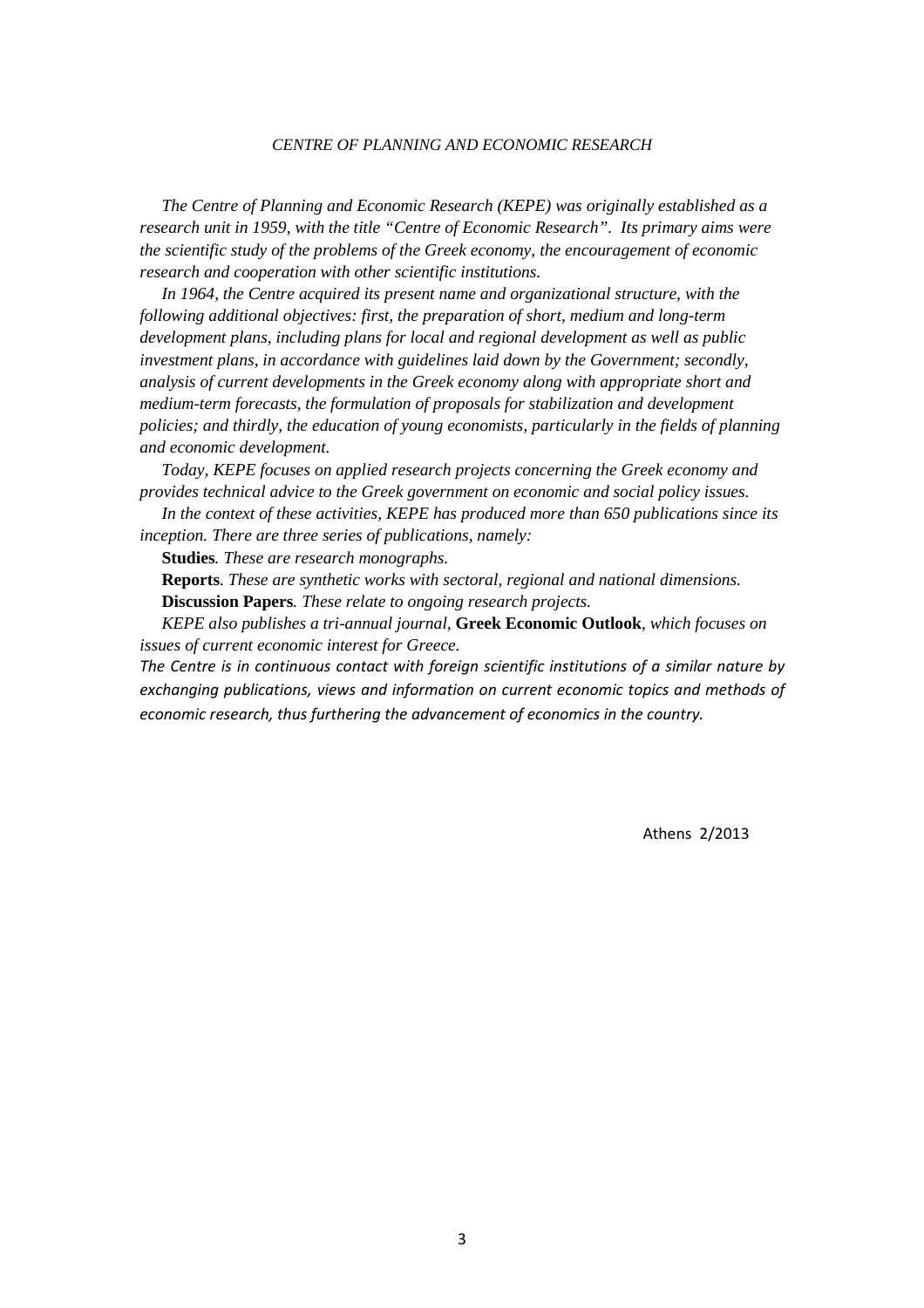### **Measurement of intra- and inter-sectoral dependencies of public investments with budget constraints**

Theodore Tsekeris Centre of Planning and Economic Research (KEPE) 11 Amerikis, 10672 Athens, Greece E-mail: tsek@kepe.gr

#### **Abstract**

The public-sector investment decision-making processes typically involve multiple and interrelated sectoral and regional policy objectives and budget constraints. These interrelationships may have a significant effect on future state funding needs and the strategic assessment of infrastructure development at the country level. This paper presents a dynamic spatio-economic model that considers both intra- and intersectoral investment dependencies under various types of budget constraints. The study employs the rich database of the Monitoring Information System of the Greek government concerning all public investment projects co-funded by the European Commission at the Prefecture level in the decade 2000-2009. The expenditure allocation dynamics of most types of public investment are found to be competitive with each other, due to lack of coordination, technological and budgetary constraints, geographical factors, and equity and political considerations. The deviations from criteria of economic efficiency rely on the timing, location and type of investment. There is evidence of significant scale effects and only limited and mostly asymmetric complementarities among the expenditures in public transport modes, and between those in energy and transport, information and communication technologies and R&D projects, and the agri-food sector and the other sectors.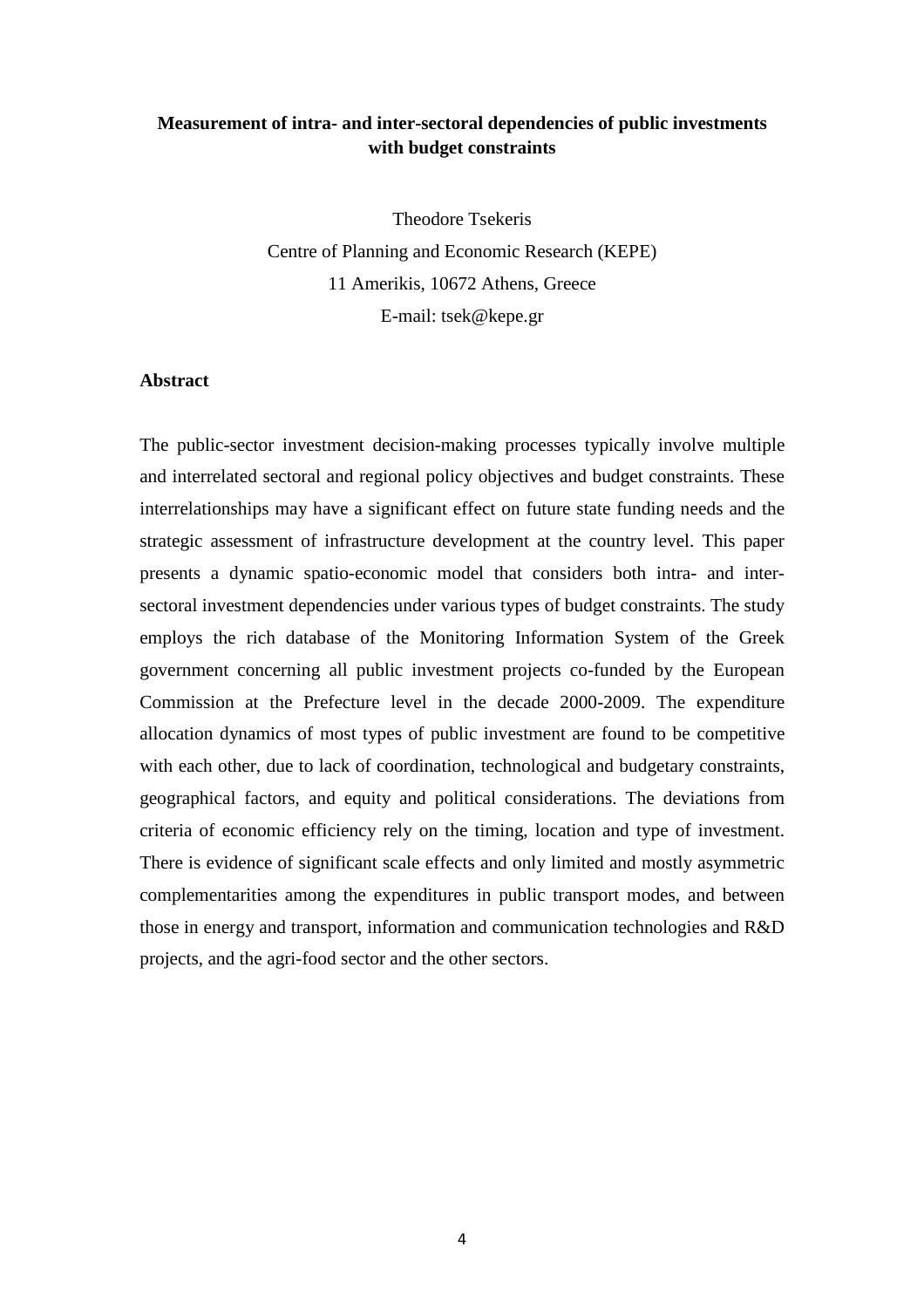## **Μέτρηση των ενδό- και διακλαδικών εξαρτήσεων των δηµοσίων επενδύσεων υπό εισοδηµατικούς περιορισµούς**

Θεόδωρος Τσέκερης Κέντρο Προγραµµατισµού και Οικονοµικών Ερευνών (ΚΕΠΕ) Αµερικής 11, 10672 Αθήνα E-mail: tsek@kepe.gr

#### *Περίληψη*

*Η διαδικασία λήψης αποφάσεων για την χωρική και κλαδική κατανοµή των δηµοσίων επενδύσεων συνήθως εµπεριέχει πολλαπλούς και αλληλένδετους στόχους και περιορισµούς. Αυτές οι αλληλεπιδράσεις µπορεί να έχουν σηµαντική επίπτωση στις µελλοντικές ροές δαπανών και ανάγκες για επενδύσεις, και στην αξιολόγηση της ανάπτυξης των υποδοµών σε εθνικό επίπεδο. Η παρούσα εργασία παρουσιάζει ένα δυναµικό χωρικό-οικονοµικό υπόδειγµα για την εξέταση των ενδοκλαδικών και διακλαδικών εξαρτήσεων των δαπανών για δηµόσιες επενδύσεις υπό εισοδηµατικούς περιορισµούς. Τα στοιχεία πηγάζουν από τη βάση δεδοµένων του Ολοκληρωµένου Πληροφοριακού Συστήµατος (ΟΠΣ) της ελληνικής κυβέρνησης και αφορούν όλες τις πραγµατοποιηθείσες δαπάνες για επενδύσεις που έχουν χρηµατοδοτηθεί από Ευρωπαϊκούς και εθνικούς πόρους κατά τη δεκαετία 2000-2009. Η ανάλυση διεξάγεται σε επίπεδο Νοµού και περιλαµβάνει συνολικά έντεκα κατηγορίες δαπανών ή τύπους επενδύσεων: τους πέντε κλάδους του τοµέα των µεταφορών, δηλαδή, οδούς, σιδηρόδροµους, αεροπορικές µεταφορές, θαλάσσιες µεταφορές και αστικές δηµόσιες συγκοινωνίες, και έξι ευρύτερους τοµείς που αναφέρονται στην ενέργεια, τις τεχνολογίες πληροφορικής και επικοινωνιών, την έρευνα και τεχνολογική ανάπτυξη, το περιβάλλον (συµπεριλαµβανοµένου του τουρισµού και του πολιτισµού), τον αγροτοβιοµηχανικό τοµέα και τις κοινωνικές υποδοµές. Οι σχέσεις κατανοµής των δηµόσιων επενδύσεων εντός του τοµέα των µεταφορών και, ιδιαίτερα, µεταξύ των διαφόρων ευρύτερων τοµέων είναι κυρίως ανταγωνιστικές. Αυτό το αποτέλεσµα µπορεί να αποδοθεί στην έλλειψη συντονισµού µεταξύ των επιµέρους πολιτικών, σε τεχνολογικούς και δηµοσιοοικονοµικούς περιορισµούς, σε απαιτήσεις κοινωνικής συνοχής, και σε γεωγραφικούς και πολιτικούς παράγοντες. Η σηµασία κάθε ενός από τους παραπάνω παράγοντες ποικίλλει ανάλογα µε την χρονική στιγµή, την τοποθεσία*

5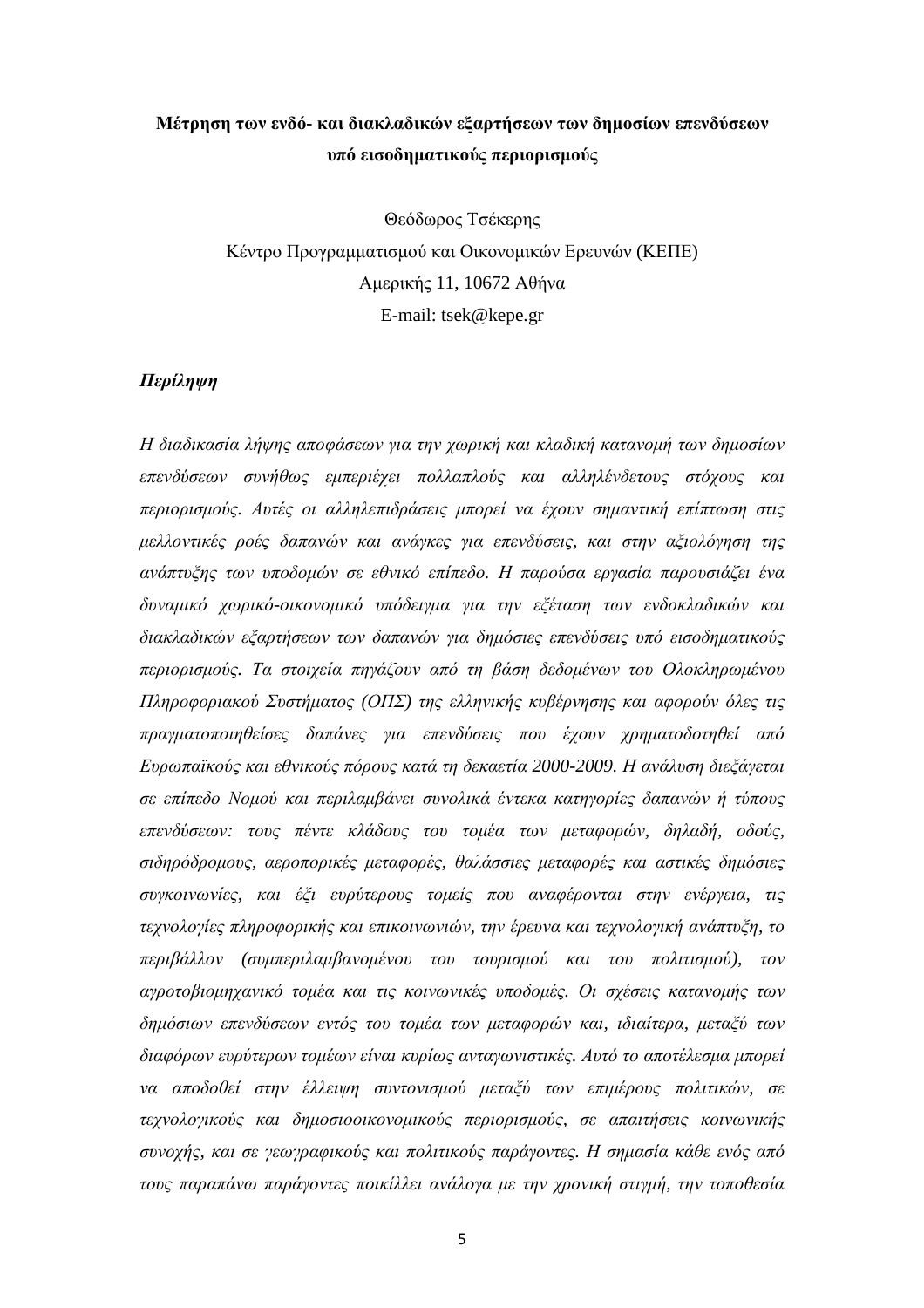*και τον τύπο της επένδυσης. Οι δαπάνες για δηµόσιες επενδύσεις διέπονται γενικά από σηµαντικές θετικές οικονοµίες κλίµακας. Υπάρχουν περιορισµένες και γενικά ασύµµετρες σχέσεις συµπληρωµατικότητας. Αυτές εντοπίζονται κυρίως µεταξύ των δαπανών για παραγωγικές υποδοµές, όπως από τις θαλάσσιες στις αεροπορικές µεταφορές, από την ενέργεια στις οδικές, σιδηροδροµικές και δηµόσιες αστικές µεταφορές, από τις οδικές και δηµόσιες αστικές µεταφορές στις θαλάσσιες µεταφορές, και από τις θαλάσσιες µεταφορές στις τεχνολογίες πληροφορικής και επικοινωνιών και στην έρευνα και τεχνολογική ανάπτυξη. Τέτοιου είδους υποδοµές µε θετικές δηµοσιονοµικές εξωτερικεύσεις θα µπορούσαν να συνθέσουν κατά προτεραιότητα ένα επενδυτικό πακέτο τόνωσης της οικονοµίας, ώστε µελλοντικά να προσελκύσουν περαιτέρω επενδύσεις και να ενεργοποιήσουν τις οικονοµίες συγκέντρωσης. Ενόψει και της νέας προγραµµατικής περιόδου 2014-2020, κρίνεται σηµαντική η θέσπιση ενός πιο συνεπούς, διαφανούς και συνεκτικού πλαισίου ενοποιηµένης αξιολόγησης των δηµοσίων επενδύσεων τόσο σε διατοµεακό όσο και διαπεριφερειακό επίπεδο.*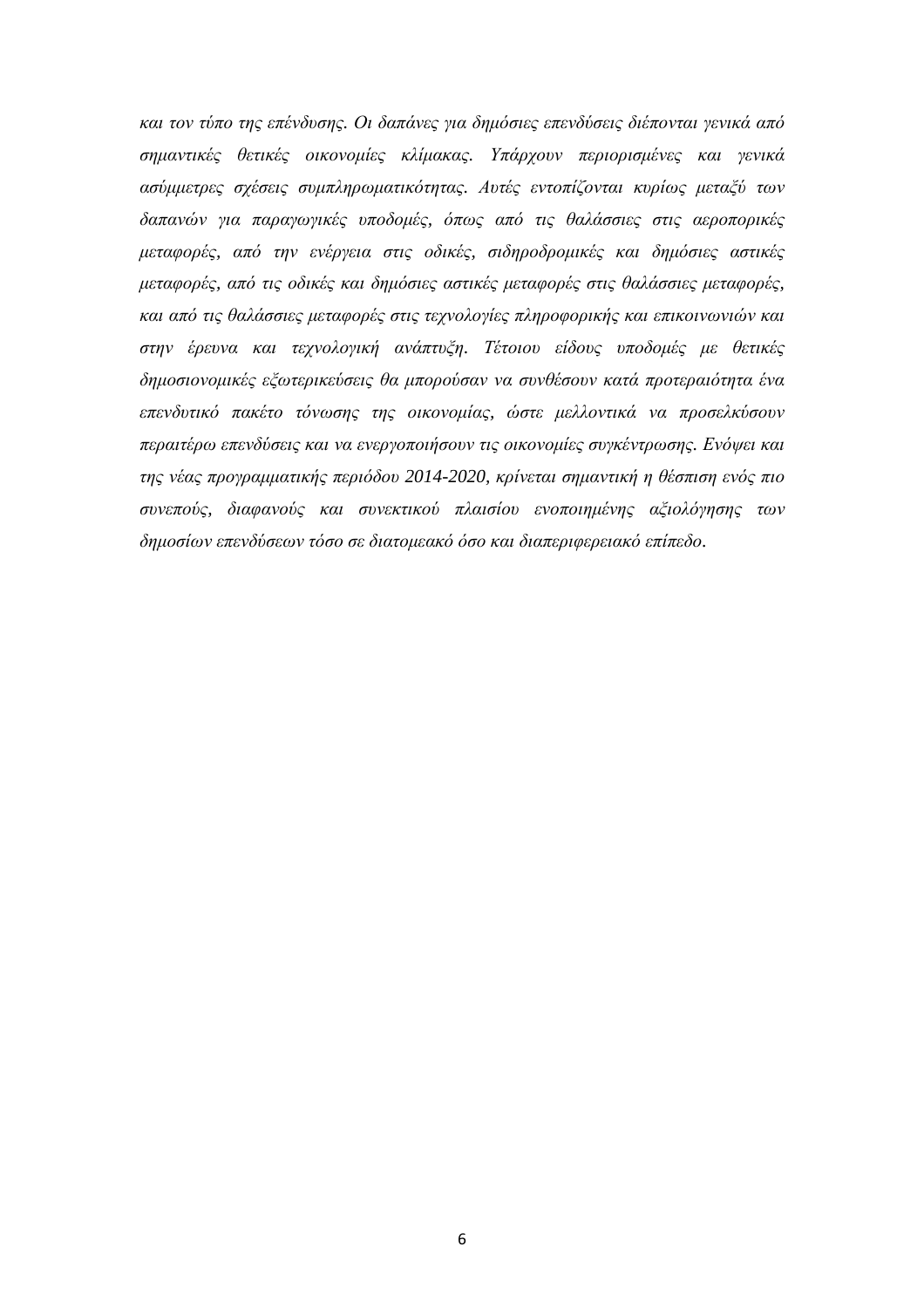#### **1. Introduction**

Regions become increasingly interdependent at various spatial scales and sectoral levels, as reflects their reliance on interregional flows of labor and resources. At the same time, the interdependencies among various infrastructure systems are intensified by the needs to fulfill capacity requirements of rapid urbanization and the renewal of aging infrastructure networks. These spatial and sectoral interactions can be generally attributed to shifts in production and consumption patterns, advances in information and communication technologies and the development of transport infrastructure. The New Economic Geography (NEG) (Krugman, 1991; Fujita et al., 1999) has provided a solid theoretical framework for analyzing the role and new forms of interactions between regions and the impacts of spatial agglomeration on productivity, output, employment and other economic variables. These impacts mostly arise from increasing economies of scale and scope, knowledge spillovers, reduction of transport costs and network effects (e.g., Rosenthal and Strange, 2001; Gill and Goh, 2010; LaFountain, 2005; Fratesi, 2008; Vogiatzoglou and Tsekeris, 2013). The expected gains from agglomeration can support fiscal and planning policies that foster the geographic concentration of infrastructures belonging to different sectors.

In this policy context, coordinated and synergistic actions of stakeholders in different regions and sectors can take place, through combining selected types of infrastructure investments in a particular geographical area. For instance, the recently (as of 2011) launched funding plan of the European Commission titled "Connecting Europe" aims at creating common investment mechanisms to develop transport, energy and information and communication technology (ICT) infrastructure networks, especially at cross-border peripheries and bottleneck areas. In turn, such coordinated investments can help to develop interconnected corridors (e.g., of high-speed train, energy pipeline and super-fast broadband optical fibre networks), which will promote the efficient movement of passengers, energy loads and information flows with increased reliability, environmental sustainability and reduced investment risk. Besides, the new (of July 2012) European Commission initiative "Smart Cities and Communities - European Innovation Partnership" aims at funding joint investments in energy, transport and ICT, to deliver more innovative and efficient services and support the sustainable development in urban areas.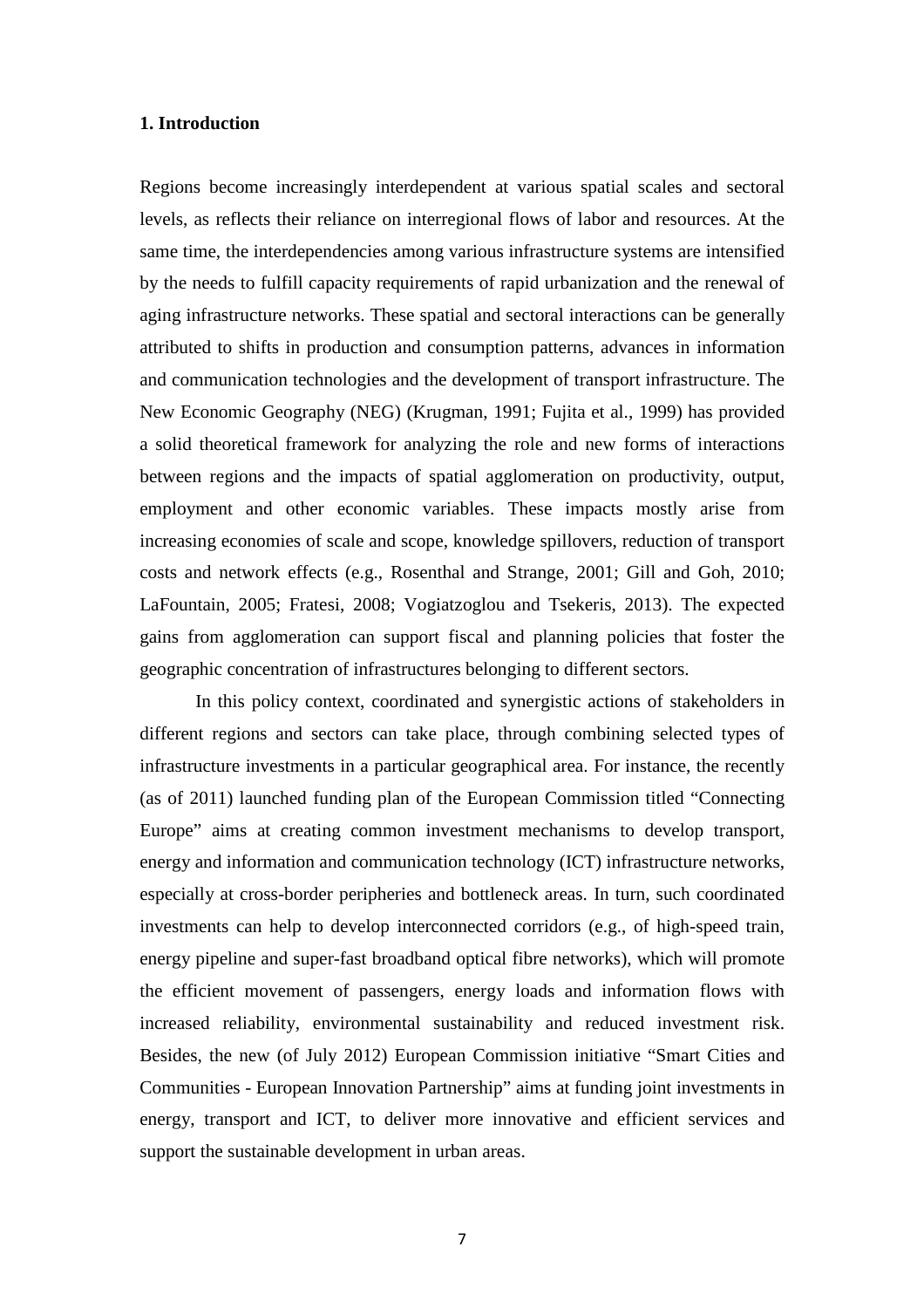In those investment allocation processes, the European (or national) funding bodies may impose various constraints into specific types or groups of expenditure categories, in order to prioritize certain policy objectives and/or ensure fiscal, environmental, operational and other requirements. Moreover, the increasing fragmentation of decision-making mechanisms at various administrative levels and policy sectors requires the development of suitable methodological tools to help to identify and handle conflicting investment strategies and improve coordination.

The present paper addresses the above problem through the development and implementation of a multi-sectoral spatio-economic model with budget constraints. In the existing literature (see Banister and Berechman, 2003), public investment interdependencies are typically considered within each expenditure category (e.g., for road infrastructure) or, to a lesser extent, intra-sectorally, among expenditure categories of the same sector (e.g., among road, rail, seaport, airport and urban mass public transit in the transport sector). The current model extends a recently proposed one, built on the model of Dendrinos and Sonis (1988, 1990), for representing competitive/complementary relationships among public investments in a given (transport) sector (Tsekeris, 2011). Its main objective is to provide a theoretically sound and systemic framework for identifying and addressing public investment interdependencies among different sectors of the economy.

In this framework, the regional investment growth per sector is expressed as a function of the past own and other expenditure categories as well as demographic, economic and political factors in each region, at the administrative level of Prefecture. Section 2 reports the theoretical background and several efforts in modeling fiscal externalities of public investments. Section 3 describes the dynamic spatio-economic model of public investment interactions. Section 4 presents the dataset employed in the study. Section 5 shows and analyzes the results of the model under various budget constraints, and Section 6 summarizes and concludes stressing the policy implications of the empirical findings.

#### **2. Fiscal externalities of public investments**

The problem of public expenditure interdependencies has been typically addressed by use of intuitive judgment or some crude policy guidelines (World Bank, 1988). These are primarily relying on intense political negotiations, without employing formal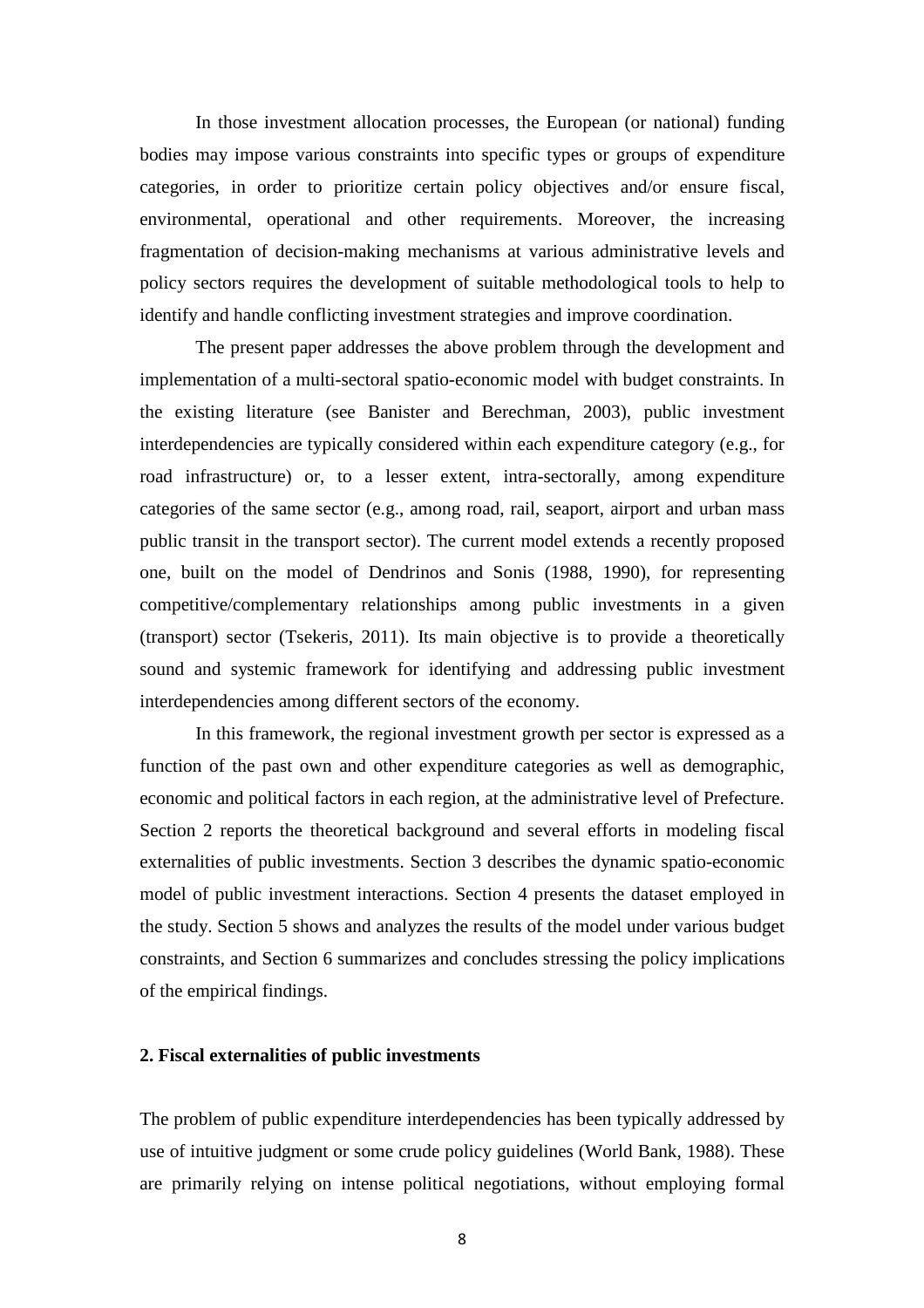economic analysis within a sound methodological/modeling framework. However, a framework for public expenditure allocation can be applied to better inform decision making on inter-sectoral investment planning and program evaluation. Initial attempts included in the literature primarily sought to evaluate inter-sectoral investment allocations based upon cross-country, time series regression analysis of growth, by adopting the same criteria to those used for intra-sectoral allocations (Pradhan, 1996). Such criteria usually concern the role of government versus the private sector, costbenefit analysis and equity impacts.

The availability of enriched datasets from central government has fueled quite a few country-level analyses of investment allocations involving multiple expenditure categories, particularly in the transport sector. Lindsey (2007) describes examples of strategic decisions of public investment allocations on transport infrastructures. Especially, in Singapore, the strategic competition of central government investment decisions reflects as over-investments in airport capacity and mass rapid transit system in order to prevent competing investments (Phang, 2003; Barter, 2006). Feng and Hsieh (2009) developed a hybrid model integrating system dynamics, cognitive maps and sensitivity analysis in order to provide a practical solution for dealing with the complex relationships among investment variables within an urban transport system.

Furthermore, public economics models of fiscal externalities can account for strategic investment interactions among jurisdictions in two forms: (i) spillover models, where each jurisdiction chooses the level of a decision variable, but the jurisdiction is also directly affected by the variable chosen elsewhere, indicating the presence of spillovers, and (ii) resource flow models, where the jurisdiction is affected by the amount of a particular resource that resides within its borders (Brueckner, 2003; Solé-Ollé, 2006). These types of models typically focus on estimating jurisdictions' reaction functions and determining inter-jurisdictional dependencies and competition among state expenditures for specific categories, such as medical and pharmaceutical expenditures (Baicker, 2005; Borck et al., 2007; Lauridsen et al., 2010). Other models have concentrated on vertical expenditure interactions among jurisdictions at hierarchical administration levels (Esteller-Moré and Solé- Ollé, 2001).

The specification of the above models generally implies that one jurisdiction's spending in some expenditure category has the largest spillover for geographically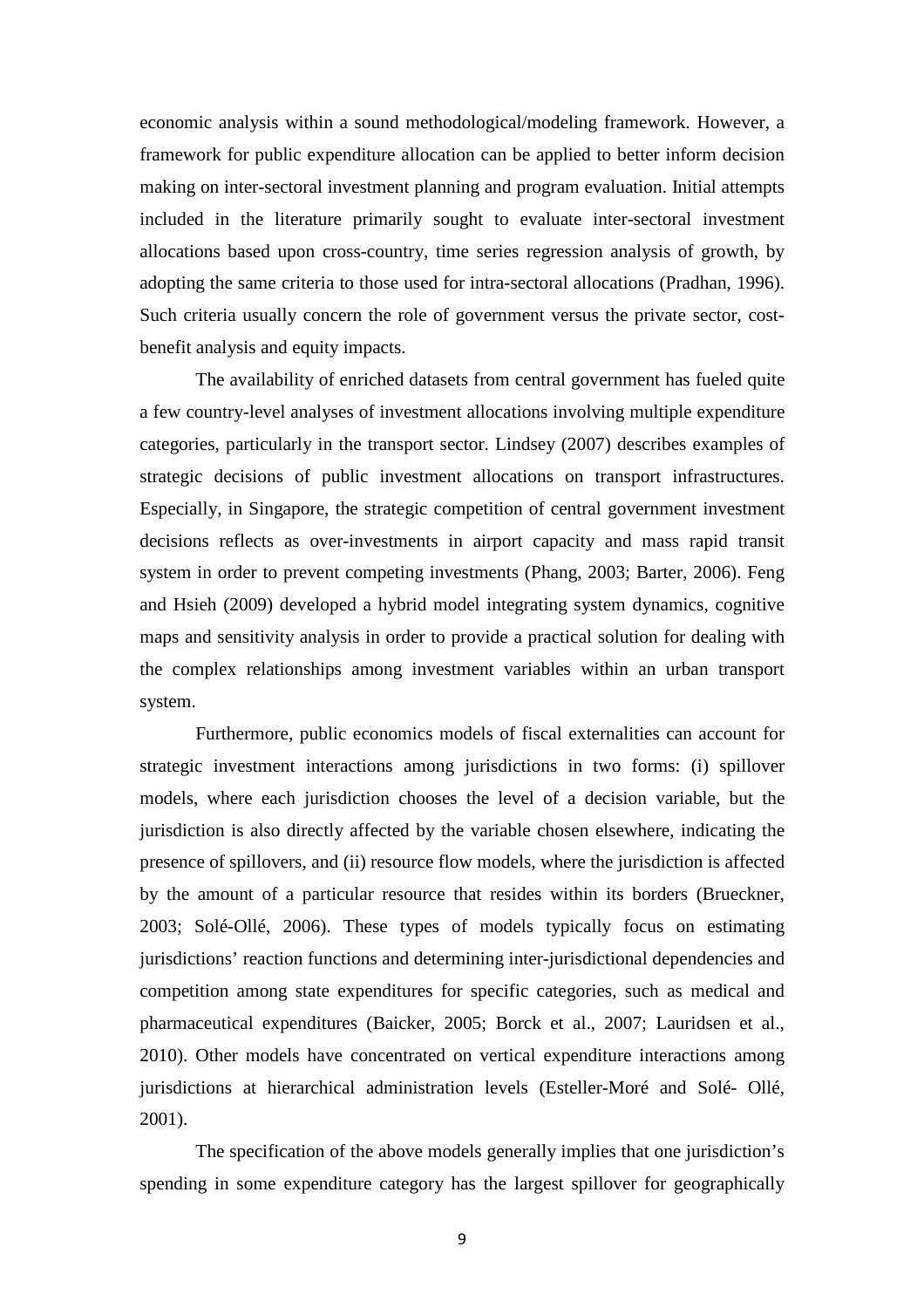proximate neighbors. However, expenditure externalities may diffuse quite far, even in case of localized infrastructure projects, considering the inhomogeneity and discontinuity of factor mobility. This is particularly relevant for countries with intense geographical peculiarities, like Greece (mountainous terrain and scattered island complexes). Namely, all the elements of a spatial weight matrix may be either null or positive and the model elasticities should capture both positive and negative externalities to more realistically measure multi-sectoral relationships for distinct expenditure categories.

Except of the competition and/or cooperation between regions for the design and implementation of public investments of the same type<sup>1</sup>, such relationships should also be considered and tested for investments of different type within a specific sector as well as among different sectors. The latter task is particularly important in the light of current European and national investment policies in order to address several (institutional, financial, technical, environmental and other) difficulties arising in the planning and evaluation of systems composed of different types of infrastructure. This task goes further beyond the typical consideration of competition (or coordination) between facilities, gateways or corridors of the same sector, such as in transport for the cases of port competition, airport competition and toll road competition.

Existing studies have focused on examining these relationships among broad categories of capital spending (for infrastructure and social welfare). For example, negative tradeoffs have been identified between military (so called nonproductive) spending and economic and social investments and well-being (Deger, 1986; Borch and Wallace, 2010). Fukuyama et al. (2003) employed a computable general equilibrium (CGE) model to simultaneously represent investments in multiple interdependent infrastructures or sectors in the economy of a region. They showed that competition and coalition among urban jurisdictions improve efficiency, compared to the case of providing a sole monopolistic service in the transport sector. The impact of budget constraints on multi-sectoral investment decisions has been only implicitly addressed within the framework of CGE models.

Nagurney and Dong (2002) proposed the concept of 'super-networks' to capture interactions among transport, telecommunication, energy, and financial networks. Although this modeling framework is well-defined using generalized

 $\overline{\phantom{0}}$ 

<sup>&</sup>lt;sup>1</sup> For instance, the Latin American transport projects, the Asian-Pacific transport corridors and the TEN-T projects (Vickerman, 2007).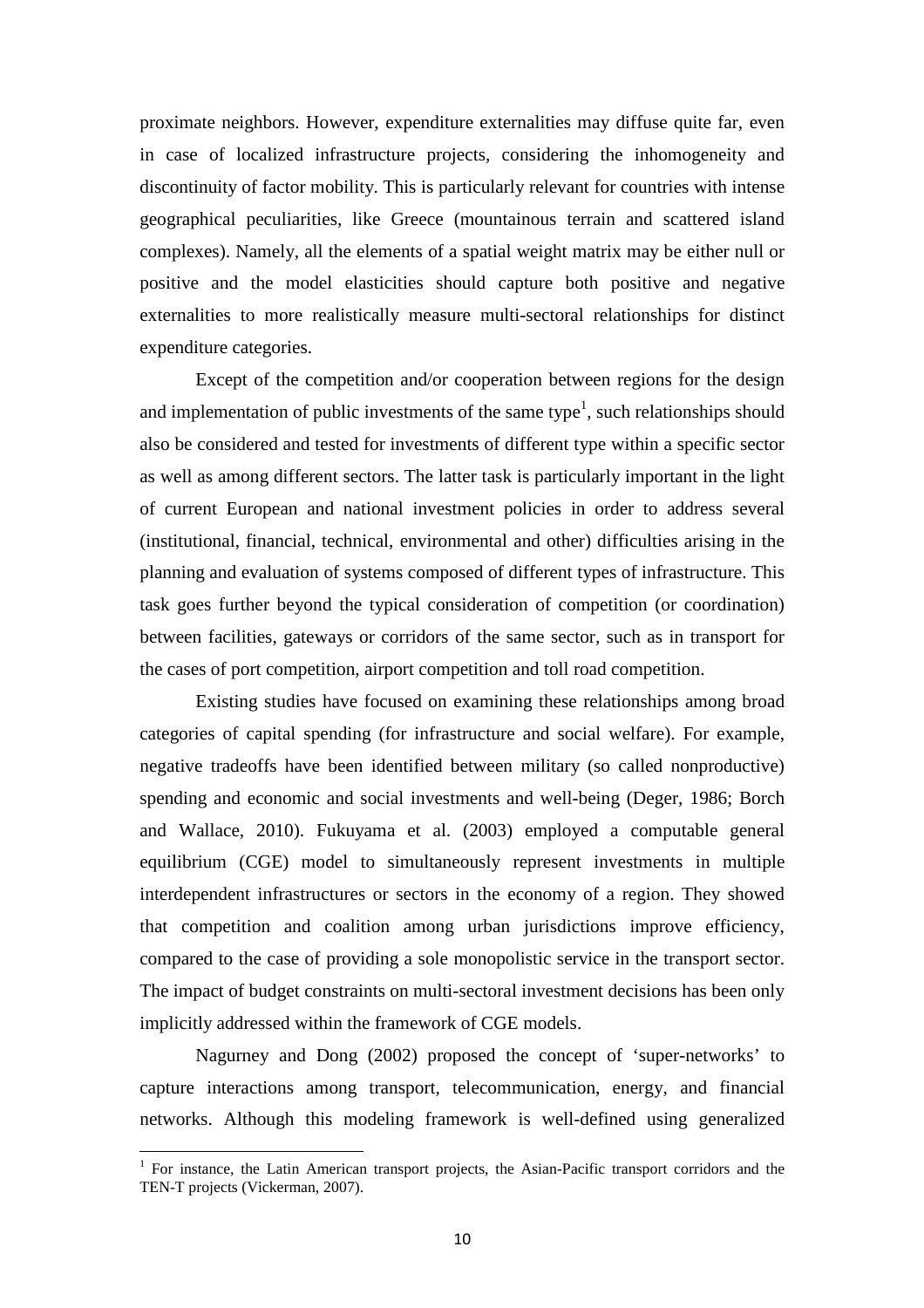network theory and variational inequalities, its calibration and application issues are not sufficiently addressed. Tsekeris and Vogiatzoglou (2011) suggested a spatial agent-based modeling framework for investigating the competitive conditions for the provision of local public goods, firm development and transport infrastructures in a system of regions. Nonetheless, this approach can be quite computationally intensive and practically difficult to be validated for realistic-size (country-wide) applications. Zhang and Peeta (2011) developed a multilayered network model with market-based interactions to investigate interdependencies of investments among different types of network industries. However, such types of models do not have a sound explanatory power to interpret the causality of investment interdependencies for policy purposes. The following section proposes a system-wide dynamic spatio-economic model of interdependent resource allocation at the country level, which can be validated, explain causality and explicitly incorporate budget constraints, allowing for fiscal spillovers among (sub-)sectors.

#### **3. Spatio-economic model of public investment interactions**

The proposed model relies on a sound theoretical framework, that is, the dynamic spatio-economic model of regional competition of Dendrinos and Sonis (1988, 1990). Tsekeris (2011) appropriately modified this model to consider substitution and complementarity relationships of public investments in the transport sector at the country level, through employing data at finer levels of sectoral analysis and spatial resolution. The modified model is extended here to consider the public investment interdependencies among all economic sectors and the effect of budget constraints, at various expenditure categories (or category groups).

Let  $y_{\textit{mr}}^t$  denote the relative public spending (share), with regard to the total spending in all sectors *M* , for investment type (or category) *m* at a specific region *r* and time *t* . Also, let us assume that there are *M* types of investment (by sector or sub-sector) in that region. The expression of shares signifies that: (i) expenditures can relatively vary (in a synergistic or competitive manner) among (sub-)sectors and prefectures, and (ii) they are subject to budget constraints, either at the (sub-)sectoral or the national level. In the former case, the analysis applies separately to each group of (sub-)sectors whose budget is considered to be fixed; hence, the fiscal externalities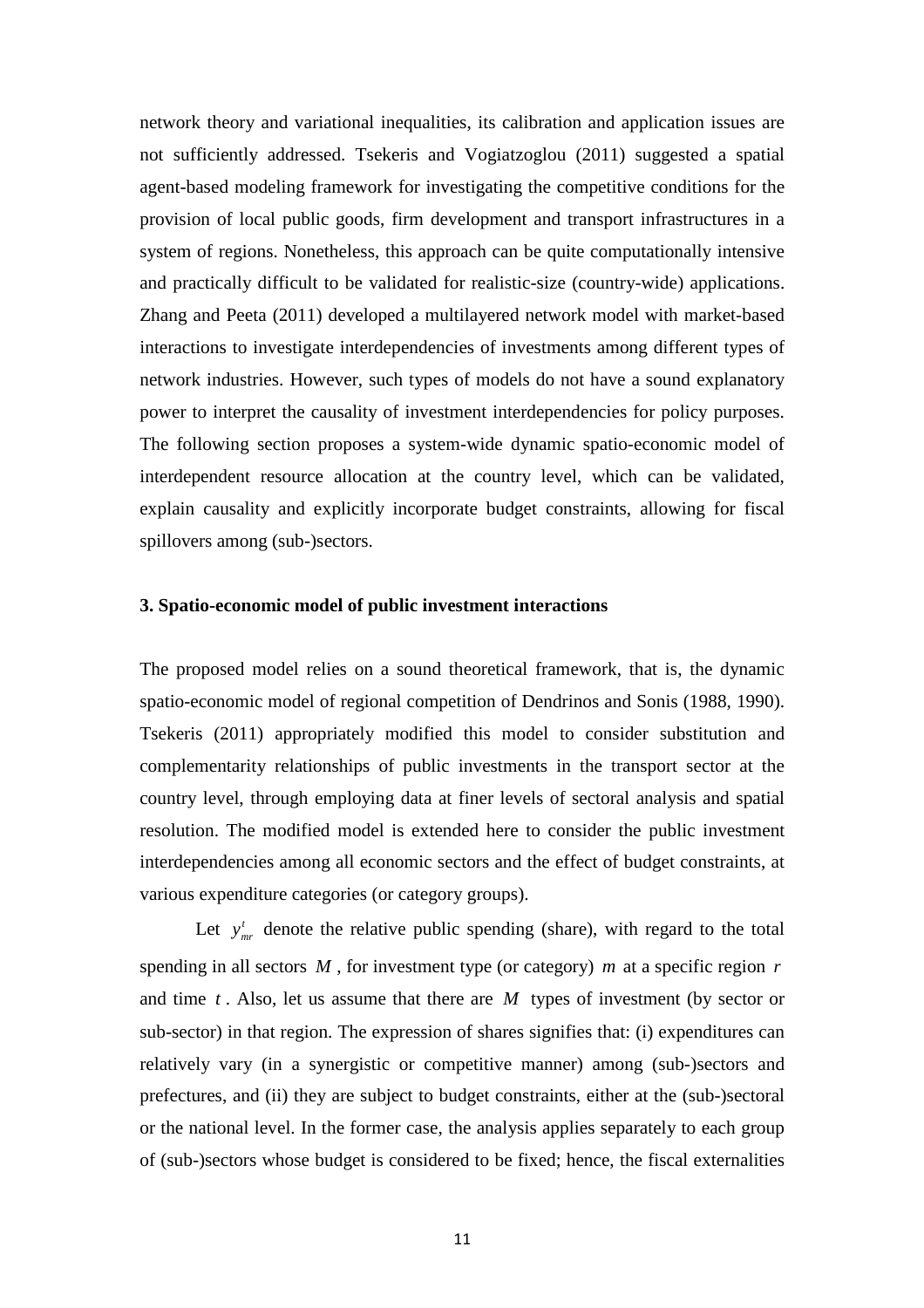are restricted within each group and no positive or negative interactions (budget spillovers) are allowed with (sub-)sectors of other groups. In the latter case, the analysis encompasses all (sub-)sectors and the fiscal constraint corresponds to a national total fixed budget.

The model follows a log-linear panel data formulation, which allows expressing both the spatial and multi-sectoral variability of expenditure shares. Also, it controls for problems of omitted variables and heterogeneity, incorporating timeand region-specific fixed effects. Based on the analytical derivation procedure described in the Appendix A1, the public investment allocation can be considered as a discrete system of distributional dynamics among economic sectors with budget constraints, which is specified as follows:

$$
\ln y_{mr}^{t+1} - \ln y_{1r}^{t+1} = \ln A_m + \sum_{k=1}^{M'} a_{mk} \ln y_{kr}^t + \sum_{n=1}^{N} b_{mn} Z_n^{t+1} + \eta_{mr} S_r + \theta_m^{t+1} L^{t+1} + u_m,
$$
  
\n
$$
m = 2, 3, ..., M'; \quad k = 1, ..., M'; \quad r = 1, ..., R; \quad t = 1, ..., T
$$
  
\nsubject to 
$$
\sum_{k=1}^{M'} \sum_{k=1}^{R} y_{kr}^t = 1, \text{ with } M' \leq M \text{, and } 0 < y_{kr}^t < 1.
$$
\n(1)

 $=1$   $r=$ 

*r*

 $-1$   $r=1$ 

*k*

The above specification is simplified to include two cases:  $M' = M$ , where all sectors are considered in the analysis subject to national total fixed budget, and  $M' < M$ . In the latter case, *M* ′ denotes a group of sub-sectors (here, it refers to those composing the transport sector). This constraint signifies that the total share corresponding to that (transport categories) group remains fixed (per annum) throughout the period of analysis. Nonetheless, it is noted that the present specification and analysis can be well extended to encompass more than two distinct expenditure groupings, even involving more types of sectoral and temporal budget constraints.

A positive value of elasticity coefficient  $a_{mk}$  indicates synergistic effect, i.e. complementary growth in expenditure shares between the two types of investment, *m* and  $k$ . On the contrary, a negative value of  $a_{mk}$  shows a competitive relationship in the expenditure allocation between them. The constant coefficient  $A<sub>m</sub> > 0$  denotes the advantages of investing on sector *m*. The usage of numeraire (here, denoted as investment type 1) facilitates the representation of time-varying intra- and inter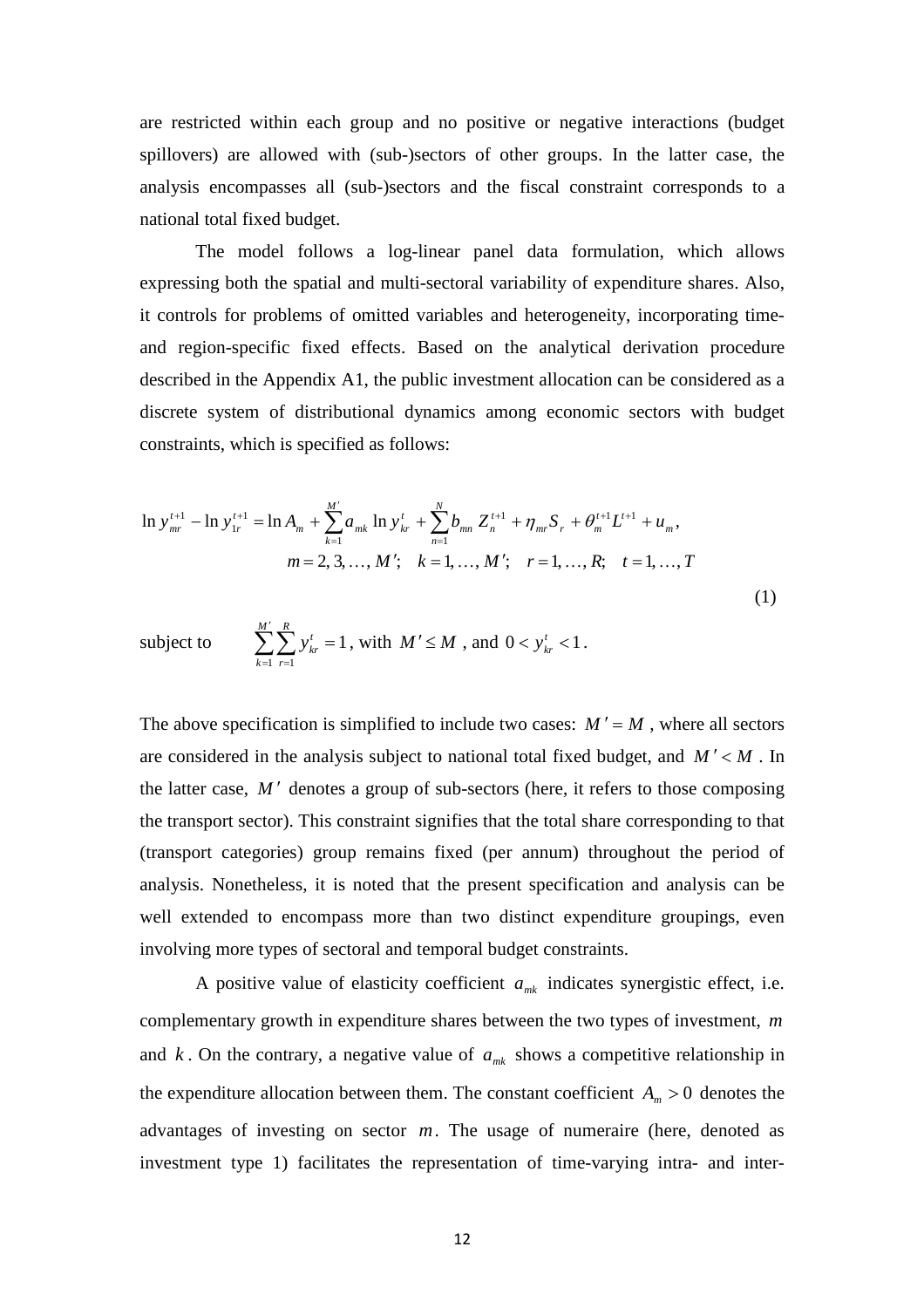sectoral expenditure interactions by modeling the relative growth share of investment in a specific category as a function of the past growth share of investment in that category and other categories.

In the above system of  $(M' - 1)$  fixed-effect panel regression equations,  $S<sub>r</sub>$  are time-invariant region-specific dummies corresponding to each prefecture ( $r$ ), and  $\eta_{mr}$ are the corresponding spatial dummy coefficients for each sector *m*, which account for unobserved or omitted heterogeneity. These coefficients may capture the influence of factors that do not vary over time (e.g., geographical location, land morphology and climate conditions). On the other hand,  $L<sup>t</sup>$  refers to dummies capturing regioninvariant time-specific effects, and  $\theta_m^t$  are the corresponding time dummy coefficients for each sector  $m$ , which are common to all prefectures but vary across time (e.g., technological changes, and EU and national policies for the whole country). The vector  $Z_n$  refers to a set of additional explanatory (control) variables (Section 4) and  $c_{mn}$  are the corresponding coefficients. The term  $u_m \sim N(0, \sigma^2)$  denotes the random disturbance of the share growth equation of each type of investment *m*. It is assumed to be serially uncorrelated and adds stochasticity to the expenditure allocation dynamics.

The present model (1) comprises a set of Least-Squares equations with Dummy Variables (LSDV) that leads to asymptotically efficient estimators, unlike Ordinary Least Squares (OLS) which do not guarantee efficient estimates of the system coefficients (Baltagi, 2005). The system-wide LSDV approach applied here constitutes a three-way model, which can appropriately treat the panel (fixed group and time) effects and variations by investment type of the current dataset in order to provide robust estimates. The estimator which is used to solve the model, that is linear in parameters, refers to the iterative method of Seemingly Unrelated Regressions (SUR) with fixed effects, which enables to capture time- and region-invariant effects specific to each sector.

The suggested modeling framework intrinsically implies a complementarity or competitive relationship between (distinct groups of) sectors or expenditure categories, whose overall budget is considered to be fixed and which seek to obtain the maximum possible share. This is in accordance with a zero-sum game, in which the growth in one agent (sector or group of sectors) takes place at the expense of, at least, one another, so that balance the total budget in the period of analysis. The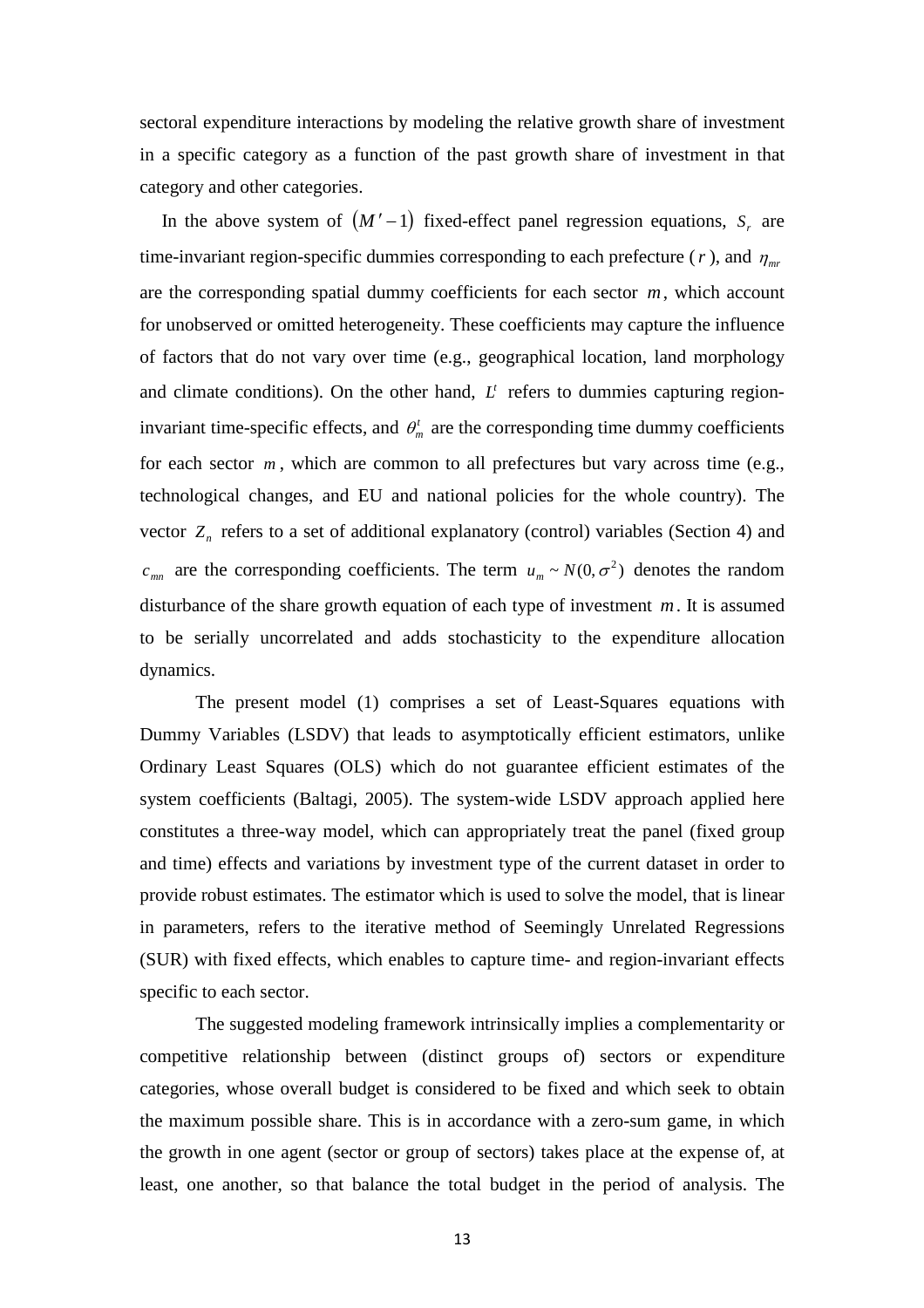elasticity terms  $a_{mk}$  may incorporate the impact of a set of interrelated or conflicting policy objectives of multiple agents (stakeholders) at various (sectoral and spatial) levels of decision-making. The resulting pattern of interaction and its significance would rely on which policy or technological forces of a specific agent will mostly prevail over (or cooperate with) the others.

On the one hand, a strategic investment in one sector may target at agglomerating infrastructure investments in other sectors in a specific region, e.g., through exploiting reductions in transport cost, input sharing, knowledge spillovers and economies of scale. Such investments typically support coordinated policy objectives and they can be implemented within collaborative programs focused on transport, energy, ICT and the environment to promote regional development. On the other hand, the net effect of a strategic investment on the other (targeted) types of investments at the country level could be negative (as would reflect the sign of  $a_{mk}$ coefficient), e.g., due to asymmetric changes in interregional accessibility and the production structure of the whole spatial economy. The lack of coordination among policies at the regional and sectoral levels may cause negative externalities or adverse budget spillovers among those types of investments.

#### **4. Input variables and data sources**

l

The study employs the rich database of the Monitoring Information System (MIS) of the Greek government concerning all public investment projects funded by the European Commission and the Public Investment Program of the country at the administrative level of Prefecture (NUTS  $III$ )<sup>2</sup> in the decade 2000-2009. This period coincides with the third programming period 2000-2006 of the Community Support Framework (CSF) and the first years of implementation of the National Strategic Reference Framework (NSRF) 2007-2013 of the European Union. During the study period, special attention was given to the completion of large-scale (transport, ICT and other) as well as localized infrastructure projects, to enhance regional growth and convergence, in accordance with the EU development and cohesion funding policies. The investment allocation process among (sub-)sectors and regions includes a multi-

<sup>&</sup>lt;sup>2</sup> The NUTS (Nomenclature of Territorial Units for Statistics) classification is used in the Community legislation for the sub-national division of regions into 3 levels: Development Regions at NUTS I, Regions at NUTS II and Prefectures at NUTS III.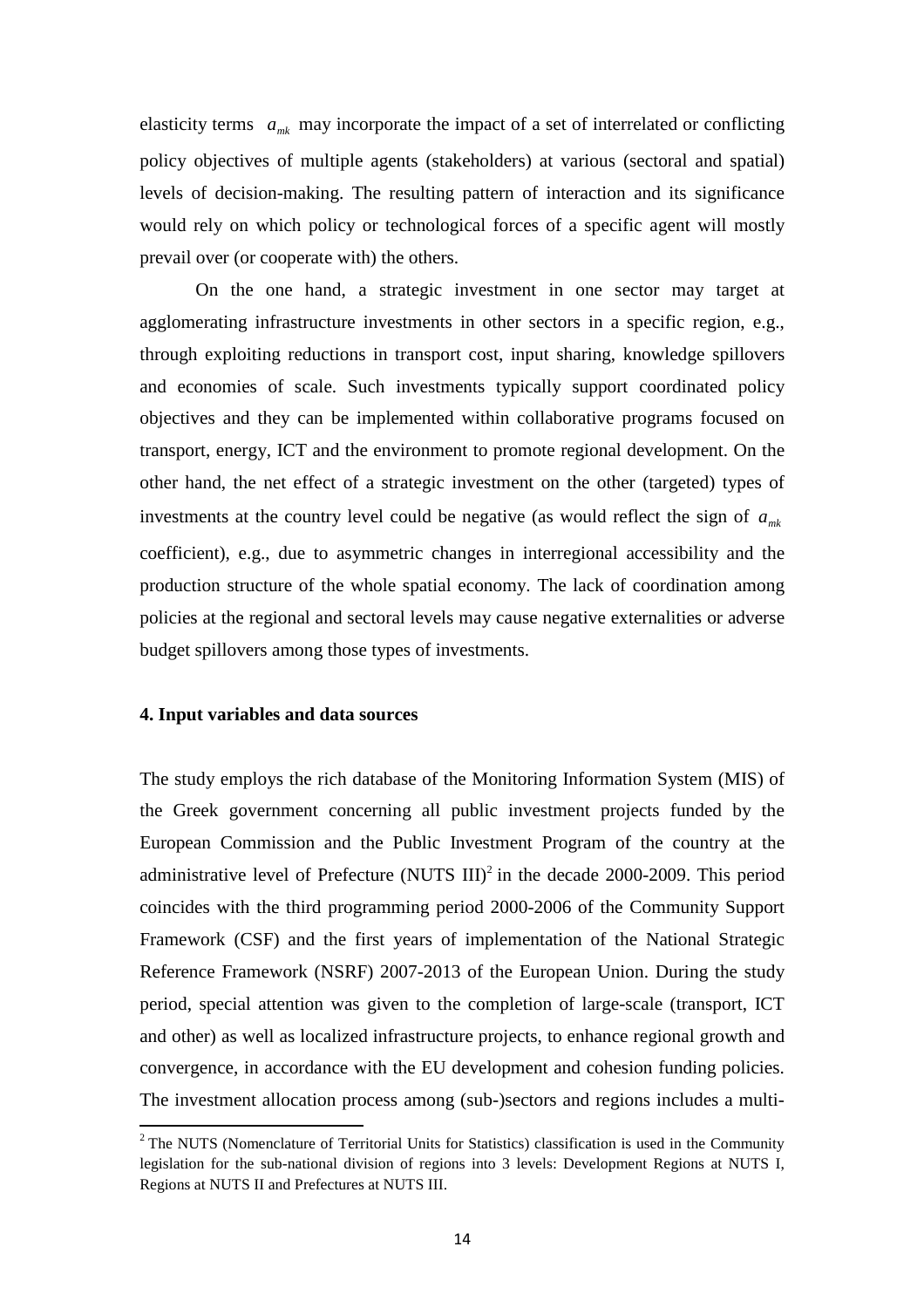stage, hierarchical public consultation, with cross-scale interactions between various stakeholders (agents), as ministries, regional, provincial and municipal government agencies, (state or private) firms and non-government organizations, private-sector enterprise groups (lobbies), professional bodies and labor unions. This process takes place at different levels (action categories) of homogeneous investment groups, such as priority axes, (sub-)measures and (sub-)projects, to allow setting specific budget constraints, interchanging resources among categories, and performing the financial monitoring and evaluation of funding programs.

There is a total of eleven types of investments or expenditure categories. Regarding the transport sector, it is distinguished into five categories (sub-sectors): (i) roads (including bridges), (ii) railways, (iii) airports and aviation, (iv) seaports and maritime transport, and (v) urban public transport. The other types of investments refer to one of the following six categories: (vi) energy, (vii) Information and Communication Technologies (ICTs), (viii) Research and Development (R&D), (ix) social infrastructure and services, (x) environment (including culture and tourism), and (xi) agriculture and food industry. Table 1 describes in detail the expenditure subcategories included in each type of non-transport investment. The various types of transport investments, together with those of energy, ICTs and R&D, constitute the main sources of planning, design and operation of infrastructure networks in the country.

All types of investments are expressed with the measure of expenditure, in terms of actual spending Euros. This measure can offer a more precise metric of the level of realized public investments, compared to the apportioned regional public capital stock data typically used in the literature (Sloboda and Yao, 2008). The expenditure data have been deflated at 2005 constant prices based on the government expenditure deflator of the Hellenic Statistical Authority (EL.STAT.). Table 2 presents the 2000-2009 period-average expenditure shares (%) by type of investment in Greece. Among all categories, social expenditure covers the largest share (31%), while road expenditure (23%), environmental expenditure (19%) and agri-food sector expenditure (17%) follow in order. Following the road works, ICTs, railway and seaport expenditure categories attract the largest shares of investment in physical infrastructure networks.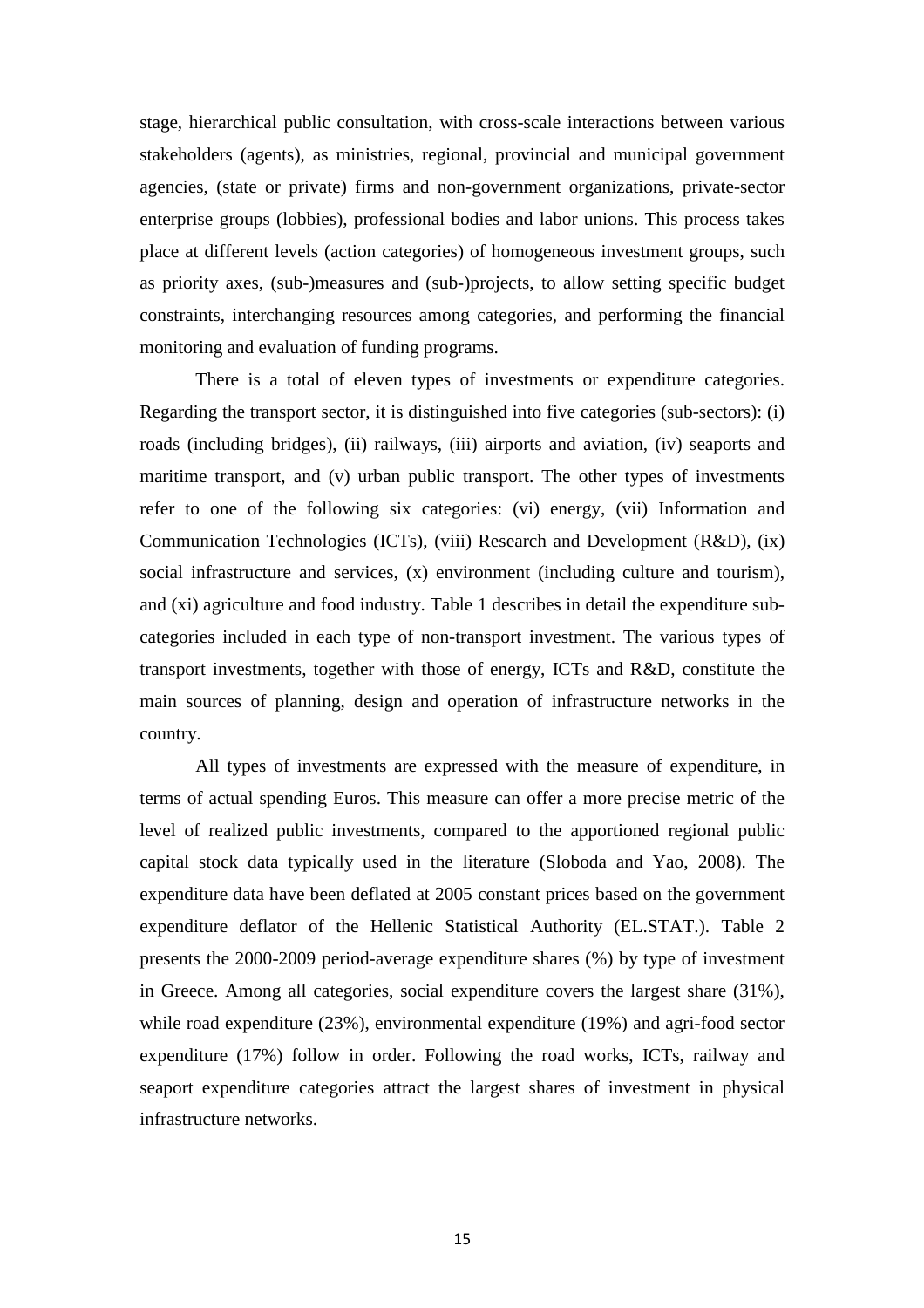| Type of investment/expenditure category | <b>Description</b>                         |
|-----------------------------------------|--------------------------------------------|
| Energy                                  | Infrastructures for production and         |
|                                         | distribution of energy                     |
| <b>Information and Communication</b>    | Development and exploitation of            |
| Technologies (ICTs)                     | information systems, Information Society   |
|                                         | infrastructures for the culture and media  |
|                                         | events, education, tourism, public         |
|                                         | administration, health care and social     |
|                                         | welfare, transport, business               |
|                                         | competitiveness, agriculture, research &   |
|                                         | development, communication systems,        |
|                                         | environmental protection, cadastral        |
|                                         | system and Geographical Information        |
|                                         | Systems (GIS).                             |
| Research and Development (R&D)          | Projects for research and technological    |
|                                         | development, services for promoting        |
|                                         | R&D, innovation and product quality,       |
|                                         | and infrastructures in industrial areas,   |
|                                         | technological parks, freight and           |
|                                         | exhibition centres.                        |
| Social infrastructure and services      | Infrastructures in education, health and   |
|                                         | social welfare, expenditures for           |
|                                         | education, training and employment,        |
|                                         | public information and social awareness,   |
|                                         | human capital support, public safety and   |
|                                         | security, support of non-governmental      |
|                                         | organizations, and measures for gender     |
|                                         | equality and against social discrimination |
|                                         | and employment inequalities.               |
| Environment (incl. culture and tourism) | Projects for waste management, water       |
|                                         | supply, sanitation and wastewater          |

# **Table 1. Description of non-transport investment/expenditure categories**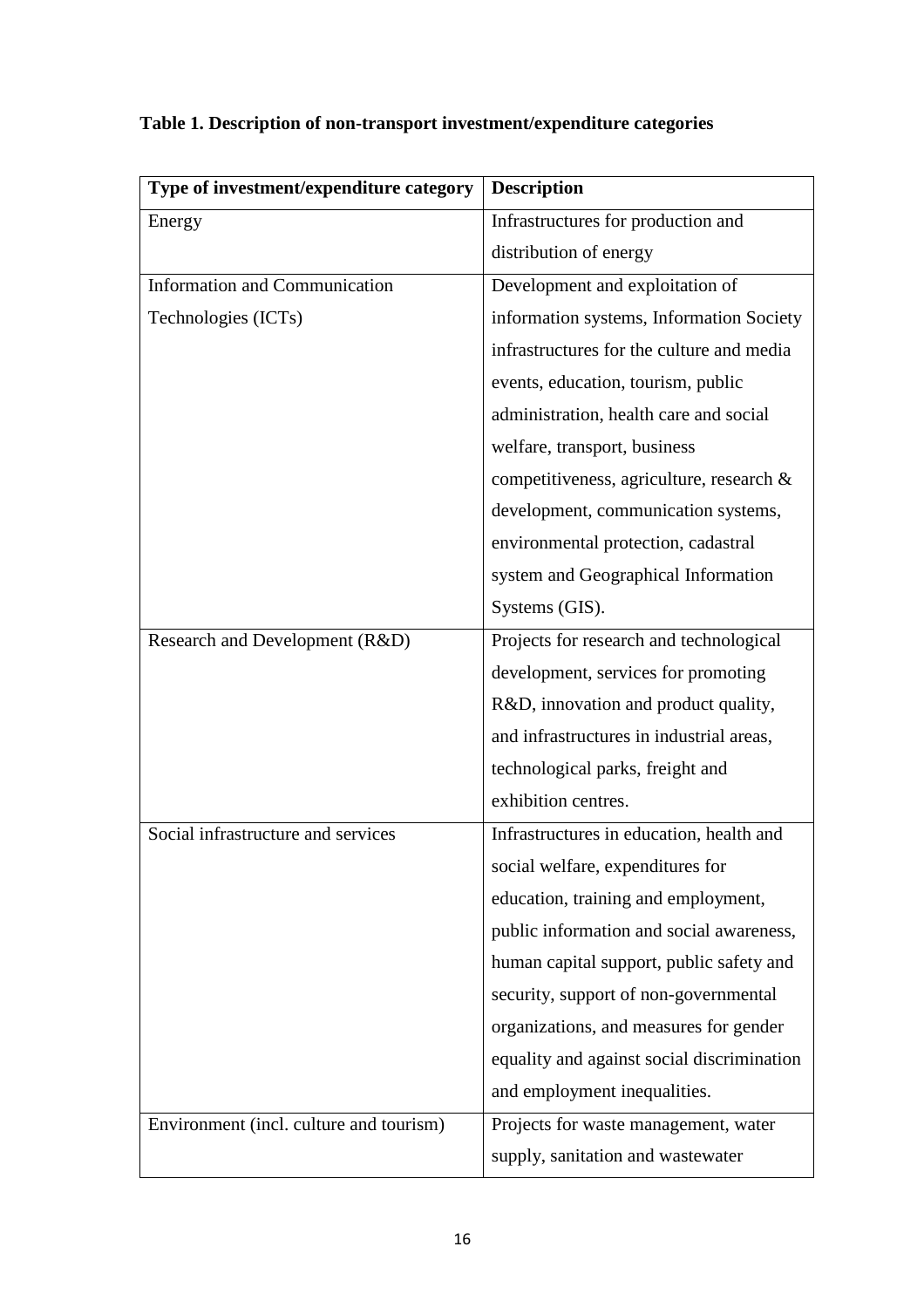|                               | treatment, flood prevention, irrigation,   |
|-------------------------------|--------------------------------------------|
|                               | land reparcelling, museums, promotion      |
|                               | and restoration of archeological sites and |
|                               | monuments, site regeneration,              |
|                               | infrastructures, equipment and services    |
|                               | for environmental protection, upgrading    |
|                               | of habitats and ecologically sensitive     |
|                               | areas, mountain paths and refuges,         |
|                               | exploitation of caves, tourism and leisure |
|                               | infrastructure, upgrading and restoration  |
|                               | of sites for industrial and military use.  |
| Agriculture and food industry | Livestock, manufacturing, trade,           |
|                               | standardization, safety and promotion of   |
|                               | fishing, forest and agricultural products, |
|                               | forest restoration, agricultural           |
|                               | electrification, fishing vessels,          |
|                               | aquaculture, fishing port and auction      |
|                               | centres and auxiliary facilities,          |
|                               | development of farm enterprises and        |
|                               | restoration of damages due to              |
|                               | disasters/unexpected events, alternative   |
|                               | investments in agricultural areas,         |
|                               | innovation, development and protection     |
|                               | of fishing resources.                      |

*Source*: Own processing of the 3<sup>rd</sup> CSF expenditure dataset from the Monitoring Information System (MIS), Ministry of Economy, Competitiveness and Shipping. *Note*: The categorization excludes current expenses for budget administration and monitoring purposes and subsidies for individual firms.

The control variables are used in the model specification to address issues of causation in the investment allocation decisions. Except of the political variables (obtained from the Ministry of Interior), they are originated from the statistical database of the EL.STAT. and include: (a) *Population density*, defined as the ratio of the population of each prefecture to the land area  $(km^2)$  covered by the prefecture, (b) *GDP per capita*, which is the ratio of the Gross Domestic Product (GDP)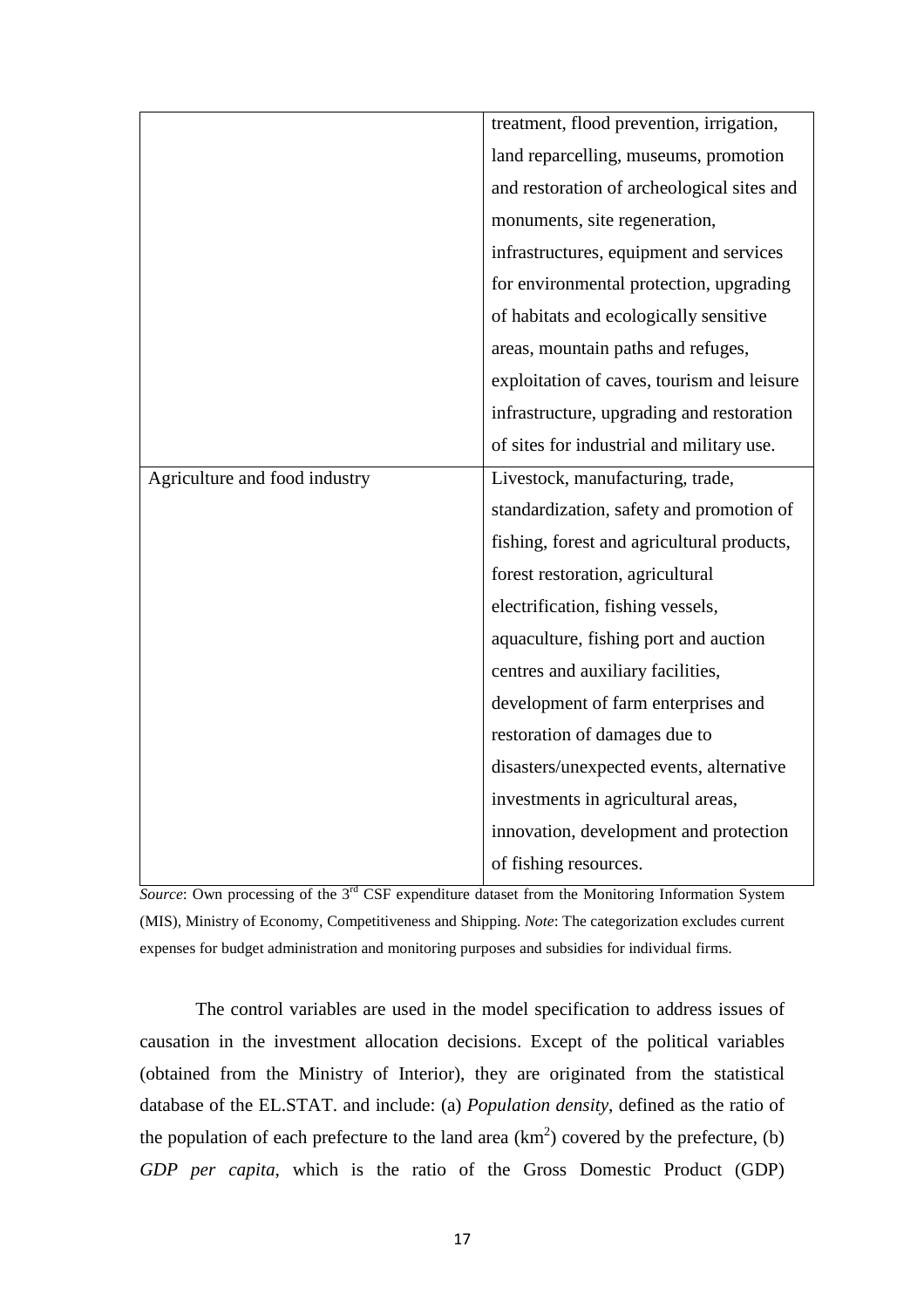corresponding to each prefecture to its population, (c) *Agricultural GVA share (%)*, i.e., the Gross Value Added (GVA) of the agricultural sector to the total GVA of the prefecture, (d) *Manufacturing GVA share (%)*, i.e., the GVA of the manufacturing sector to the total GVA of the prefecture, (e) *Cpu density*, that is, the ratio of equivalent car passenger units  $(cpu)^3$  per inhabitant per km<sup>2</sup>, which proxies congestion effects, (f) *tourists*, in terms of the (domestic and international) arrivals of visitors in each prefecture, and (g) political factors. Table 3 shows the matrix of correlations (and their statistical significance) between the model variables (except of political variables). The results show that the covariates are not highly correlated to each other (all correlation coefficients are found to be lower than 80%); hence, the inclusion of these variables is not expected to lead to biased estimates due to multicollinearity problems.

The political factors reflect public investment decisions where efficiency or equity considerations are neglected in favor of administrative and political objectives, according to the political system and behavior of voters. Three political variables are employed to demonstrate the possible impact of those factors. First, the *vote share* between government and main opposition party: on the one side, government may increase relative expenditure shares to those prefectures that voted in their favor in the preceding election (Cox and McCubbins, 1986); on the other side, an opposite effect might work when government decision makers may lose interest in those prefectures wherein they either dominate or have no chance of winning. Second, the parliamentary *seat difference* between the government and main opposition party in some prefecture may denote the role of electoral competition on relative spending shares, in terms of how 'publicly influential' each type of investment is. Third, the *electoral cycle*, in terms of the number of years until the next election, may also influence the sectoral, regional and temporal allocation of investment (Gärtner, 1994). In the study period, the two major political parties of the country, i.e. the socialist party (PASOK) and the liberal/conservative party (New Democracy) shared the time in power. PASOK was reelected in government in 2000, New Democracy won the elections of 2004 and 2007, and PASOK won the election of November 2009. Thus, a

l

<sup>&</sup>lt;sup>3</sup> Equivalent cpu is defined as the weighted sum of all vehicles with traffic license, where the weight of (private or public use) passenger cars equals to 1, of two-wheel motorized vehicles equals to 0.5, of truck vehicles equals to 2.0 and of buses equals to 3.0, so that denote the relative impact of each type of vehicle on the level of traffic congestion, according to its geometric and operational characteristics.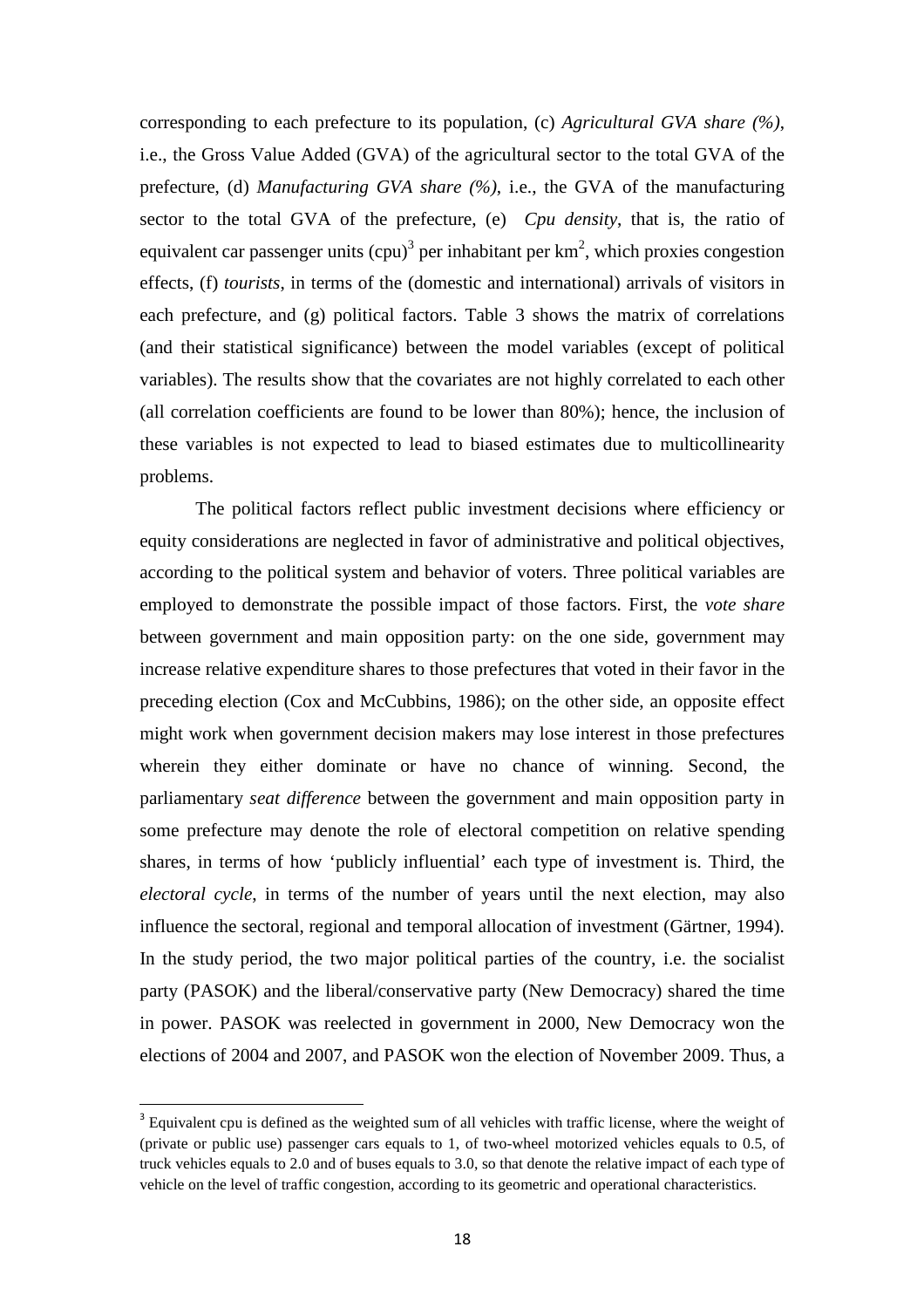value of zero is assigned to the dummy variable of political cycle in the years of 2000, 2004, 2007, 2009, which increases by one for each year away from the year of election.

**Table 2. Average expenditure shares (%) by type of investment in Greece, 2000- 2009** 

| Prefecture                 | Road             | Rail            | Air             | Sea            | Urban          | <b>Energy</b>  | ICT            | R&D            | Social           | Envi             | Agri            |
|----------------------------|------------------|-----------------|-----------------|----------------|----------------|----------------|----------------|----------------|------------------|------------------|-----------------|
| Achaia                     | 35.772           | 1.188           | 0.000           | 9.589          | 0.000          | 0.020          | 3.231          | 3.385          | 25.806           | 12.513           | 8.496           |
| Argolida                   | 12.488           | 0.000           | 0.000           | 2.755          | 0.000          | 0.049          | 3.649          | 0.523          | 34.282           | 27.538           | 18.716          |
| Arkadia                    | 26.770           | 0.000           | 0.000           | 1.063          | 0.000          | 0.038          | 2.539          | 1.381          | 29.149           | 19.096           | 19.963          |
| Arta                       | 18.161           | 0.000           | 0.000           | 0.000          | 0.080          | 0.055          | 3.265          | 1.676          | 40.306           | 13.669           | 22.788          |
| Attiki                     | 10.477           | 11.144          | 0.034           | 0.542          | 7.823          | 0.745          | 8.950          | 1.589          | 45.300           | 11.837           | 1.558           |
| Chania                     | 20.196           | 0.000           | 0.601           | 3.653          | 0.000          | 0.000          | 2.652          | 2.320          | 34.648           | 19.534           | 16.394          |
| Chios                      | 7.723            | 0.000           | 0.770           | 5.182          | 0.000          | 0.000          | 3.028          | 0.294          | 43.520           | 23.670           | 15.813          |
| <b>Cyklades</b>            | 5.211            | 0.000           | 4.509           | 9.862          | 0.000          | 0.293          | 3.354          | 2.305          | 31.304           | 26.559           | 16.603          |
| Dodekanisa                 | 8.187            | 0.000           | 9.557           | 9.064          | 0.152          | 0.000          | 2.833          | 0.836          | 22.050           | 37.317           | 10.003          |
| <b>Drama</b>               | 16.168           | 0.154           | 0.000           | 0.000          | 0.000          | 1.036          | 3.379          | 0.523          | 34.584           | 20.078           | 24.080          |
| Etoloakarnania             | 34.743           | 0.000           | 0.793           | 1.274          | 0.000          | 0.033          | 1.848          | 0.999          | 24.629           | 19.317           | 16.364          |
| Evia                       | 26.207           | 1.887           | 0.145           | 3.637          | 0.000          | 0.157          | 3.201          | 2.172          | 29.695           | 15.830           | 17.069          |
| Evritania                  | 21.067           | 0.000           | 0.000           | 0.000          | 0.000          | 0.000          | 4.123          | 0.000          | 45.247           | 13.484           | 16.079          |
| <b>Evros</b>               | 39.645           | 5.899           | 2.736           | 0.467          | 0.000          | 2.961          | 2.274          | 0.648          | 19.075           | 16.629           | 9.665           |
| Florina                    | 7.983            | 0.000           | 0.000           | 0.310          | 0.000          | 0.497          | 3.506          | 0.541          | 41.823           | 20.155           | 25.184          |
| Fokida                     | 12.820           | 0.000           | 0.000           | 0.413          | 0.000          | 0.069          | 4.828          | 0.181          | 33.702           | 28.026           | 19.959          |
| Grevena                    | 72.991           | 0.000           | 0.000           | 0.000          | 0.007          | 0.030          | 0.900          | 0.024          | 10.912           | 7.282            | 7.855           |
| Halkidiki                  | 19.555           | 0.000           | 0.000           | 4.604          | 0.000          | 0.041          | 2.591          | 3.600          | 25.101           | 17.059           | 27.450          |
| llia                       | 21.840           | 0.132           | 0.000           | 3.411          | 0.000          | 2.226          | 3.087          | 0.756          | 24.567           | 24.631           | 19.351          |
| Imathia                    | 30.737           | 5.799           | 0.000           | 0.000          | 0.014          | 0.125          | 3.336          | 1.442          | 24.073           | 11.368           | 23.105          |
| Ioannina                   | 68.853           | 0.000           | 0.000           | 0.034          | 0.000          | 0.011          | 1.062          | 1.896          | 15.372           | 7.215            | 5.558           |
| <b>Iraklio</b>             | 27.780           | 0.000           | 2.257           | 0.699          | 0.000          | 0.000          | 3.774          | 3.735          | 23.971           | 25.177           | 12.607          |
| Karditsa                   | 16.803           | 0.000           | 0.000           | 0.000          | 0.000          | 0.440          | 3.835          | 1.342          | 36.048           | 21.717           | 19.815          |
| Kastoria                   | 11.351           | 0.000           | 9.689           | 0.000          | 0.014          | 0.110          | 2.414          | 1.286          | 35.852           | 22.321           | 16.963          |
| Kavala                     | 44.006           | 0.000           | 0.000           | 2.367          | 0.000          | 0.142          | 1.954          | 1.500          | 26.001           | 12.263           | 11.765          |
| Kefalonia                  | 10.156           | 0.000           | 0.246           | 4.003          | 0.000          | 0.068          | 3.268          | 0.812          | 36.867           | 20.332           | 24.249          |
| Kerkira                    | 10.380           | 0.000           | 1.296           | 5.665          | 0.000          | 1.873          | 3.136          | 0.764          | 47.750           | 22.370           | 6.767           |
| <b>Kilkis</b>              | 9.384            | 10.862          | 0.000           | 0.000          | 0.000          | 0.826          | 2.726          | 1.311          | 31.943           | 20.223           | 22.725          |
| Korinthia                  | 11.127           | 4.020           | 0.000           | 2.457          | 0.000          | 1.687          | 3.611          | 1.136          | 32.712           | 17.563           | 25.688          |
| Kozani                     | 38.915           | 0.000           | 0.000           | 0.535          | 0.085          | 0.243          | 4.194          | 1.047          | 23.896           | 15.176           | 15.909          |
| Lakonia                    | 21.100           | 0.000           | 0.000           | 1.012          | 0.000          | 0.048          | 3.174          | 0.408          | 37.831           | 19.487           | 16.939          |
| Larisa                     | 29.325           | 7.077           | 0.000           | 0.766          | 0.000          | 0.408          | 2.348          | 0.985          | 20.730           | 27.055           | 11.306          |
| Lasithi                    | 16.270           | 0.000           | 5.539           | 0.964          | 0.000          | 0.131          | 2.942          | 1.789          | 29.362           | 18.925           | 24.078          |
| Lefkada                    | 15.292           | 0.000           | 0.000           | 10.041         | 0.000          | 0.086          | 4.634          | 0.223          | 40.373           | 18.909           | 10.442          |
| Lesvos                     | 11.958           | 0.000           | 0.684           | 3.433          | 0.000          | 0.000          | 3.416          | 1.399          | 33.481           | 25.544           | 20.086          |
| <b>Magnisia</b>            | 28.501           | 0.055           | 3.162           | 3.179          | 0.000          | 0.248          | 2.004          | 1.737          | 26.226           | 25.046           | 9.840           |
| Messinia                   | 16.069           | 0.000           | 0.000           | 2.535          | 0.000          | 0.040          | 6.517          | 1.430          | 37.408           | 20.220           | 15.781          |
| Pella                      | 10.117           | 4.578           | 0.000           | 0.000          | 0.000          | 0.039          | 4.136          | 1.489          | 33.814           | 18.244           | 27.583          |
| Pieria                     | 35.748           | 9.053           | 0.000           | 1.077          | 0.000          | 0.294          | 1.492          | 0.446          | 23.703           | 12.617           | 15.570          |
| Preveza                    | 12.431           | 0.000           | 0.000           | 0.167          | 0.046          | 0.054          | 3.947          | 0.269          | 39.323           | 21.959           | 21.804          |
| Pthiotida                  | 23.177           | 39.923          | 0.000           | 0.275          | 0.021          | 0.163          | 0.817          | 0.354          | 15.035           | 9.528            | 10.707          |
| Rethymno                   | 16.998           | 0.000           | 0.000           | 2.644          | 0.000          | 0.000          | 2.626          | 1.974          | 29.832           | 22.527           | 23.400          |
| Rothopi                    | 31.191<br>11.190 | 0.128           | 0.000<br>10.334 | 0.000<br>9.019 | 0.083          | 4.001          | 6.552<br>2.741 | 1.300<br>0.231 | 29.574<br>31.187 | 15.692<br>15.198 | 11.478          |
| Samos                      |                  | 0.000           |                 |                | 0.059          | 0.000          |                |                |                  |                  | 20.043          |
| <b>Serres</b>              | 31.777           | 0.865           | 0.000           | 0.000          | 0.000          | 0.387          | 3.684          | 1.684          | 28.319<br>38.100 | 11.733<br>15.904 | 21.551          |
| Thesprotia<br>Thessaloniki | 14.428<br>27.901 | 0.000<br>12.441 | 0.000<br>6.307  | 0.712<br>0.122 | 0.000<br>0.013 | 2.266<br>0.167 | 3.149<br>7.239 | 0.004<br>3.231 | 24.678           | 10.118           | 25.438<br>7.782 |
|                            |                  |                 |                 |                |                |                |                |                |                  |                  |                 |
| Trikala                    | 23.983<br>33.201 | 0.257<br>9.826  | 0.000<br>0.000  | 0.000<br>0.168 | 0.000<br>0.000 | 0.447<br>1.432 | 3.507<br>2.403 | 0.297<br>2.208 | 33.205<br>21.552 | 14.275<br>19.432 | 24.030<br>9.778 |
| Viotia<br>Xanthi           | 38.083           | 0.157           | 0.000           | 0.493          | 0.000          | 0.585          | 2.544          | 3.372          | 27.197           | 14.762           | 12.806          |
| Zakynthos                  | 5.417            | 0.000           | 8.711           | 1.314          | 0.000          | 7.134          | 3.475          | 0.667          | 35.701           | 18.692           | 18.890          |
| Average                    | 22.581           | 2.460           | 1.321           | 2.147          | 0.165          | 0.622          | 3.331          | 1.285          | 30.722           | 18.545           | 16.821          |
| St. Dev.                   | 14.216           | 6.360           | 2.814           | 2.891          | 1.094          | 1.253          | 1.477          | 0.969          | 8.121            | 5.895            | 6.354           |

*Source*: Own processing of the 3rd CSF expenditure dataset from the Monitoring Information System (MIS), Ministry of Economy, Competitiveness and Shipping.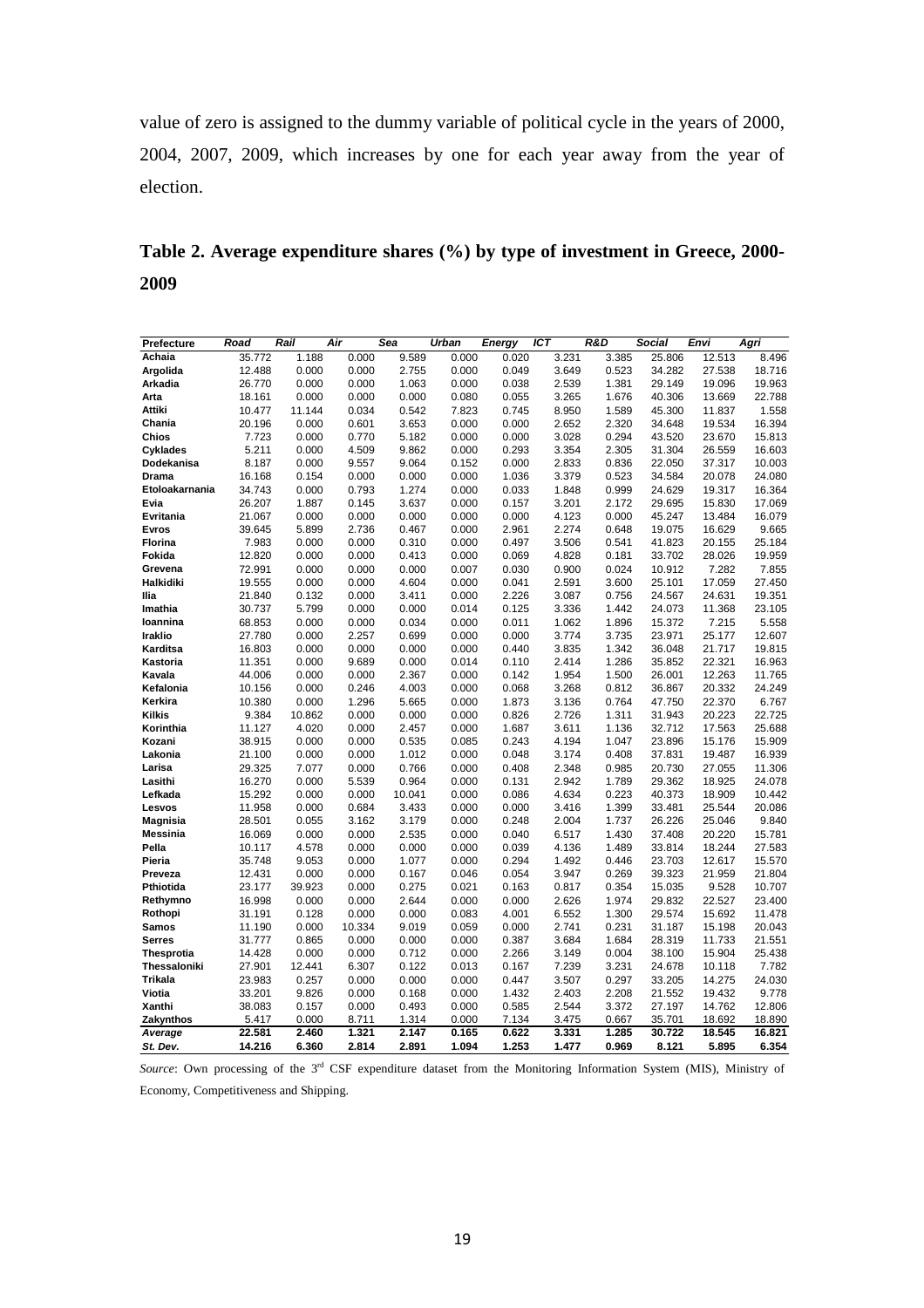|             |                      |                      |                      |                      |                      |                  |                      |                   |                      |                   |                      |                | GDP              | Agri                 | Manuf                | Cpu     |         |
|-------------|----------------------|----------------------|----------------------|----------------------|----------------------|------------------|----------------------|-------------------|----------------------|-------------------|----------------------|----------------|------------------|----------------------|----------------------|---------|---------|
|             | Road                 | Rail                 | Air                  | Sea                  |                      | Urban Energy     | <b>ICT</b>           | R&D               | Social               | Envi              | Agri                 | Density        | capita           | GVA                  | GVA                  | density | Tourist |
| Road        |                      |                      |                      |                      |                      |                  |                      |                   |                      |                   |                      |                |                  |                      |                      |         |         |
| Rail        | $-0.06$              |                      |                      |                      |                      |                  |                      |                   |                      |                   |                      |                |                  |                      |                      |         |         |
| Air         | $-0.13$ <sup>*</sup> | $-0.04$              |                      |                      |                      |                  |                      |                   |                      |                   |                      |                |                  |                      |                      |         |         |
| Sea         | $-0.16$ <sup>*</sup> | $-0.11$              | 0.07                 |                      |                      |                  |                      |                   |                      |                   |                      |                |                  |                      |                      |         |         |
| Urban       | $-0.06$              | $0.12^{\degree}$     | $-0.04$              | $-0.05$              |                      |                  |                      |                   |                      |                   |                      |                |                  |                      |                      |         |         |
| Energy      | $-0.09$              | $-0.03$              | 0.03                 | $-0.02$              | $-0.03$              | 1                |                      |                   |                      |                   |                      |                |                  |                      |                      |         |         |
| <b>ICT</b>  | $-0.19^{*}$          | 0.046                | $-0.018$             | $-0.02$              | $0.14^*$             | $-0.00$          |                      |                   |                      |                   |                      |                |                  |                      |                      |         |         |
| R&D         | $-0.11$              | 0.02                 | $-0.07$              | 0.09                 | 0.01                 | $-0.05$          | $0.16^{^{n}}$        |                   |                      |                   |                      |                |                  |                      |                      |         |         |
| Social      | $-0.53$ <sup>*</sup> | $-0.21$              | $-0.03$              | $-0.07$              | 0.04                 | 0.02             | 0.03                 | $-0.05$           |                      |                   |                      |                |                  |                      |                      |         |         |
| Envi        | $-0.43$              | $-0.15^{\degree}$    | $-0.07$              | $0.13^{\degree}$     | $-0.07$              | $-0.05$          | 0.06                 | $0.09^{\degree}$  | $-0.05$              |                   |                      |                |                  |                      |                      |         |         |
| Agri        | $-0.38$              | $-0.16^{\circ}$      | $-0.05$              | $-0.08$              | $-0.11$ <sup>*</sup> | $-0.04$          | $-0.13$ <sup>*</sup> | $-0.03$           | $-0.10^{\circ}$      | $-0.06$           |                      |                |                  |                      |                      |         |         |
| Density     | $-0.09$ <sup>*</sup> | $0.17^{^{\circ}}$    | $-0.00$              | $-0.04$              | $0.67^{\degree}$     | 0.00             | $0.26^{^{\circ}}$    | 0.08              | $0.13^{\degree}$     | $-0.10^{\degree}$ | $-0.21$              |                |                  |                      |                      |         |         |
| GDP capita  | $-0.09^{\circ}$      | $0.18^*$             | 0.08                 | $0.16^*$             | $0.15^{\circ}$       | 0.02             | 0.07                 | $0.25^*$          | $-0.15^{\circ}$      | $0.24^{\degree}$  | $-0.18$ <sup>*</sup> | $0.24^{\circ}$ |                  |                      |                      |         |         |
| Agri. GVA   | $-0.01$              | 0.008                | $-0.15$ <sup>*</sup> | $-0.27$ <sup>*</sup> | $-0.15^*$            | 0.04             | $-0.15$ <sup>*</sup> | $-0.18^{\degree}$ | $0.13^*$             | $-0.16^{\circ}$   | $0.25^*$             | $-0.31$        | $-0.55^{\circ}$  |                      |                      |         |         |
| Manuf. GVA  | $0.16^{\circ}$       | 0.17                 | $-0.13$ <sup>*</sup> | $-0.12$ <sup>*</sup> | $-0.02$              | $-0.04$          | $-0.00$              | $0.11^*$          | $-0.17$ <sup>*</sup> | $-0.06$           | $-0.04$              | $-0.03$        | $0.41^*$         | $-0.08$              |                      |         |         |
| Cpu density | $-0.25^{\degree}$    | $-0.13$ <sup>*</sup> | $0.15^{\degree}$     | $0.23^{\degree}$     | $-0.04$              | $0.15^{\degree}$ | 0.04                 | $-0.12^{\degree}$ | $0.18^{\degree}$     | $0.12^{\degree}$  | 0.00                 | 0.01           | $0.18^{r}$       | $-0.28$ <sup>*</sup> | $-0.33$ <sup>*</sup> |         |         |
| Tourist     | $-0.13$ <sup>*</sup> | 0.11                 | $0.10^{r}$           | $0.09^{n}$           | $0.53^{r}$           | $-0.00$          | $0.23^{\degree}$     | $0.14^{\degree}$  | 0.04                 | 0.07              | $-0.21$              | 0.76           | $0.35^{\degree}$ | $-0.39^{r}$          | $-0.12^{\degree}$    | $-0.05$ |         |

## **Table 3. Matrix of correlations between the model variables**

 *Note*: (\*) indicates *p*-value<0.05.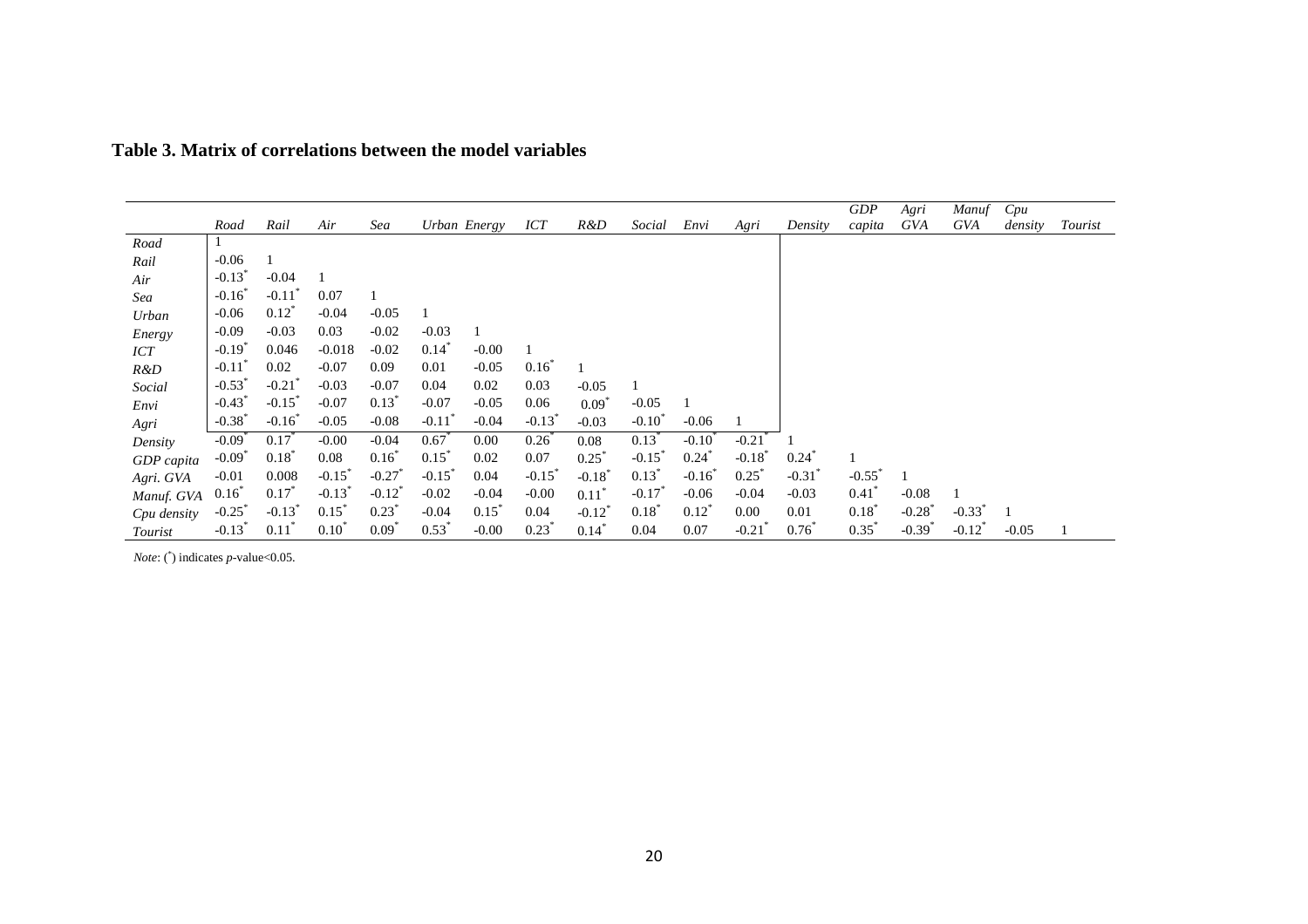#### **5. Results**

#### *5.1 Investment competition model with sectoral budget constraint*

In the first set of experiments, the public investment interdependencies are examined separately among the transport and the non-transport expenditure categories, by assuming a fixed total budget in the transport sector (i.e., no budget spillovers are allowed with other sectors). The dependent variable of the intra-sectoral (within transport) competition model is expressed as the ratio of non-road transport expenditure to road expenditure (i.e., road is the numeraire or reference category). This ratio can provide a plausible metric of the inter-modal equity or investment balance, in terms of jointly promoting more sustainable (non-road) means of transport.

Table 4 shows the results of the intra-sectoral investment competition model for transport expenditure categories. Each column refers to the coefficients of the share growth equation of a specific type of investment. Table 5 reports the results of the inter-sectoral investment competition model (among all types of investment excluding those of the transport sector). In the latter model, the agri-food sector expenditure is used as numeraire. Hence, the coefficients denote the competing or complementary (de-)investment in sectors related to construction and services (i.e., other than those in the agri-food sector). Besides, the values of road, agri-food and social expenditures are non-zero for all prefectures in the study period, which practically facilitates their use as numeraire.

The model of transport investment interactions (Table 4) signifies the existence of statistically significant relationships, which are either competitive (due to road investment) or synergistic (among non-road transport categories, principally, due to seaport investment). The latter outcome possibly demonstrates the ability of sea gateways and maritime corridors to enhance the concentration of economic activities in their vicinity in order to promote the agglomeration of public transport infrastructure and combined transport operations. The complementarities among nonroad transport expenditures can be explained by the need for balancing the total amount of transport investment as a zero-sum game, through the cooperation of lower-budget transport categories against road expenditure. There are also statistically significant effects of transport investment in the same category (except for urban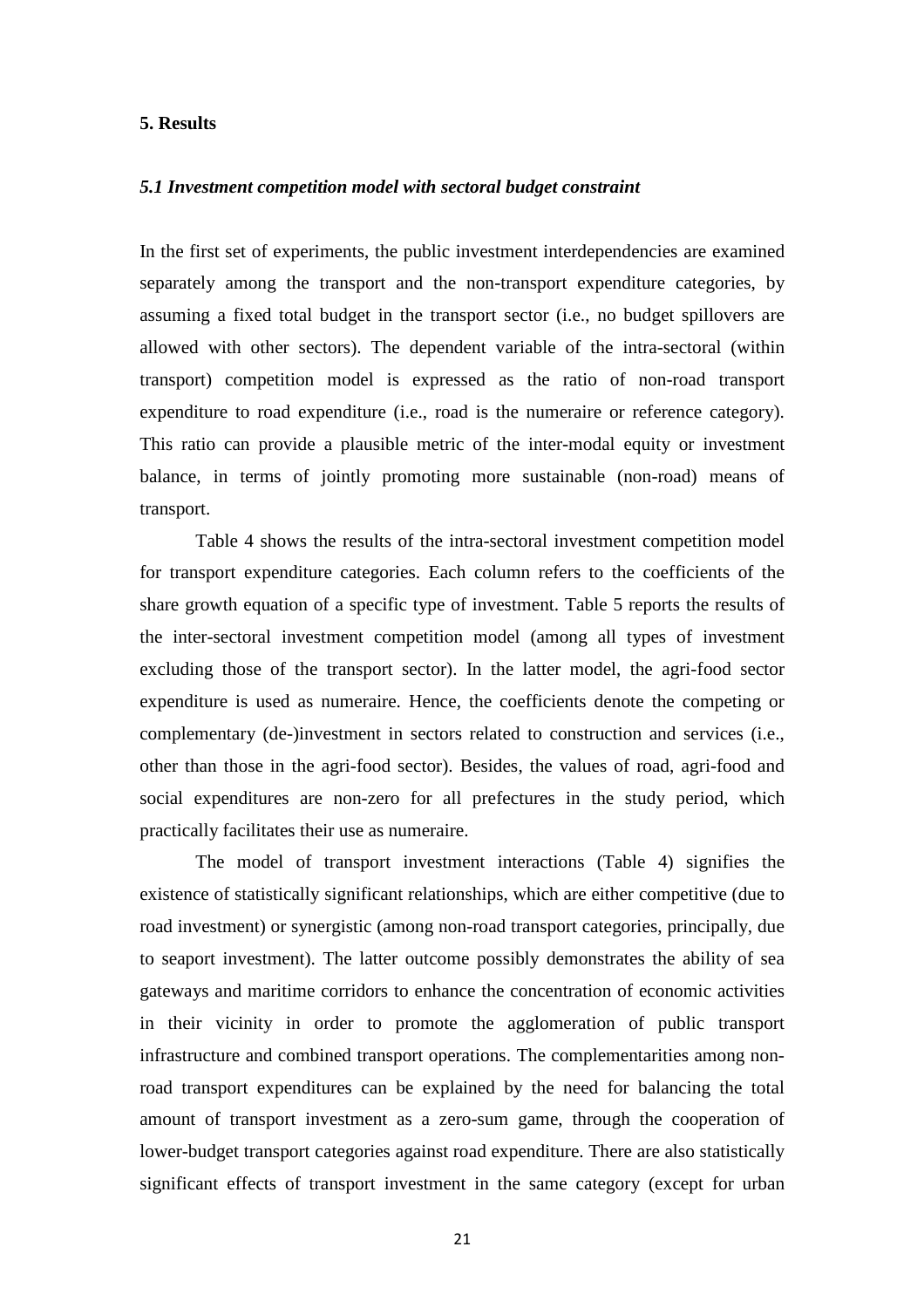public transport), which can be attributed to increasing scale effects pertaining to the technical and systemic characteristics of these infrastructures (e.g. indivisibilities and continuation of projects across consecutive years).

Regarding the interaction patterns among non-transport expenditure categories (Table 5), there are statistically significant interrelationships which are mostly competitive. The statistically significant complementarity relationships are only a few, including the effect of ICT on R&D expenditure and of social expenditure on energy expenditure. Furthermore, there are statistically significant positive ownexpenditure (scale) effects on energy, R&D and environment, but these are negative for ICT expenditure. In addition to their technical and systemic features, the presence of scale effects in transport and other (physical) infrastructures may be also related to efficiency criteria.

These criteria reflect the need to increase the productivity of past public investments in selected areas and treat time persistent problems of the regional economies. In the same line, MacKay (2001) observed significant inertia in the allocation of public investments in the U.K. and argued that this is driven, to a large extent, by 'custom and practice'. This 'path-dependence' of investment distributional dynamics may be particularly important when there is uncertainty about the optimal allocation of resources (MacKay and Williams, 2005; Midwinter, 2004) or a strong influence of history and physical/economic geography (Costa-Font and Rodriguez-Oreggia, 2006). The impact of time- (year-) and prefecture-specific fixed effects and control variables on the share growth of each expenditure category are presented in detail in the next subsection.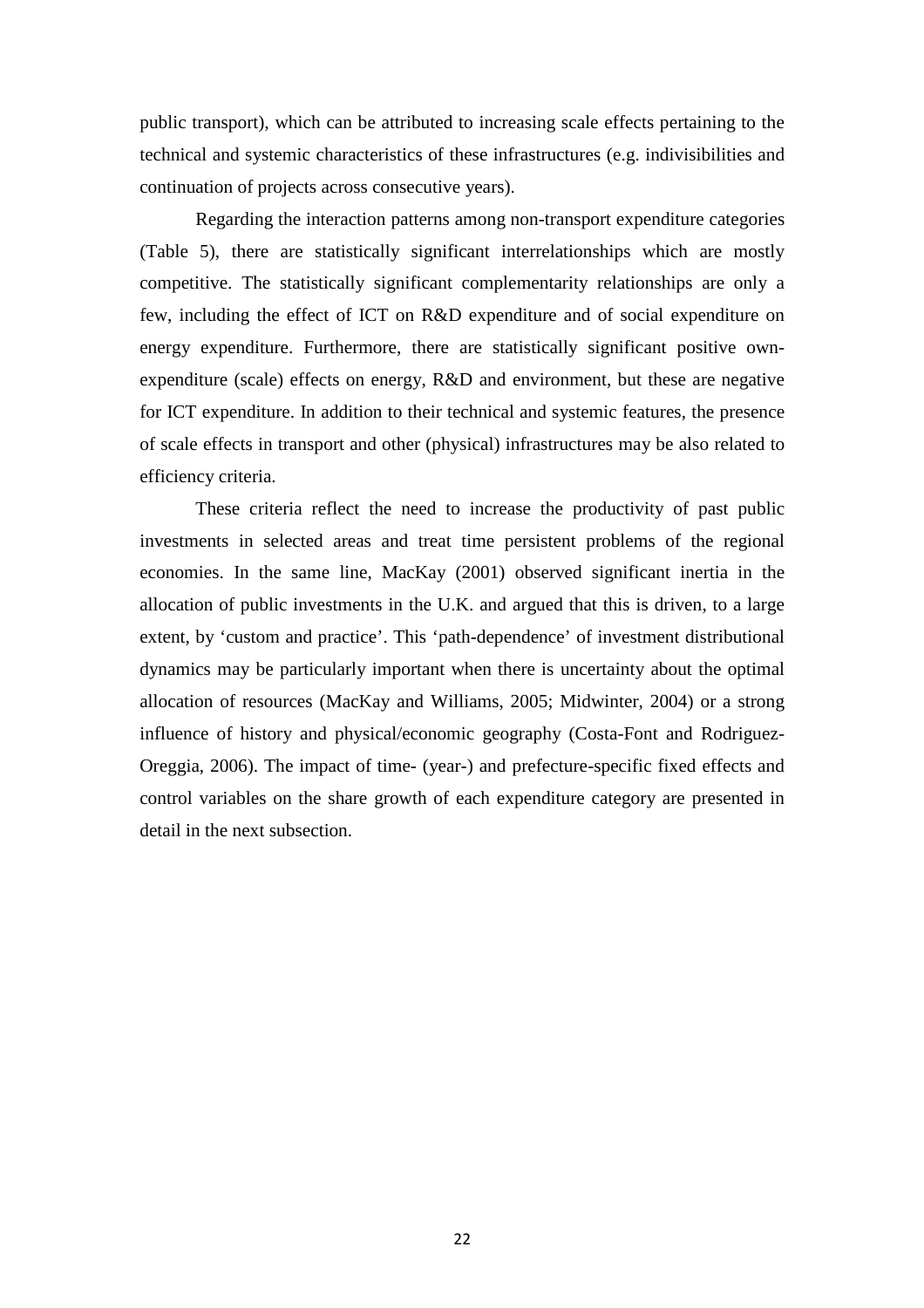|                       | Rail                    | Air                   | Sea        | Urban                   |
|-----------------------|-------------------------|-----------------------|------------|-------------------------|
| Road                  | $-0.249$ <sup>***</sup> | $-0.277***$           | $-0.096$   | $-0.268$ <sup>***</sup> |
| Rail                  | $0.329***$              | 0.061                 | 0.037      | $0.078***$              |
| Air                   | 0.041                   | $0.409***$            | 0.067      | $-0.006$                |
| Sea                   | $0.076***$              | $0.119***$            | $0.440***$ | $0.056^{*}$             |
| Urban                 | $-0.105$                | $-0.077$              | 0.153      | 0.028                   |
| Pop. Density          | 0.016                   | 0.022                 | 0.009      | $0.018*$                |
| GDP capita            | $-0.048$                | $-0.132***$           | 0.083      | $-0.038$                |
| Agri. GVA %           | $-0.009$                | $-0.053$ <sup>*</sup> | 0.036      | $-0.012$                |
| Manuf. GVA %          | $-0.010$                | 0.025                 | $-0.062$   | 0.010                   |
| Cpu density           | $-1.260$                | $-2.847**$            | 1.815      | $-0.256$                |
| Tourists              | $1.001*$                | 0.229                 | 1.180      | $-0.631$                |
| Gov. Vote %           | $-0.024$ <sup>*</sup>   | $-0.014$              | $-0.020$   | $-0.019$                |
| Seat. Diff.           | 0.037                   | $0.161***$            | 0.069      | 0.052                   |
| Pol. Cycle            | $-0.025$                | $-0.006$              | $-0.025$   | $-0.026$                |
| Year effect           | 0.037                   | $-0.035$              | $-0.029$   | $-0.010$                |
| Constant              | $-0.892$                | $4.738*$              | $-6.824$   | $-2.236$                |
| Adj. $\overline{R^2}$ | 73.625                  | 63.756                | 56.809     | 54.300                  |
|                       | 8800.23                 | 8090.37               | 3177.67    | 18446.79                |
| Wald (overall)        | (0.000)                 | (0.000)               | (0.000)    | (0.000)                 |
| Wald (FE)             | 258.13                  | 103.89                | 86.53      | 80.08                   |
|                       | (0.000)                 | (0.000)               | (0.001)    | (0.004)                 |

**Table 4. Results of the intra-sectoral investment competition model** 

*Note*: (\*\*\*) indicates *p*-value<0.01, (\*\*) indicates 0.01<*p*-value<0.05, (\*) indicates 0.05<*p*-value<0.1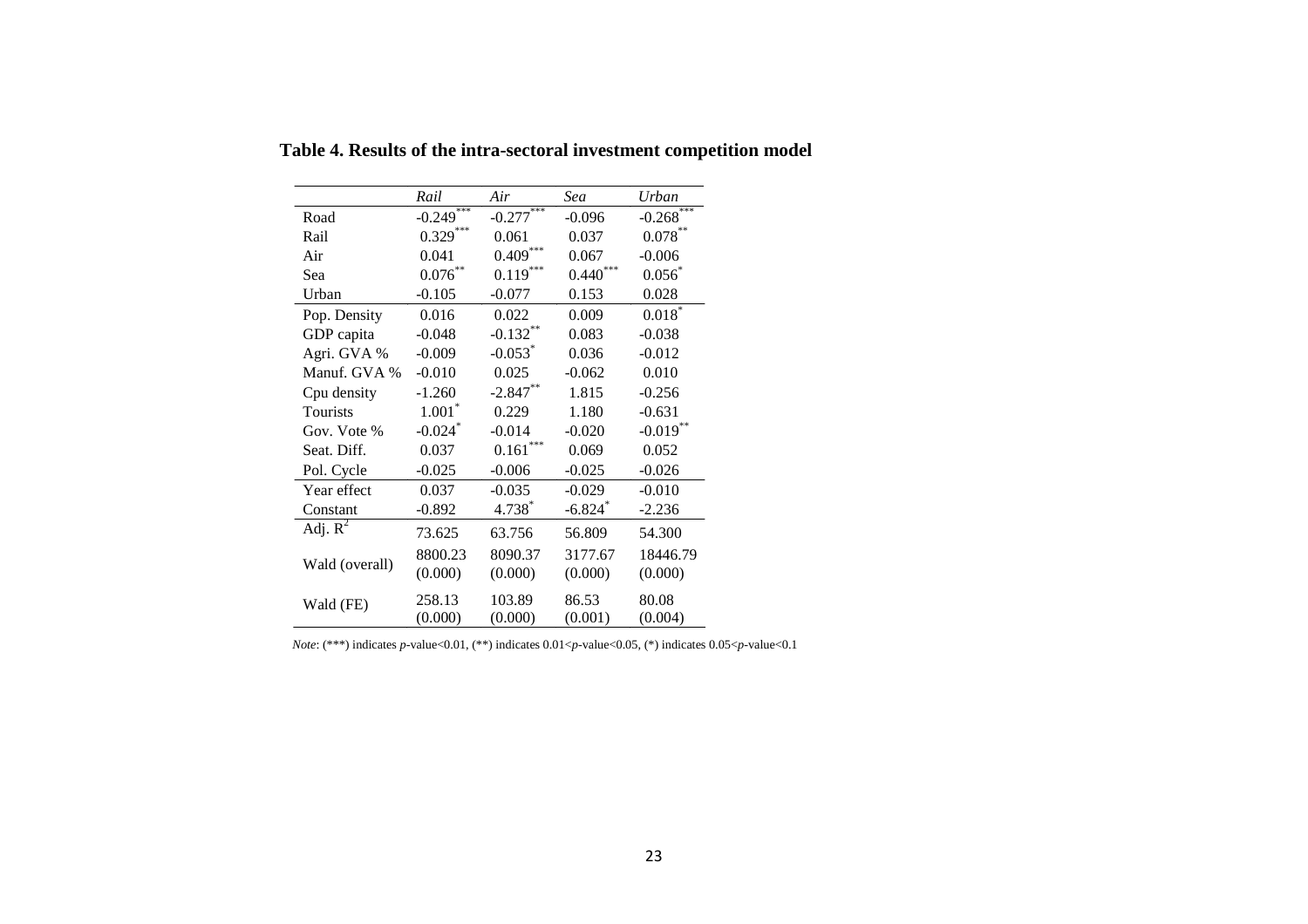|                       | Energy                           | <b>ICT</b>                       | R&D                   | Social                  | Environment            |
|-----------------------|----------------------------------|----------------------------------|-----------------------|-------------------------|------------------------|
| Energy                | 0.127                            | 0.012                            | $-0.035$ <sup>*</sup> | $-0.021$ <sup>*</sup>   | $-0.017$               |
| <b>ICT</b>            | $-0.193$                         | $-0.142***$                      | $0.160^\mathrm{***}$  | $\textbf{-0.084}^{***}$ | $-0.174***$            |
| R&D                   | $-0.057$                         | $-0.091***$                      | $0.263***$            | $-0.019$                | $-0.021$               |
| Social                | $0.931***$                       | 0.094                            | $-0.137$              | 0.006                   | $-0.080$               |
| Environment           | $\textbf{-0.618}^{\ast\ast\ast}$ | $\textbf{-0.160}^{\ast\ast\ast}$ | $-0.038$              | $-0.048$                | $0.231^{\ast\ast\ast}$ |
| Agriculture           | $-0.342$ <sup>*</sup>            | $-0.263***$                      | $-0.143***$           | $-0.093**$              | $-0.166$ ***           |
| Pop. Density          | 0.028                            | $-0.013$                         | 0.001                 | $-0.016$                | $-0.024$ **            |
| GDP capita            | $-0.238$ <sup>*</sup>            | $-0.019$                         | $-0.007$              | 0.021                   | $-0.029$               |
| Agri. GVA %           | $-0.048$                         | $-0.027$                         | $-0.001$              | 0.005                   | 0.016                  |
| Manuf. GVA %          | $-0.005$                         | $-0.050$ <sup>*</sup>            | $-0.085***$           | $-0.045***$             | $-0.032$ <sup>*</sup>  |
| Cpu density           | $-2.380$                         | $-4.600***$                      | $-1.972$ <sup>*</sup> | $-2.054***$             | $-0.087$               |
| Tourists              | $2.641*$                         | $1.774\sp{*}{\ast}{\ast}$        | 0.738                 | $0.786^{\ast\ast}$      | $1.123\sp{*}$          |
| Gov. Vote %           | $\text{-}0.110^{***}$            | $\textbf{-0.056}^{\ast\ast\ast}$ | $-0.003$              | $-0.014$ <sup>*</sup>   | $-0.006$               |
| Seat. Diff.           | $0.406\sp{*}^{***}$              | 0.067                            | $-0.015$              | 0.005                   | $-0.019$               |
| Pol. Cycle            | $-0.276$ **                      | $0.118^{\ast\ast}$               | $-0.163$ ***          | $-0.138***$             | $0.058*$               |
| Year effect           | $-0.032$                         | $0.087^{**}$                     | $-0.095^{**}$         | $-0.170***$             | 0.024                  |
| Constant              | 5.765                            | $9.772***$                       | 1.878                 | $\underline{6.901}$ *** | $3.009*$               |
| Adj. $\overline{R}^2$ | 36.588                           | 47.024                           | 54.494                | 69.517                  | 48.462                 |
|                       | 211.98                           | 397.32                           | 710.00                | 544.58                  | 431.28                 |
| Wald (overall)        | (0.000)                          | (0.000)                          | (0.000)               | (0.000)                 | (0.000)                |
| Wald (FE)             | 77.52                            | 107.88                           | 225.52                | 111.93                  | 114.00                 |
|                       | (0.008)                          | (0.000)                          | (0.000)               | (0.000)                 | (0.000)                |

**Table 5. Results of the inter-sectoral investment competition model (excluding the transport sector)** 

 *Note*: (\*\*\*) indicates *p*-value<0.01, (\*\*) indicates 0.01<*p*-value<0.05, (\*) indicates 0.05<*p*-value<0.1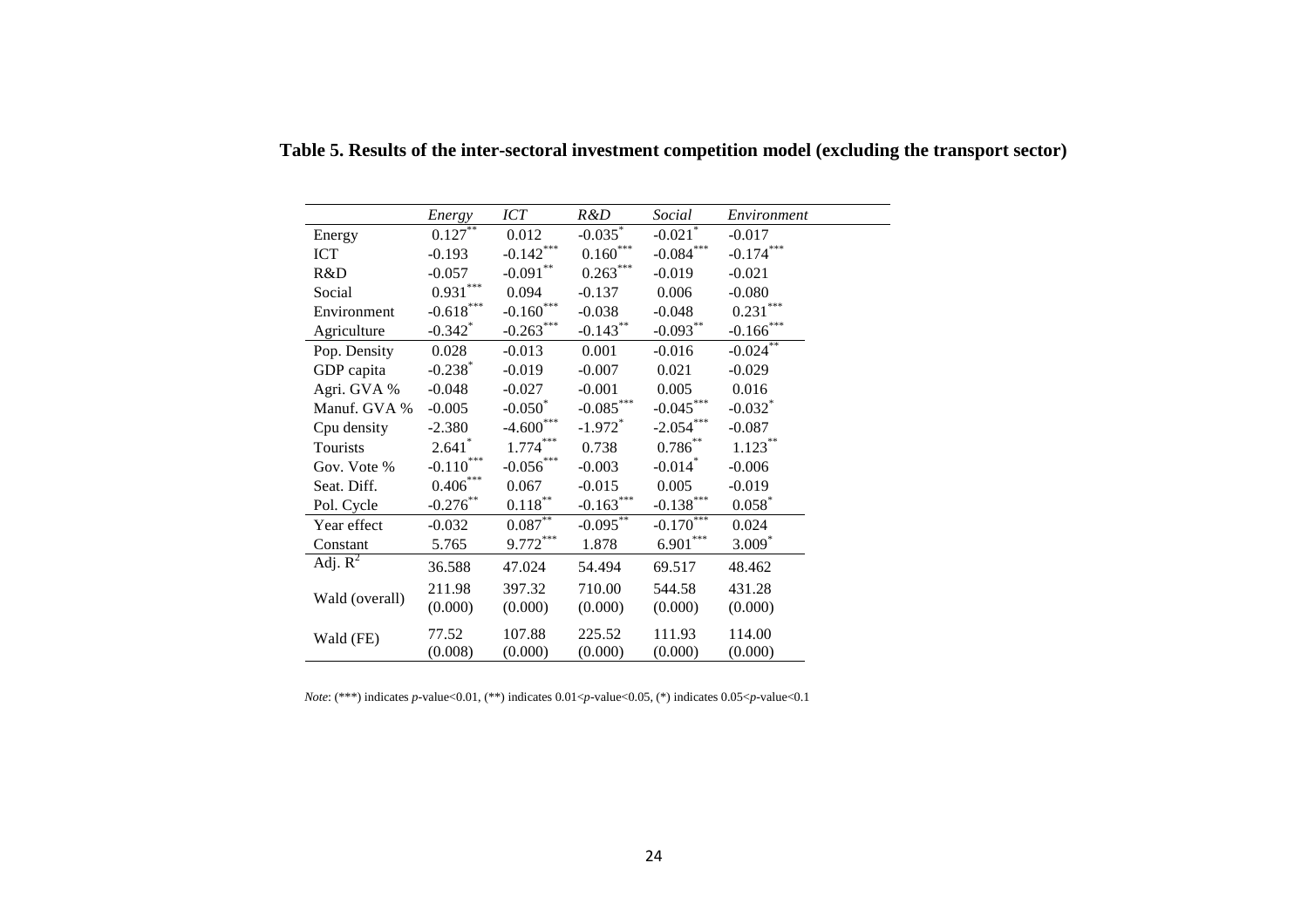#### *5.2 Investment competition model with overall budget constraint*

This subsection investigates the public investment interdependencies in the presence of a fixed overall budget constraint, thus allowing budget spillovers between each distinct expenditure category (or investment type). Table 6 shows the results of the inter-sectoral investment competition model with agri-food sector expenditure as the numeraire variable and Table 7 the corresponding results with social expenditure as the numeraire variable. The former model is generally found to have a considerably higher number of statistically significant variables and better goodness of fit for more growth share equations, than the latter one. Hence, it can be regarded that the former model better explains the variability of the relative growth shares of public investments. However, all the statistically significant coefficients related to the expenditure categories as well as the control variables are found to have the same direction of impact (sign) on the corresponding growth shares in the two systems. This outcome verifies the robustness of the model with respect to the use of numeraire.

As in the models presented in subsection 5.1, the spatial fixed effects in each equation of the expenditure growth share system are found to be statistically different from zero (at the 95% level of statistical confidence), based on the joint Wald test. The only exception is the non-significant effect on urban public transport in the intersectoral investment competition model with social investment as the numeraire (Table 7). Thus, the local characteristics and comparative advantages of each prefecture have a significant impact on attracting public investments. However, it is noted that this impact can considerably vary, in terms of its direction (sign), among prefectures, depending on the level of urbanization and the geographical constraints met in several mountainous and island areas<sup>4</sup>. The time- (year-)specific effects are also generally found to be statistically significant on the relative allocation of public expenditure. The significance of these effects is particularly evident in the model with the social expenditure as the numeraire (Table 7).

The relaxation of the fixed budget constraint on the transport sector is found to increase the number of competitive (substitution) relationships among public transport expenditure categories. This is mainly due to the impacts of urban public transport

 $\overline{\phantom{0}}$ 

<sup>&</sup>lt;sup>4</sup> The values of spatial fixed effects for each prefecture and type of investment are available from the author upon request.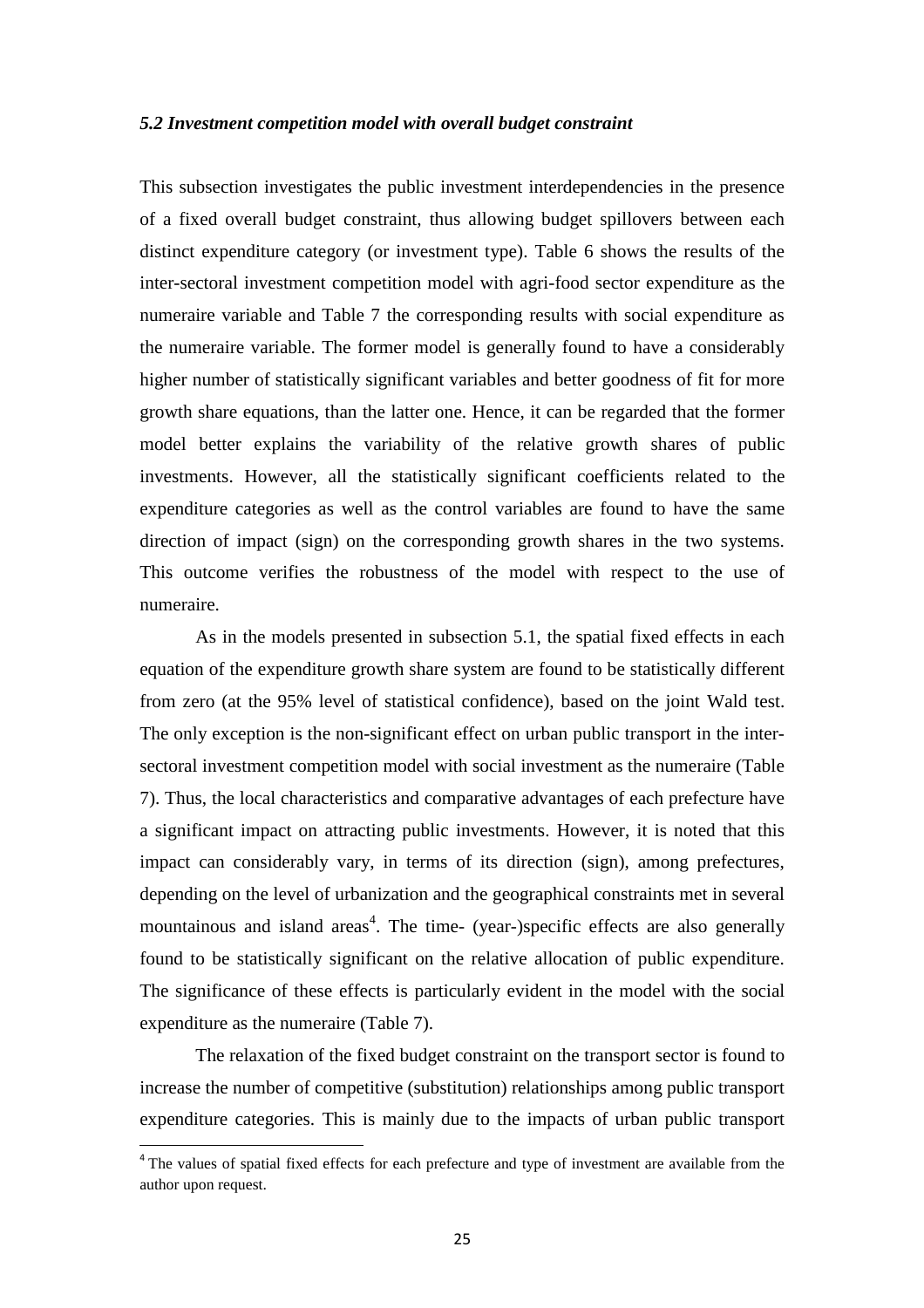expenditure and the substitution effects of rail and maritime expenditure on road expenditure. The inter-modal complementarity relationships, which are found to be statistically significant and non-symmetric, refer to those from road and urban public transport to maritime transport expenditure, from rail to urban public transport expenditure, and from maritime to air transport expenditure. Table 8 summarizes the results of the inter-sectoral investment competition model for both transport and nontransport expenditure categories.

As in the subsection 5.1, the results of all models suggest the significance of positive scale effects for most types of investments, except for urban public transport and social expenditure (non-significant) and ICT (negative). There is an evident prevalence of the competitive relationships among the various expenditure categories (more than half of them are statistically significant) over the complementarity relationships. Beyond the fiscal complementarities within the transport sector, there are positive effects of energy expenditure on road, rail and urban public transport and agri-food sector expenditure. The complementarities also concern the attraction of investment from all sectors to the agri-food sector, from maritime transport and ICT to R&D, and from social infrastructure and services to energy. Therefore, most of the fiscal complementarities are generated by the so-called productive infrastructure investments, especially those in energy and maritime transport.

The considerable number of significant substitution relationships arguably shows the existence of limited economies of scope in regional public investments. Namely, per-unit cost reductions through investing in one type of infrastructure are not widely associated with increasing the scale of production in other types of infrastructure. The lack of national and sub-national (among prefectures) policy coordination in the sectoral allocation of public expenditure can be regarded as a source of fiscal competition. For instance, the tendency for overinvestment in road projects can be partially seen as a mechanism to expedite the absorption of EU funds on a largely ad hoc basis. The failure of coordinating public investment programs is quite obvious in cases where expenditure complementarities among specific types of infrastructure were expected but not realized, such as from R&D to ICT and from urban public transport to rail and air transport.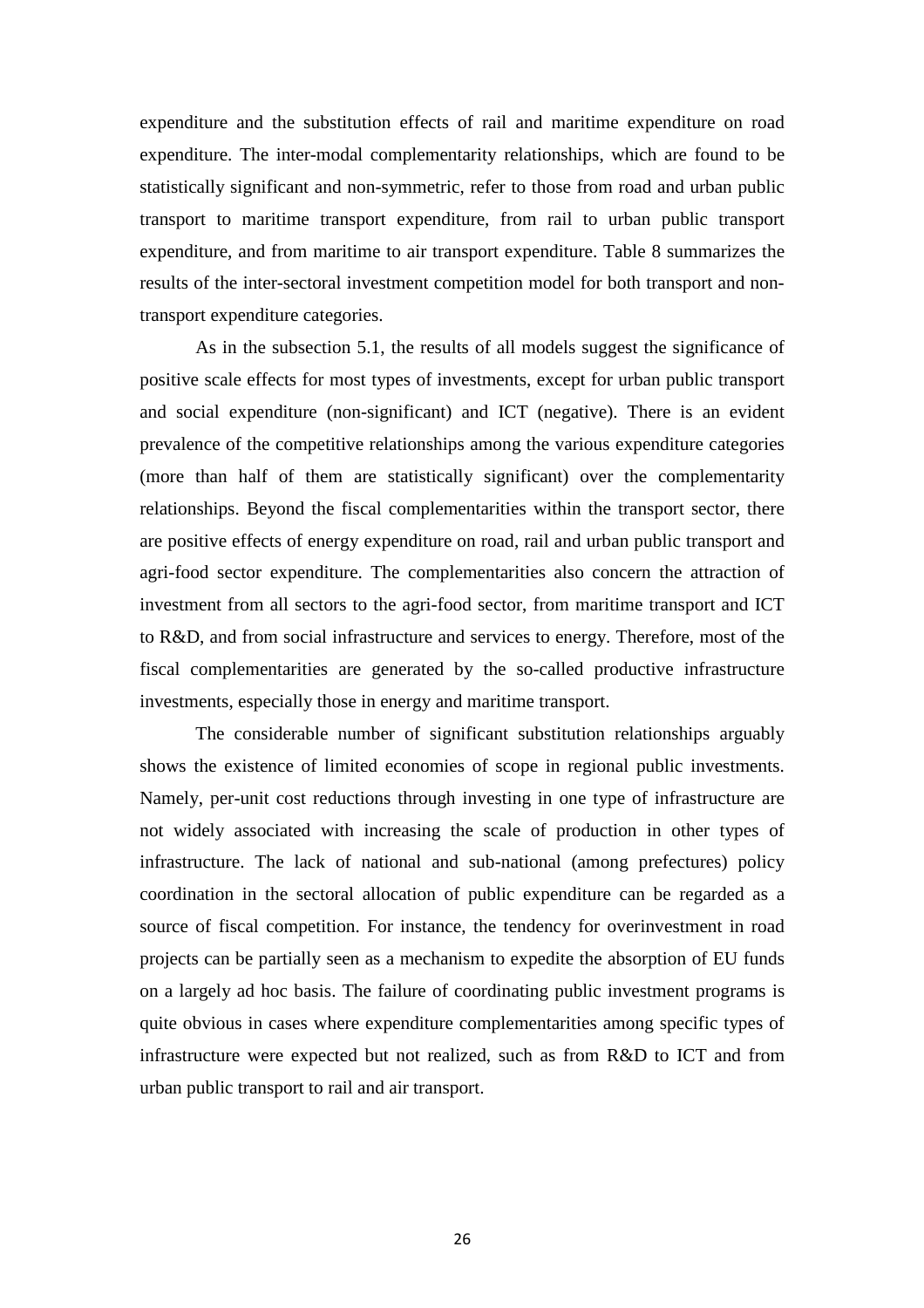|                | Road                  | Rail         | Air                   | Sea                   | Urban                        | Energy                | ICT                       | R&D                   | Social                | Environment            |
|----------------|-----------------------|--------------|-----------------------|-----------------------|------------------------------|-----------------------|---------------------------|-----------------------|-----------------------|------------------------|
| Road           | $0.354***$            | $-0.031$     | $-0.046$              | $0.111*$              | $-0.061$                     | $-0.440$ <sup>*</sup> | $-0.3\overline{10}^{***}$ | $-0.130^{**}$         | $-0.033$              | $-0.068$ <sup>*</sup>  |
| Rail           | $-0.091$ <sup>*</sup> | $0.228***$   | $-0.049$              | $-0.084$              | $-0.016$                     | $-0.301***$           | $-0.138***$               | $-0.067$ <sup>*</sup> | $-0.071***$           | $-0.077***$            |
| Air            | 0.017                 | $-0.010$     | $0.314***$            | $-0.035$              | $-0.025$                     | $-0.316***$           | $-0.032$                  | $-0.103$ <sup>*</sup> | 0.005                 | 0.014                  |
| Sea            | $-0.205***$           | $-0.059$     | 0.048                 | $0.112***$            | $\textbf{-0.085}^{\ast\ast}$ | $-0.031$              | $-0.108***$               | 0.016                 | $-0.047$ *            | $-0.044$               |
| Urban          | $-0.104$              | $-0.211***$  | $-0.185***$           | 0.033                 | $-0.082$                     | $-0.164$              | $-0.093$                  | $-0.131$ <sup>*</sup> | $-0.131***$           | $-0.121$ <sup>**</sup> |
| Energy         | 0.027                 | 0.022        | 0.003                 | 0.009                 | 0.004                        | $0.105***$            | $-0.001$                  | $-0.040$ **           | $-0.020$ <sup>*</sup> | $-0.018$               |
| <b>ICT</b>     | $-0.009$              | $-0.031$     | $-0.045$              | $-0.116$ <sup>*</sup> | $-0.083$ <sup>*</sup>        | $-0.210$ <sup>*</sup> | $-0.157***$               | $0.159***$            | $-0.090***$           | $-0.181***$            |
| R&D            | $-0.086$ <sup>*</sup> | $-0.084***$  | $-0.014$              | $-0.007$              | $-0.051$ <sup>*</sup>        | $-0.026$              | $-0.093***$               | $0.271***$            | $-0.008$              | $-0.013$               |
| Social         | $-0.382**$            | $-0.467***$  | $-0.378***$           | $-0.223$              | $-0.270**$                   | $0.604*$              | $-0.159$                  | $-0.239$ <sup>*</sup> | $-0.033$              | $-0.143$               |
| Environment    | $-0.224***$           | $-0.136$ **  | $-0.106*$             | $-0.058$              | $-0.147***$                  | $-0.746***$           | $-0.224***$               | $-0.076$              | $-0.064$ *            | $0.211***$             |
| Agriculture    | $-0.109$              | $-0.220$ *** | $-0.104$              | $-0.188$ <sup>*</sup> | $-0.229$ ***                 | $-0.658$ ***          | $-0.448***$               | $-0.228$ ***          | $-0.121***$           | $-0.211$ ***           |
| Pop. Density   | $-0.046^{**}$         | $-0.017$     | $-0.042$ ***          | $-0.018$              | $-0.021$                     | 0.042                 | $-0.009$                  | 0.003                 | $-0.011$              | $-0.020$               |
| GDP capita     | 0.072                 | 0.005        | $-0.056$              | 0.070                 | $-0.011$                     | $-0.314***$           | $-0.037$                  | $-0.027$              | 0.015                 | $-0.035$               |
| Agri. GVA %    | 0.003                 | 0.002        | $-0.047$ <sup>*</sup> | 0.044                 | $-0.009$                     | $-0.043$              | $-0.016$                  | $-0.001$              | 0.008                 | 0.021                  |
| Manuf. GVA %   | $-0.032$              | $-0.033$     | $-0.018$              | $-0.067$              | $-0.030$                     | 0.013                 | $-0.043$ <sup>*</sup>     | $-0.079***$           | $-0.047***$           | $-0.033$ <sup>*</sup>  |
| Cpu density    | $-3.766***$           | $-2.790***$  | $-2.912***$           | $-2.050^*$            | $-1.790^*$                   | $-1.875$              | $-4.218***$               | $-1.799$ <sup>*</sup> | $-1.923***$           | 0.059                  |
| Tourists       | 0.830                 | $1.370**$    | 0.872                 | $1.940**$             | $-0.038$                     | 1.441                 | $1.112$ <sup>*</sup>      | 0.211                 | 0.505                 | $0.784*$               |
| Gov. Vote %    | 0.009                 | $-0.016$     | $-0.017$              | $-0.020$              | $-0.013$                     | $-0.105***$           | $-0.051***$               | $-0.002$              | $-0.014***$           | $-0.005$               |
| Seat. Diff.    | 0.023                 | $-0.001$     | $0.132***$            | 0.084                 | 0.001                        | $0.461***$            | 0.072                     | 0.007                 | 0.014                 | $-0.012$               |
| Pol. Cycle     | 0.053                 | $-0.038$     | 0.003                 | $-0.048$              | $-0.038$                     | $-0.274***$           | $0.130^{**}$              | $-0.161$ ***          | $-0.132***$           | $0.065*$               |
| Year effect    | 0.006                 | 0.006        | $-0.085**$            | $-0.040$              | $-0.034$                     | 0.048                 | $0.142***$                | $-0.078$ <sup>*</sup> | $-0.159***$           | 0.041                  |
| Constant       | $8.573***$            | $6.428***$   | $11.449***$           | 2.814                 | $5.535***$                   | 8.389                 | $10.848***$               | 2.679                 | $6.733***$            | $2.944*$               |
| Adj. $R^2$     | 55.903                | 73.413       | 57.446                | 47.955                | 55.536                       | 39.205                | 51.571                    | 62.198                | 70.795                | 50.039                 |
|                | 564.26                | 1007.51      | 439.78                | 370.51                | 251.80                       | 222.78                | 292.61                    | 619.42                | 358.02                | 291.79                 |
| Wald (overall) | (0.000)               | (0.000)      | (0.000)               | (0.000)               | (0.000)                      | (0.000)               | (0.000)                   | (0.000)               | (0.000)               | (0.000)                |
| Wald (FE)      | 94.53                 | 225.83       | 90.36                 | 126.36                | 71.04                        | 89.07                 | 111.19                    | 213.84                | 109.56                | 106.24                 |
|                | (0.000)               | (0.000)      | (0.000)               | (0.000)               | (0.021)                      | (0.000)               | (0.000)                   | (0.000)               | (0.000)               | (0.000)                |

**Table 6. Results of the inter-sectoral investment competition model (with agriculture as the numeraire variable)** 

*Note*: (\*\*\*) indicates *p*-value<0.01, (\*\*) indicates 0.01<*p*-value<0.05, (\*) indicates 0.05<*p*-value<0.1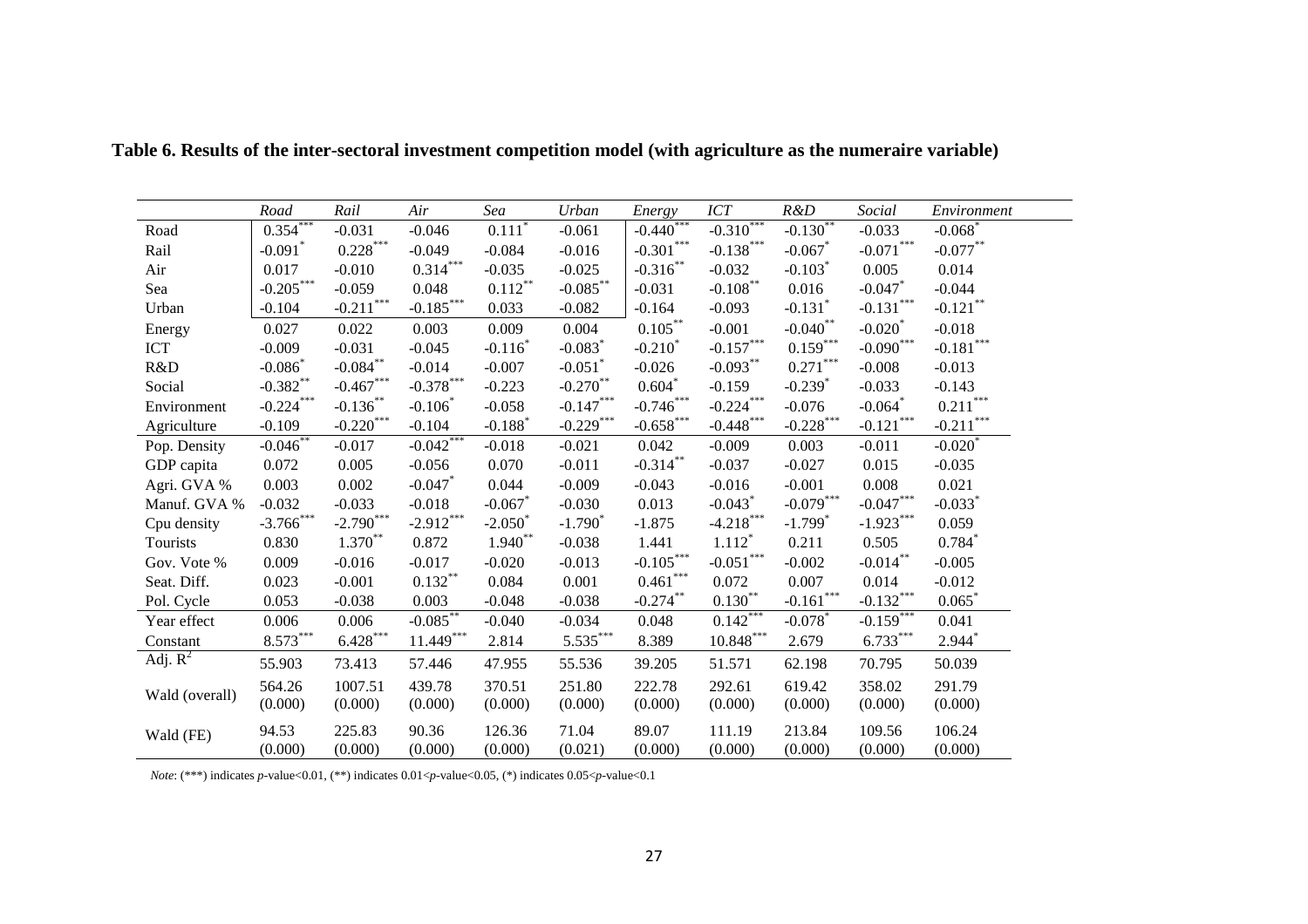|                | Road                   | Rail                  | Air                   | Sea        | Urban                 | Energy                           | ICT                     | R&D                   | Environment | Agriculture |
|----------------|------------------------|-----------------------|-----------------------|------------|-----------------------|----------------------------------|-------------------------|-----------------------|-------------|-------------|
| Road           | $0.387***$             | 0.002                 | $-0.013$              | $0.144$ ** | $-0.028$              | $-0.407$                         | $-0.277***$             | $-0.097$ <sup>*</sup> | $-0.034$    | 0.033       |
| Rail           | $-0.019$               | $0.299***$            | 0.023                 | $-0.013$   | 0.056                 | $-0.229$ **                      | $-0.067$                | 0.005                 | $-0.006$    | $0.071***$  |
| Air            | 0.012                  | $-0.014$              | $0.310***$            | $-0.039$   | $-0.030$              | $-0.321$ **                      | $-0.037$                | $-0.108***$           | 0.009       | $-0.005$    |
| Sea            | $-0.158***$            | $-0.012$              | $0.095***$            | $0.159***$ | $-0.038$              | 0.017                            | $-0.060^*$              | 0.064                 | 0.003       | $0.047$ *   |
| Urban          | 0.027                  | $-0.079$              | $-0.054$              | $0.164*$   | 0.050                 | $-0.032$                         | 0.039                   | 0.001                 | 0.011       | $0.131***$  |
| Energy         | $0.048^{**}$           | $0.014$ <sup>**</sup> | 0.024                 | 0.030      | 0.024                 | $0.126***$                       | 0.019                   | $-0.020$              | 0.002       | $0.020*$    |
| <b>ICT</b>     | 0.081                  | 0.059                 | 0.045                 | $-0.026$   | 0.007                 | $-0.120$                         | $-0.067$                | $0.249***$            | $-0.091***$ | $0.090***$  |
| R&D            | $-0.079$ <sup>*</sup>  | $-0.076***$           | $-0.006$              | 0.001      | $-0.043$              | $-0.018$                         | $-0.085***$             | $0.279***$            | $-0.005$    | 0.008       |
| Social         | $-0.349**$             | $-0.434***$           | $-0.345***$           | $-0.190$   | $-0.237**$            | 0.637                            | $-0.126$                | $-0.206$              | $-0.110$    | 0.033       |
| Environment    | $-0.160$ <sup>**</sup> | $-0.072$ <sup>*</sup> | $-0.042$              | 0.006      | $-0.083$ <sup>*</sup> | $-0.682***$                      | $-0.160$ <sup>***</sup> | $-0.012$              | $0.275***$  | 0.064       |
| Agriculture    | 0.012                  | $-0.100*$             | 0.017                 | $-0.067$   | $-0.108$              | $-0.538***$                      | $-0.327***$             | $-0.108$              | $-0.090^*$  | $0.121***$  |
| Pop. Density   | $-0.035$ <sup>*</sup>  | $-0.006$              | $-0.031$ <sup>*</sup> | $-0.007$   | $-0.010$              | 0.053                            | 0.003                   | 0.014                 | $-0.009$    | 0.011       |
| GDP capita     | 0.057                  | $-0.010$              | $-0.071$ <sup>*</sup> | 0.054      | $-0.026$              | $-0.329$ **                      | $-0.052$                | $-0.042$              | $-0.050^*$  | $-0.015$    |
| Agri. GVA %    | $-0.005$               | $-0.006$              | $-0.055***$           | 0.036      | $-0.017$              | $-0.051$                         | $-0.024$                | $-0.009$              | 0.013       | $-0.008$    |
| Manuf. GVA %   | 0.015                  | 0.013                 | 0.029                 | $-0.021$   | 0.017                 | 0.060                            | 0.004                   | $-0.033$              | 0.014       | $0.047***$  |
| Cpu density    | $-1.842$ <sup>*</sup>  | $-0.867$              | $-0.989$              | $-0.127$   | 0.133                 | 0.048                            | $-2.295***$             | 0.124                 | $1.982***$  | $1.923***$  |
| Tourists       | 0.325                  | $0.864*$              | 0.367                 | $1.440*$   | $-0.543$              | 0.937                            | 0.603                   | $-0.294$              | 0.279       | $-0.505$    |
| Gov. Vote %    | $0.023$ <sup>*</sup>   | $-0.002$              | $-0.003$              | $-0.005$   | 0.001                 | $\textbf{-0.091}^{\ast\ast\ast}$ | $-0.036***$             | 0.013                 | 0.009       | $0.014***$  |
| Seat. Diff.    | 0.001                  | $-0.014$              | $0.118^{\ast\ast}$    | 0.070      | $-0.013$              | $0.447***$                       | 0.058                   | $-0.006$              | $-0.026$    | $-0.014$    |
| Pol. Cycle     | $0.184***$             | $0.094***$            | $0.135***$            | 0.083      | $0.094***$            | $-0.142$                         | $0.262***$              | $-0.029$              | $0.196***$  | $0.132***$  |
| Year effect    | $0.164***$             | $0.165***$            | 0.074                 | $0.119$ ** | $0.125***$            | 0.207                            | $0.301***$              | $0.080^{*}$           | $0.200***$  | $0.159$ **  |
| Constant       | 1.840                  | $-0.305$              | 4.715**               | $-3.919$   | $-1.198$              | 1.657                            | $4.115***$              | $-4.054$ <sup>*</sup> | $-3.789$ ** | $-6.733***$ |
| $R^2$ (%)      | 58.896                 | 75.110                | 55.491                | 45.804     | 37.017                | 31.021                           | 46.835                  | 63.903                | 64.923      | 70.795      |
|                | 649.15                 | 1210.85               | 556.68                | 342.63     | 191.39                | 202.26                           | 239.51                  | 666.01                | 366.22      | 358.02      |
| Wald (overall) | (0.000)                | (0.000)               | (0.000)               | (0.000)    | (0.000)               | (0.000)                          | (0.000)                 | (0.000)               | (0.000)     | (0.000)     |
|                | 79.24                  | 251.89                | 79.66                 | 97.68      | 58.35                 | 83.98                            | 89.61                   | 204.40                | 69.82       | 109.56      |
| Wald (FE)      | (0.005)                | (0.000)               | (0.004)               | (0.000)    | (0.169)               | (0.001)                          | (0.000)                 | (0.000)               | (0.027)     | (0.000)     |

**Table 7. Results of the inter-sectoral investment competition model (with social investment as the numeraire variable)** 

*Note*: (\*\*\*) indicates *p*-value<0.01, (\*\*) indicates 0.01<*p*-value<0.05, (\*) indicates 0.05<*p*-value<0.1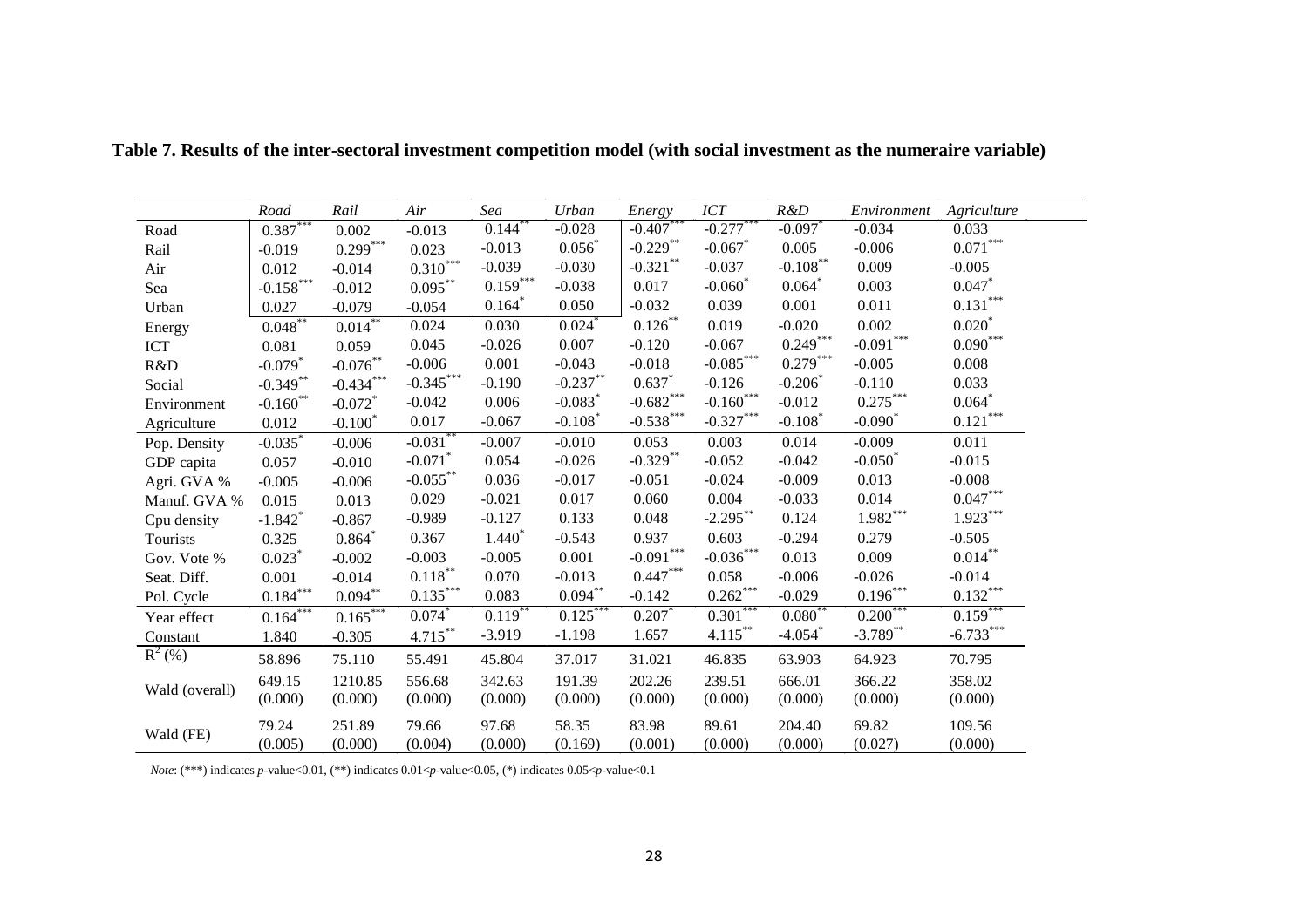|             | Road        | Rail | Air | Sea         | Urban       | Energy | <b>ICT</b> | R&D         | Social | Envi | Agri        |
|-------------|-------------|------|-----|-------------|-------------|--------|------------|-------------|--------|------|-------------|
| Road        | $\mathbf C$ |      |     | $\mathbf C$ |             | S      | S          | S           |        | S    |             |
| Rail        | S           | C    |     |             | $\mathbf C$ | S      | S          | S           | S      | S    | $\mathbf C$ |
| Air         |             |      |     |             |             | S      |            | S           |        |      |             |
| Sea         | S           |      | C   | C           | S           |        | S          | $\mathbf C$ | S      |      |             |
| Urban       |             | S    | S   | C           |             |        |            | S           | S      | S    | C           |
| Energy      | $\mathbf C$ | C    |     |             | C           | C      |            | S           | S      |      |             |
| <b>ICT</b>  |             |      |     | S           | S           | S      | S          | $\mathbf C$ | S      | S    | C           |
| R&D         | S           | S    |     |             | S           |        | S          | C           |        |      |             |
| Social      | S           | S    | S   |             | S           | C      |            | S           |        |      |             |
| Environment | S           | S    | S   |             | S           | S      | S          |             | S      | C    | C           |
| Agriculture |             | S    |     | S           | S           | S      | S          | S           | S      | S    |             |

 **Table 8. Summary of results of the inter-sectoral investment competition model** 

*Note*: (C) indicates complementarity and (S) indicates substitution.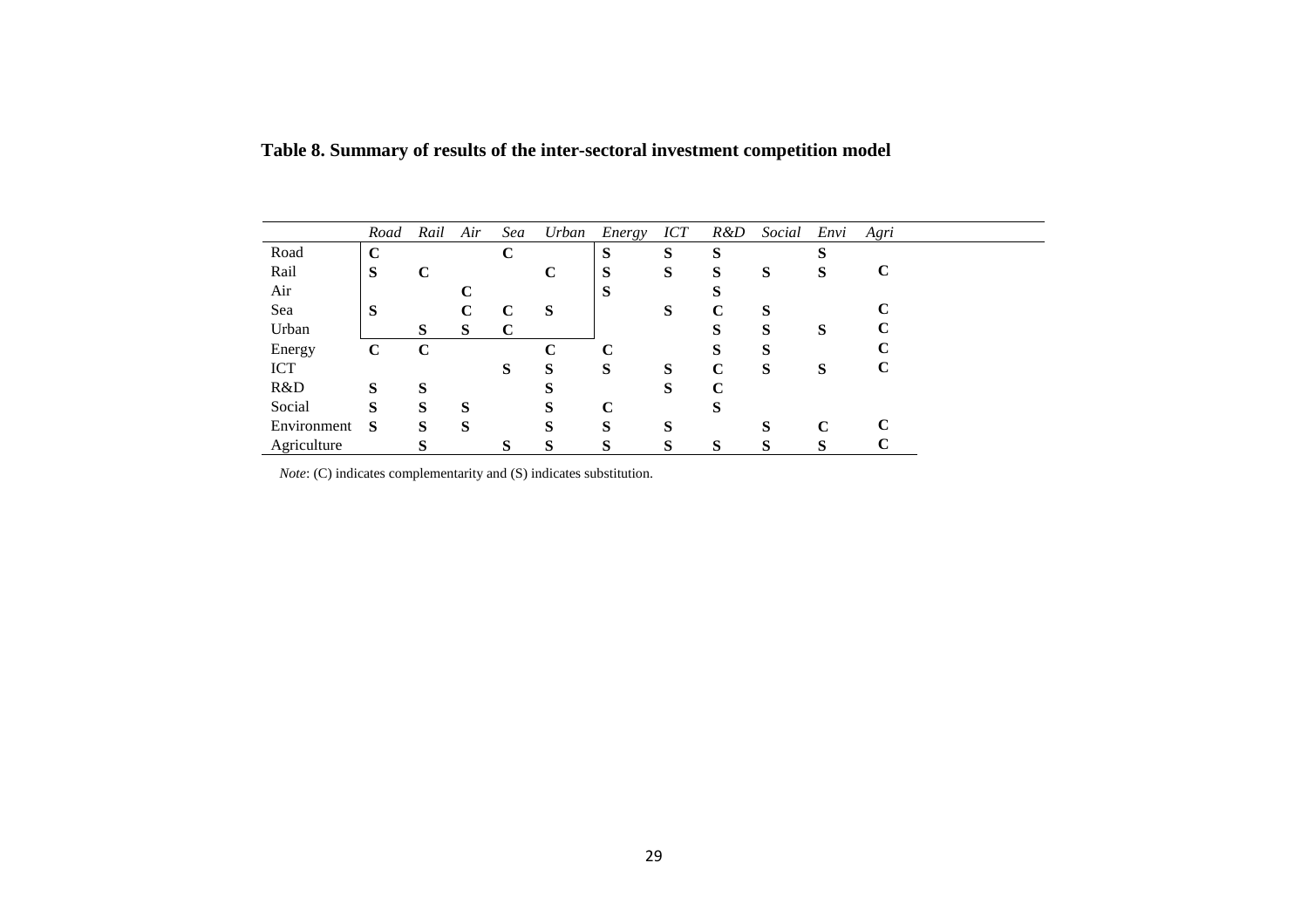The negative budget spillovers may also be ascribed to different forms of substitutability among infrastructure systems, encompassing physical and functional interdependencies as well as regulatory and market interactions. In particular, the negative relationships among the ICT and transport expenditure categories can be explained by the limited interconnectivity and combined use (e.g., through Intelligent Transport Systems) of these infrastructures in the periphery, as they are principally confined across the country's development axis between Patra, Athens and Thessaloniki (Tsekeris et al., 2013). Additionally, the competitive conditions among most expenditure categories can be justified – to some extent – by the fact that, during the study period, the majority of public investments focused on the development of new infrastructure rather than maintaining and operating the existing one. Especially, as stressed in (Combes and Linnemer, 2000), new transport infrastructures are likely to compete with old ones and induce additional costs when they have to be integrated with the existing networks.

Regarding the role of control factors on the relative expenditure growth shares, the negative impact of agglomeration (density) and level of development (per-capita GDP) on investments related to road and air transport and the environment implies a policy focus on equity rather than on efficiency. Namely, such investment programs are mostly favoring the less developed and less urbanized regions with relatively poor accessibility, which is consistent with the EU cohesion policy objectives. The statistically significant negative effects of the agricultural GVA share (on air transport expenditure) and manufacturing GVA share (mainly on non-transport expenditure) stress the positive impact of the growing service sectors on the public investment activity in the country. Moreover, congestion (in terms of cpu density) is found to generally have a significant adverse (de-investment) impact on the relative growth shares of public spending in productive infrastructure networks, such as those of transport and ICT. This impact becomes statistically significant positive on the social and environmental spending (based on the model with social expenditure as the numeraire in Table 7). As it was expected, tourist arrivals have a statistically significant positive impact on the relative public spending for rail and maritime transport, ICT and the environment.

Finally, the results generally denote the statistically significant - although diverse among categories - effects of political factors on the sectoral allocation dynamics of regional public investments. This is in accordance with other studies in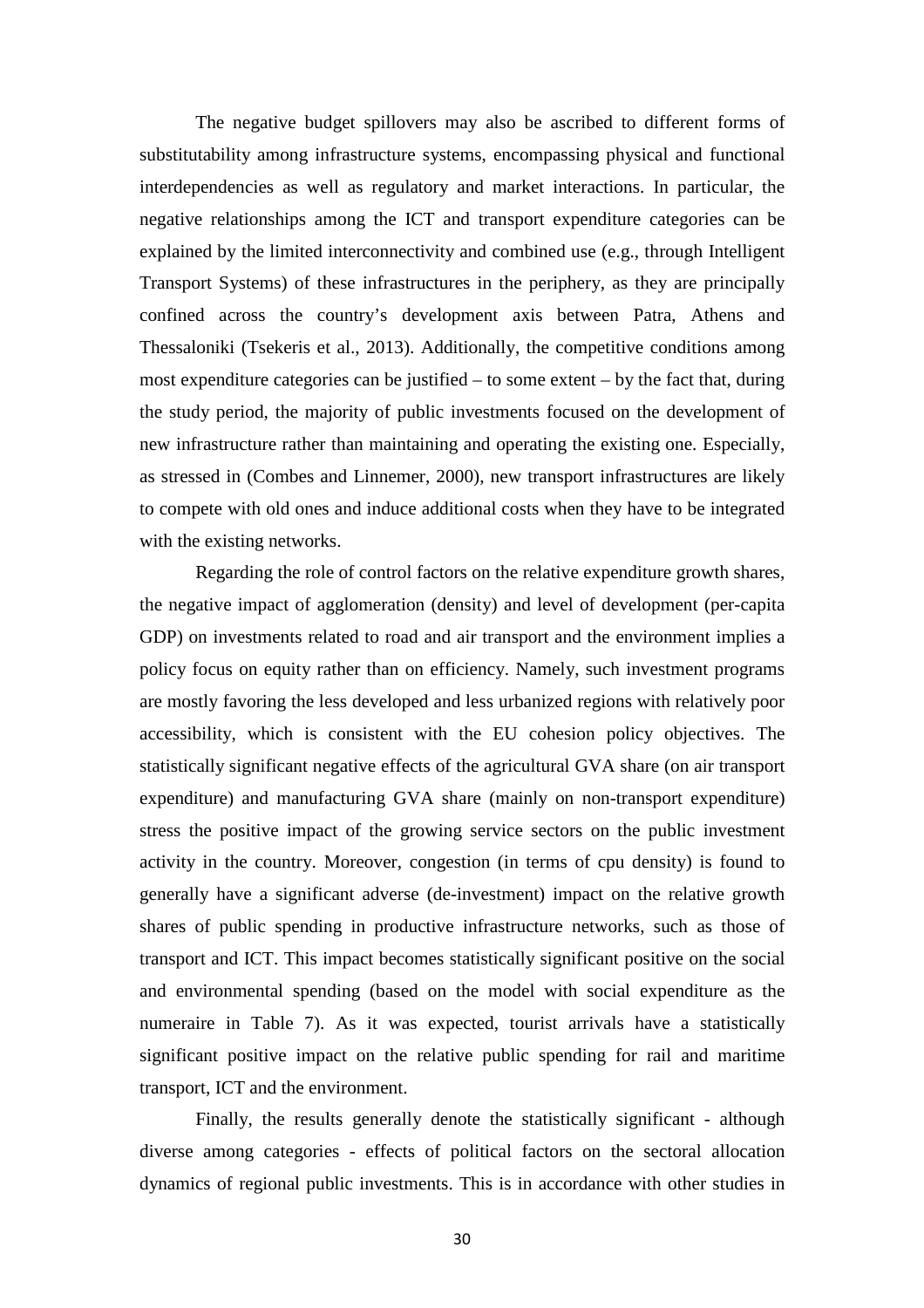the literature of the political economy of infrastructure spending (e.g., Castells and Solé-Ollé, 2005; Flyvbjerg, 2009; Albalate et al., 2012). Particularly, public investments in energy, ICT and social infrastructure and services are found to relatively increase in those regions that voted against the government in the preceding election ('swing-vote' behavior). On the contrary, a "pork-barrel" strategy that fosters public investments in those regions with higher vote shares for the government party is found to be followed in the road transport and agri-food sectors (Table 7). The results also demonstrate that the positive impact of electoral competition, in terms of the difference in MP seats, is limited, as it is statistically significant only for air transport and energy expenditures. The impact of electoral cycle is found to be statistically significant and positive for the transport expenditure categories (except for maritime transport) (Table 7). This effect is generally significant although mixed on the various non-transport expenditure categories: positive for ICT, environment and agri-food sector spending, and negative for energy, R&D and social spending.

#### **6. Conclusions**

The measurement of interdependencies among public investments can offer valuable information for the on-going and ex-post evaluation of regional infrastructure projects funded by national and international (EU) funds. The proposed model demonstrated the highly competitive structure of public investment activity among different economic sectors across the Greek prefectures. The results showed that the underlying policy-making framework has generally failed to identify and address conflicting interests both within and between sectors. The findings verify those of Monastiriotis and Psycharis (2012) that Greece has used its public resources less than optimally, with an unsystematic manner, due to the inability to exploit sectoral complementarities and the lack of a clearly identifiable allocation strategy for public investments. This failure can possibly lead to severe inconsistencies and systematic inefficiencies in the composition of public investment programs, which potentially affect the economic viability and performance of multiple infrastructure systems. Such inefficiencies relate to adverse external effects, which arise when a region unilaterally, without a certain nation-wide strategy and coordinated way, overprovides public capital inputs of specific categories against others. Alternatively, the adverse effects can arguably denote that the capital produced in a sector cannot reduce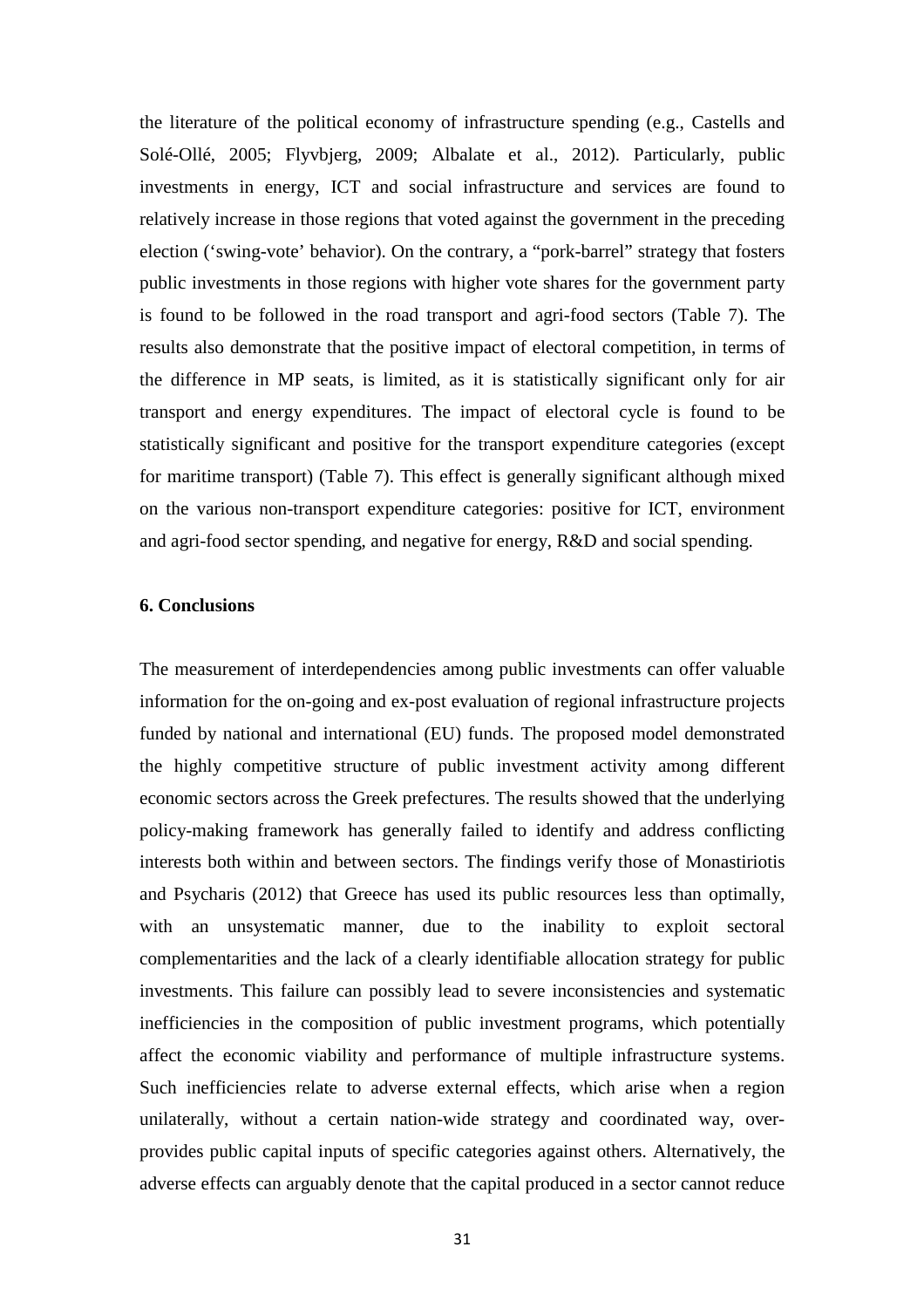the costs of production and transactions and increase the productivity of other sectors through complementarity.

The few synergistic effects are mainly focused on some productive network infrastructures, such as from maritime to air transport, from energy to road, rail and urban public transport, from road and urban public transport to maritime transport, and from maritime transport and ICT to R&D expenditures. Such types of infrastructure can be prioritized and funded through a stimulus spending package to help to attract more cross-industry investments, so that promote agglomeration economies and simulate the peripheral economy during the present downturn. The *a priori* imposition of a fixed budget constraint into specific sectors of the economy can prevent negative budget spillovers to other sectors and strengthen complementarities between certain types of investments. In particular, increased relative growth shares of maritime transport expenditure in the presence of budget constraint into the total transport sector can stimulate the investment activity in other non-road transport subsectors.

Investment determinants such as population density, per-capita GDP, the structure of economic production and geographical and political factors have a considerably heterogeneous impact on distinct types of transport and non-transport expenditure categories. Therefore, the regional allocation of public investments among the various sectors of the Greek economy can be considered as the outcome of a multi-criteria process. This process significantly deviates from criteria of economic efficiency and, hence, it departs from the conventional considerations of cost-benefit analysis. Specifically, it embraces equity and political considerations, according to the timing, location and type of investment.

In the light of the new programming period 2014-2020, where budget constraints become even more severe and crucial, the findings suggest the formulation of a more consistent, transparent and coherent approach for the unified planning and appraisal of the wider, multi-sectoral impacts of public investments. This approach would involve the coordination, prioritization, regulation and subsidization of specific types of infrastructures with significant positive fiscal externalities. Future research directions will involve the connection of the identified intra- and inter-sectoral investment interdependencies with a macroeconomic model to determine their effect on regional and national output and other performance measures.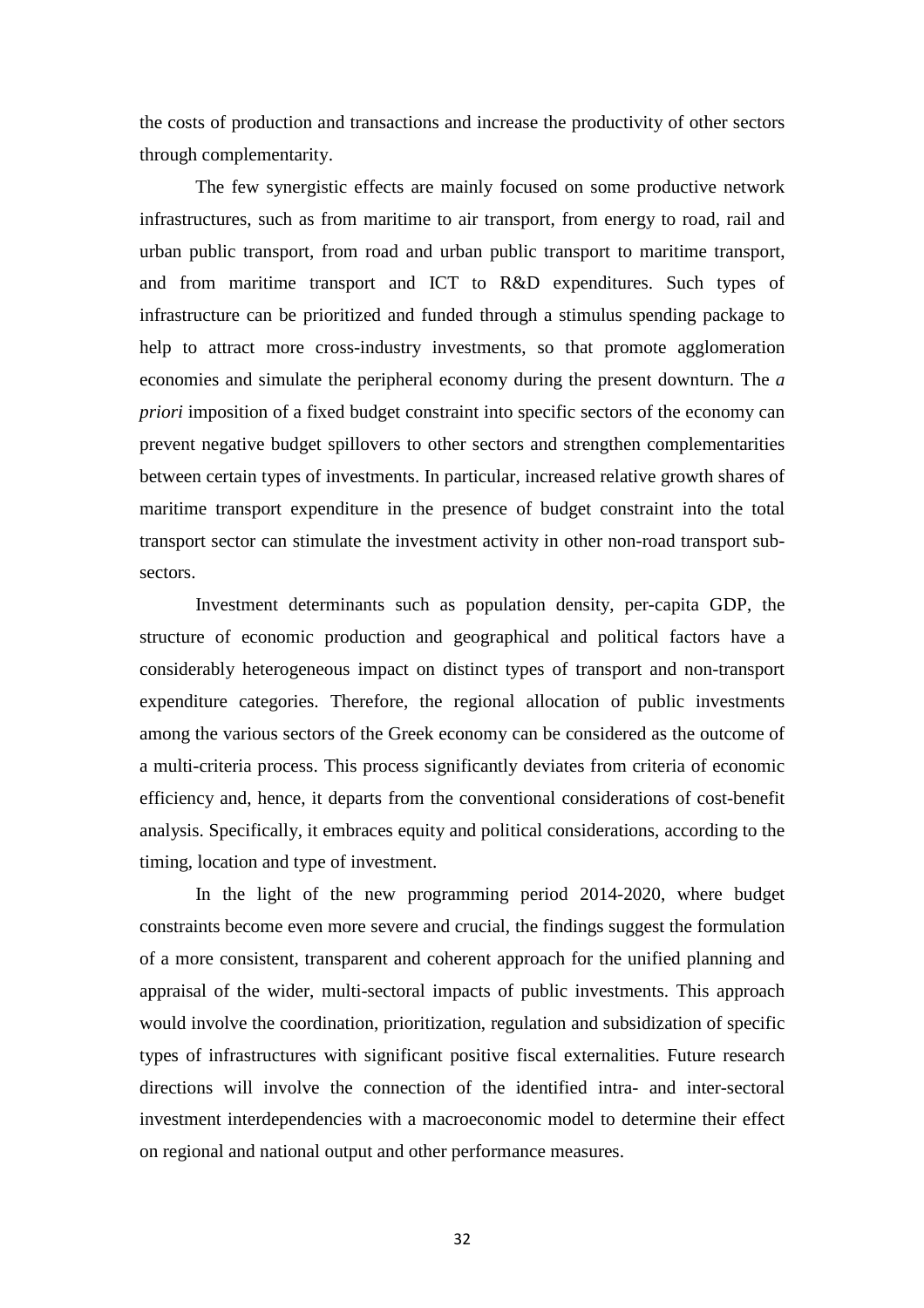#### **References**

Albalate, D., Bel, G., Fageda, X. (2012) Beyond the efficiency-equity dilemma: Centralization as a determinant of government investment in infrastructure, *Papers in Regional Science*, 91(3), 599–615.

Baicker, K. (2005) The spillover effects of state spending, *Journal of Public Economics*, 89(2-3), 529–544.

Baltagi, B.H. (2005) *Econometric Analysis of Panel Data*, 3rd edition, Wiley and Sons, Chichester, U.K.

Banister, D., Berechman, J. (2003) *Transport Investment and Economic Development*, Routledge, New York.

Barter, P.A. (2006) Multiple dimensions in negotiating the cross-border transport links that connect and divide Singapore and Johor, Malaysia, *Asia Pacific Viewpoint*, 47(2), 287–303.

Borch, C., Wallace, M. (2010) Military spending and economic well-being in the American states: The Post-Vietnam war era, *Social Forces*, 88(4), 1727–1752.

Borck, R., Caliendo, M., Steiner, V. (2007) Fiscal competition and the composition of public spending: Theory and evidence, *FinanzArchiv: Public Finance Analysis*, 63(2), 264–277.

Brueckner, J. (2003) Strategic interaction among governments: An overview of empirical studies, *International Regional Science Review*, 26(2), 175–188.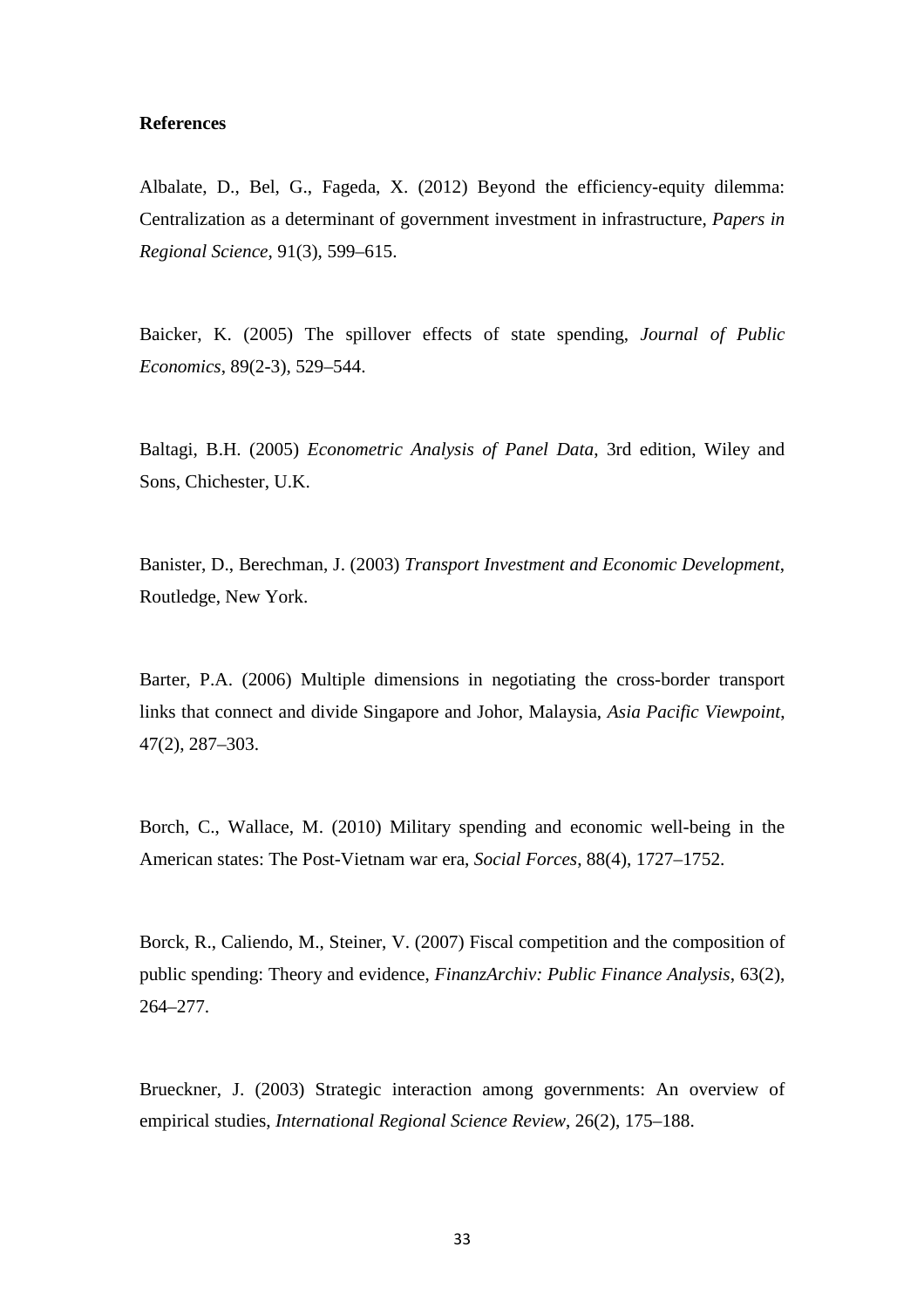Cadot, O., Röller, L.H., Stephan, A. (2006) Contribution to productivity or pork barrel? The two faces of infrastructure investment, *Journal of Public Economics*, 90(6–7), 1133–1153.

Castells, A., Solé-Ollé, A. (2005) The regional allocation of infrastructure investment: The role of equity, efficiency and political factors, *European Economic Review*, 49(5), 1165–1205.

Combes, P.P., Linnemer, L. (2000) Intermodal competition and regional inequalities, *Regional Science and Urban Economics*, 30(2), 131–184.

Costa-Font, J., Rodriguez-Oreggia, E. (2006) Path dependency and the allocation of public investment in Mexico, *Environment and Planning C-Government and Policy*, 24(2), 297–311.

Cox, G.W., McCubbins, M.D. (1986) Electoral politics as a redistributive game, *Journal of Politics*, 48(2), 370–389.

De Borger, B., Proost, S. (2007) Transport pricing when several governments compete for transport tax revenue, in: *Institutions and Sustainable Transport: Regulatory Reform in Advanced Economies*, P. Rietveld, R.R. Stough (eds), Edward Elgar, Cheltenham, U.K. and Northampton, MA, pp. 211–230

Dendrinos, D., Sonis, M. (1988) Nonlinear discrete relative population dynamics of the U.S. regions, *Applied Mathematics and Computation*, 25(4), 265–285.

Deger, S. (1986) *Military Expenditure in Third World Countries: The Economic Effects*, Routledge and Kegan Paul, Boston, MA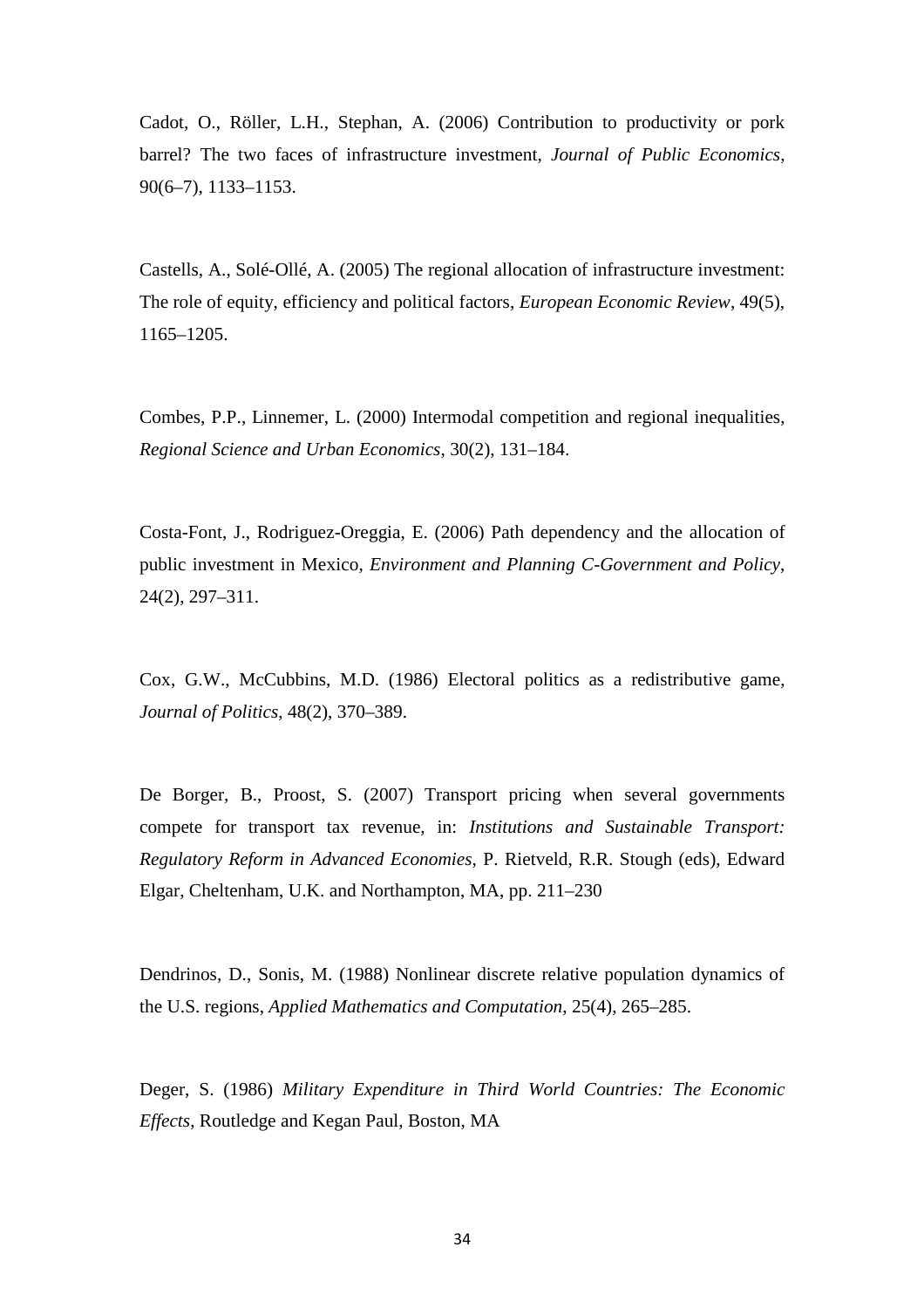Dendrinos, D., Sonis, M. (1990) *Chaos and Socio-Spatial Dynamics*, Springer, New York and Berlin.

Esteller-Moré, Á., Solé-Ollé, A. (2001) Vertical income tax externalities and fiscal interdependence: evidence from the US, *Regional Science and Urban Economics*, 31(2-3), 247–272.

Feng, C.M., Hsieh, C.H. (2009) Effect of resource allocation policies on urban transport diversity, *Computer-Aided Civil and Infrastructure Engineering*, 24(7), 525–533.

Flyvbjerg, B. (2009) Survival of the unfittest: why the worst infrastructure gets built and what we can do about it, *Oxford Review of Economic Policy*, 25(3), 344–367.

Fukuyama, K., Tamura, M. (2003) Consolidation of network infrastructure by competitive local governments, in: *IEEE International Conference on Systems, Man and Cybernetics*, IEEE, Piscataway, NJ, pp. 4407–4412.

Gärtner, M. (1994) Democracy, elections, and macroeconomic policy: Two decades of progress, *European Journal of Political Economy*, 10(1), 85–109.

MacKay, R. (2001) Regional taxing and spending: the search for balance, *Regional Studies*, 35(6), 563–575.

MacKay, R., Williams, J. (2005) Thinking about need: public spending on the regions, *Regional Studies*, 39(7), 815–828.

Midwinter, A. (2004) The changing distribution of territorial public expenditure in the UK, *Regional and Federal Studies*, 14(4), 499–512.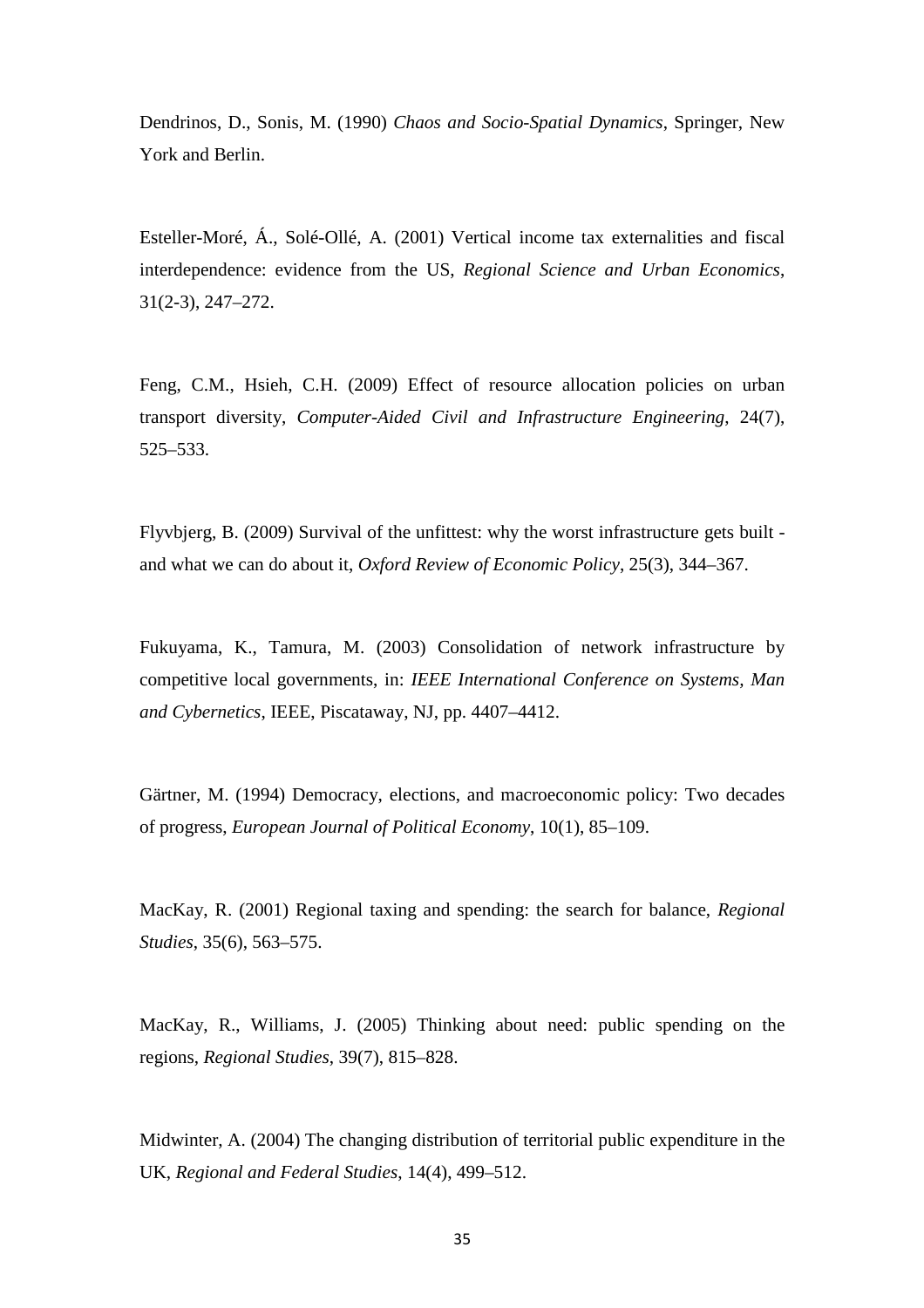Kemmerling, A., Stephan, A. (2008) The politico-economic determinants and productivity effects of regional transport investment in Europe, *EIB Papers*, 13(2), 36–60.

Laird, J.J., Nellthorp, J., Mackie, P.J. (2005) Network effects and total economic impact in transport appraisal, *Transport Policy*, 12(6), 537–544.

Lambrinidis, M., Psycharis, Y., Rovolis, A. (2005) Regional allocation of public infrastructure investment: The case of Greece, *Regional Studies*, 39(9), 1231–1244.

Lauridsen, J., Bech, M., López, F., Sánchez, M.M. (2010) A spatiotemporal analysis of public pharmaceutical expenditure, *The Annals of Regional Science*, 44(2), 299– 314.

Lindsey, R. (2007) Transportation infrastructure investments, pricing and gateway competition: Policy considerations, in: *Proceedings of the International Conference on Gateways and Corridors*, University of British Columbia, Vancouver, Canada.

Mizutani, F., Tanaka, T. (2010) Productivity effects and determinants of public infrastructure investment, *Annals of Regional Science*, 44(3), 493–521.

Monastiriotis, V., Psycharis, Y. (2013) Between equity, efficiency and redistribution: An analysis of revealed allocation criteria of regional public investment in Greece, *European Urban and Regional Studies* (in press, doi:10.1177/ 0969776412455990).

Nagurney, A., Dong, J. (2002) *Supernetworks: Decision-making for the Information Age*, Edward Edgar Publishing, Cheltenham, U.K.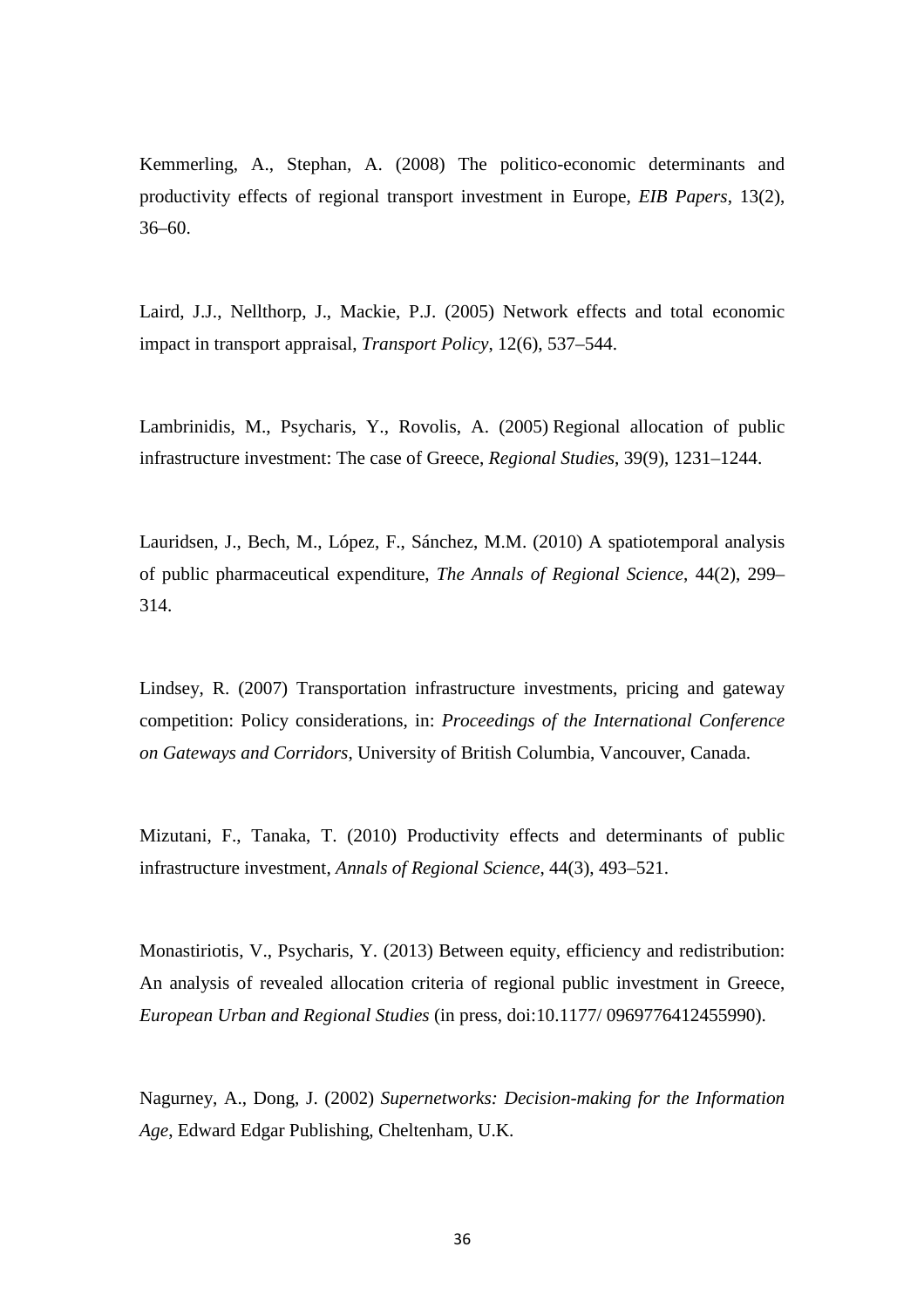Phang, S.Y. (2003) Strategic development of airport and rail infrastructure: the case of Singapore, *Transport Policy*, 10(1), 27–33.

Pradhan, S. (1996) *Evaluating Public Spending: A Framework for Public Expenditure Reviews*, World Bank, Washington, D.C.

Sloboda, B.W., Yao, V. (2008) Interstate spillovers of private capital and public spending, *Annals of Regional Science*, 42(3), 505–518.

Solé-Ollé, A. (2006) Expenditure spillovers and fiscal interactions: Empirical evidence from local governments in Spain, *Journal of Urban Economics*, 59(1), 32– 53.

Tsekeris, T. (2011) Public expenditure competition in the transport sector: Intermodal and spatial considerations for Greece, *Environment and Planning A*, 43(8), 1981–1998.

Tsekeris, T., Vogiatzoglou, K. (2011) Spatial agent-based modeling of household and firm location with endogenous transport costs, *Netnomics: Economic Research and Electronic Networking*, 12(2), 77–98.

Tsekeris, T., Tsekeris, C., Koskinas, K., Lavdas, M. (2013) Intelligent Transport Systems and regional digital convergence in Greece, *Journal of Transport Literature*, 7(2), 297–318.

Vogiatzoglou, K., Tsekeris, T. (2013) Spatial agglomeration of manufacturing in Greece: Sectoral patterns and determinants, *European Planning Studies* (in press, doi:10.1080/09654313.2012.722964).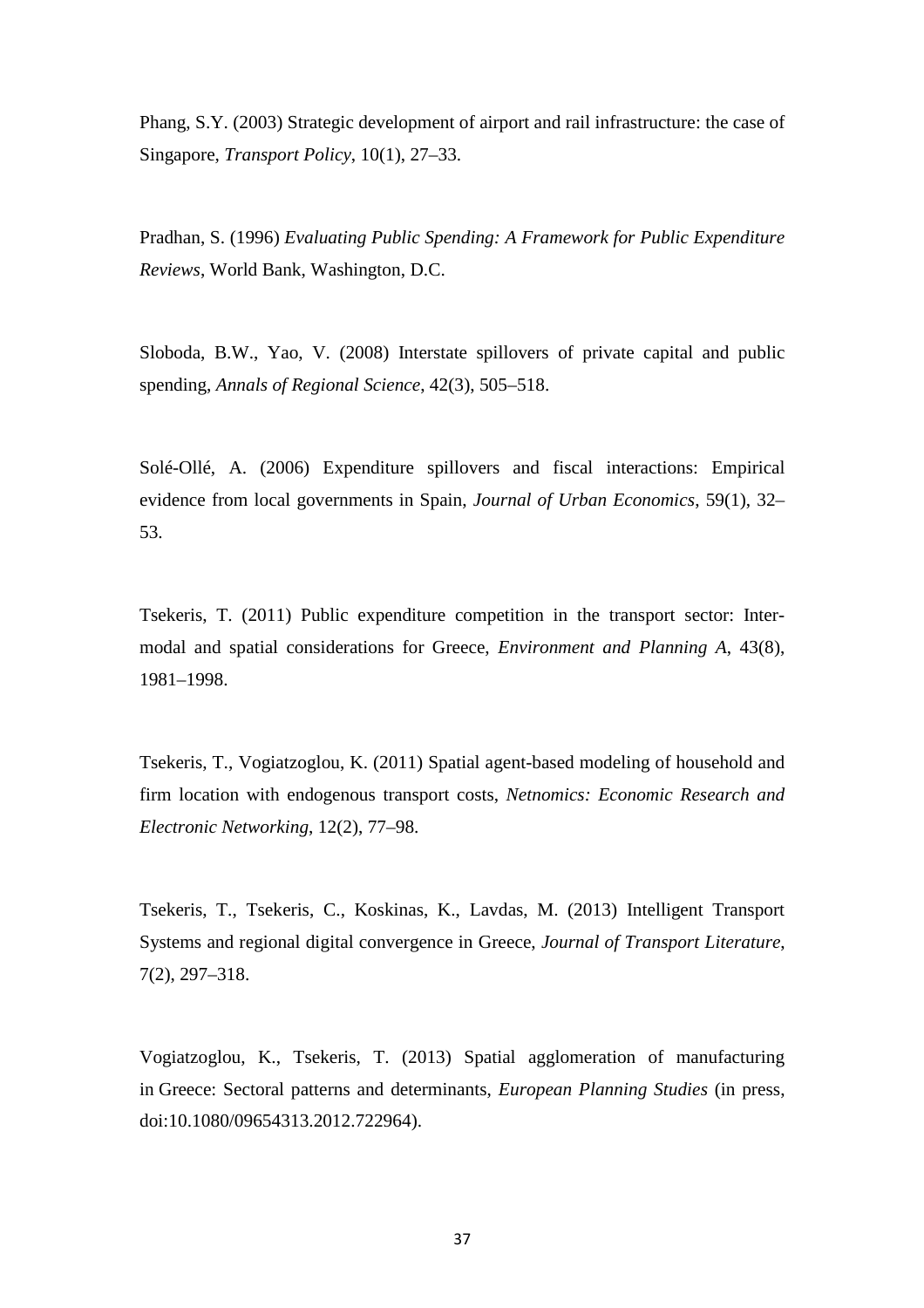World Bank (1988) *World Development Report: Opportunities and Risks in Managing the World Economy*, World Bank, Washington, D.C.

Zhang, P., Peeta, S. (2011) A generalized modeling framework to analyze interdependencies among infrastructure systems, *Transportation Research Part B*, 45(3), 553–579.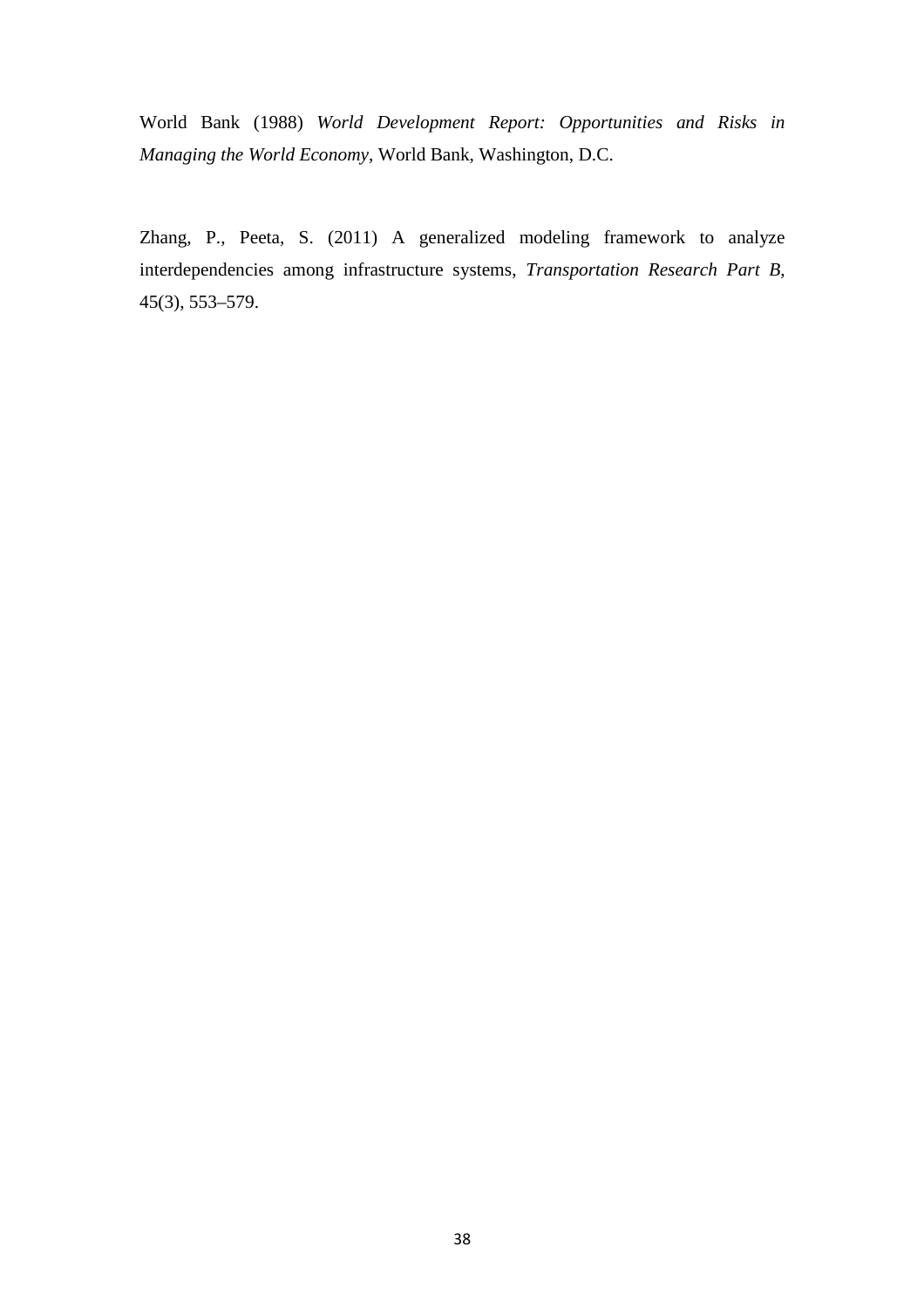#### **Appendix A1**

Let  $y_{\textit{mr}}^t$  denote the share of public spending with regard to the total spending in all sectors *M* , for investment category (and corresponding sector) *m* at a specific region *r* and time *t* . The inter-sectoral distribution of the relative expenditure allocated to sector *m* (whose regional subscript is fixed and omitted below for brevity purposes) is written as  $Y^t = \begin{bmatrix} y_1^t, \dots, y_m^t, \dots, y_M^t \end{bmatrix}$   $m = 1, \dots, M, t = 1, \dots, T$ *M t m*  $t = [y_1^t, ..., y_m^t, ..., y_M^t]$   $m = 1, ..., M, t = 1, ..., T$ . This relationship constitutes a discrete system of distributional dynamics among sectors, given as  $y_m^{t+1} = \left| F_m(y^t) \right| \sum_{k=1}^{M} F_k(y^t) \right|, \quad m, k = 1, ..., M$ *k t k t m t*  $\binom{t+1}{m} = \frac{F_m(y^t)}{2} \sum F_k(y^t)$ ,  $m, k = 1, ...,$ 1  $I^1 = |F_m(y')|\sum F_k(y')|, \quad m, k = 1, ...$  $\rfloor$  $\overline{\phantom{a}}$  $\overline{\phantom{a}}$  $C_t^{t+1} = \left[ F_m(y^t) / \sum_{k=1}^M F_k(y^t) \right], \quad m, k = 1, ..., M, \quad 0 < y_m^t < 1$  $y_m^t < 1$ ,  $F_m(y^t) > 0$ , and  $\sum_m y_m^t = 1$ *t*  $y_m^t = 1$ . The function  $F_m(.)$  denotes the sectoral and temporal comparative advantages of investing on sector *m* and time *t*. The measure of  $F_m$ <sup>(*i*</sup>) for each sector *m* is typically expressed in terms of a numeraire (or reference) sector. Assuming a numeraire sector  $m=1$ , then, the expenditure in sector  $m \neq 1$  and time t can be expressed through function  $G_m(y^t) = F_m(y^t)/F_1(y^t)$ ,  $\forall m = 2, 3, ..., M$ *m t*  $F_m(y^t) = F_m(y^t)/F_1(y^t), \quad \forall \ m = 2, 3, ..., M$ , as a system of equations where  $y_1^{t+1} = 1/1 + \sum_{m=2}^{M} G_m(y^t)$ ,  $x^{+1} = 1/1 + \sum_{i=1}^{M}$ *m t m*  $y_1^{t+1} = 1/1 + \sum G_m(y)$ 2 1  $\sum_{1}^{t+1}$  = 1/1 +  $\sum G_m(y^t)$ , when  $m = 1$ , and  $y_m^{t+1} = y_1^{t+1} G_m(y^t)$ , *m*  $^{t+1}$   $\frac{1}{t}$   $\frac{1}{t}$  $y_m^{t+1} = y_1^{t+1} G_m(y)$ 1  $y_1^{t+1} = y_1^{t+1} G_m(y^t),$ when  $m \neq 1$ . The function  $F_m(.)$  can take any arbitrary form as long as it satisfies the positive value property. A multiplicative specification of  $G_m(y)$  is adopted here to yield relative expenditure elasticities, i.e.,  $G_m(y^t) = A_m \prod_k (y^t_k)^n$ *a t m*  $\mathbf{I}$   $\mathbf{I}_k$   $\forall k$ *t*  $G_m(y^t) = A_m \prod_k (y_k^t)^{a_{mk}}$ ,  $m = 2, 3, ..., M$ ,  $k = 1, \ldots, M$ , where the coefficient  $A_m > 0$  is a constant specific to each sector *m* and  $(y^t)/\partial y^t_k$ *k t*  $a_{mk} = \partial \ln G_m(y^t)/\partial y^t$  are elasticity terms that indicate the percentage growth in share of category *m* relative to that of numeraire (category 1), with respect to a unit percentage change of expenditure in category  $k$ . This multiplicative specification yields a system of log-linear equations for sectors *m*, which is specified as  $L_i^{+1}$  - ln  $y_1^{t+1}$  = ln  $A_m$  +  $\sum_{k=1}^{M}$ *k t*  $m \left( k \right)$   $\left( \sum_{k} a_{mk} \ln y_k \right)$  $^{t+1}$  **ln**  $^{t}$  $y_m^{t+1}$  –  $\ln y_1^{t+1}$  =  $\ln A_m + \sum a_{mk} \ln y_k$ 1 1 1  $\ln y_m^{t+1} - \ln y_1^{t+1} = \ln A_m + \sum a_{mk} \ln y_k^t$ . In equation (1) of Section 3, the above relationship is transformed to a system of panel data equations to account for timeand region-specific fixed effects. It is further augmented to consider the analysis of investment interdependencies among distinct groups of expenditure categories (for  $M' < M$ ) and include the corresponding budget constraints.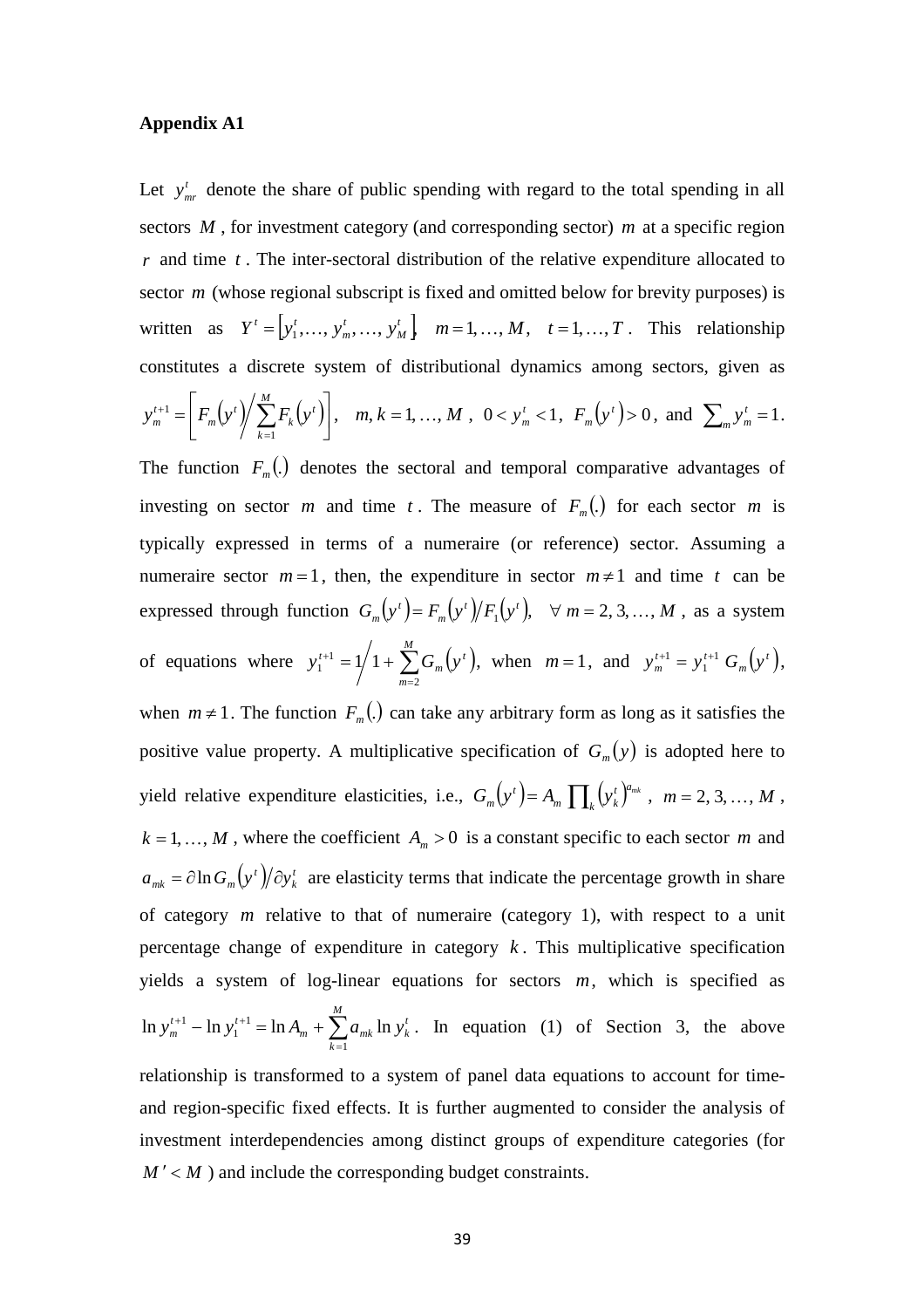#### **IN THE SAME SERIES**

- No 126. S.K. Papaioannou. Economic growth in Greece: Medium term trends and future prospects, Athens, 2012.
- No 125. Y. Panagopoulos and A. Spiliotis is the eurozone homogeneous and symmetric? An interest rate pass-through approach before and during the recent financial crisis, Athens 2012.
- No 124**.** D. Papageorgiou, T. Efthimiadis and I. Konstantakopoulou, Effective tax rates in Greece, Athens 2012.
- No 123. I. Konstantakopoulou and E.G. Tsionas, ABC's of the 2008 recession: Robust and reliable international evidence on the Austrian theory of the business cycle, Athens 2012.
- No. 122. Klimis Vogiatzoglou and Theodore Tsekeris, "Spatial Agglomeration of Manufacturing in Greece". Athens, 2011.
- No 121. N. C. Kanellopoulos, "Disability and Labour Force Participation in Greece: A Microeconometric Analysis". Athens, 2011.
- No 120. K. Athanassouli, "Transition Professionnelle et Rémunérations des Jeunes Raires Grecs: Une Mise en Évidence des Stratégies Par Genre et des Tendances des Pays de l'OCDE". Athens, 2011 (in French).
- No 119. A. Caraballo and T. Efthimiadis, "Is 2% an Optimal Inflation Rate? Evidence from the Euro Area", Athens, 2011.
- No 118. P. Prodromídis and Th. Tsekeris, "Probing into Greece's 2007-2013 National Strategic Reference Framework. A Suggestion to Review the Regional Allocation of Funds". Athens, 2011 (in Greek).
- No 117. P. Paraskevaidis, "The Economic Role of the EU in the Global Economy: A Comparative Analysis", Athens, 2011.
- No 116. E. A. Kaditi and E. I. Nitsi, "Recent Evidence on Taxpayers' Reporting Decision in Greece: A Quantile Regression Approach". Athens, 2011.
- No 115. T. Efthimiadis and P. Tsintzos, The Share of External Debt and Economic Growth. Athens, 2011.
- No 114. E. Tsouma, "Predicting Growth and Recessions Using Leading Indicators: Evidence from Greece". Athens, 2010.
- No 113. A. Chymis, I.E. Nikolaou and K. Evangelinos, "Environmental Information, Asymmetric Information and Financial Markets: A Game-Theoretic Approach". Athens, 2010.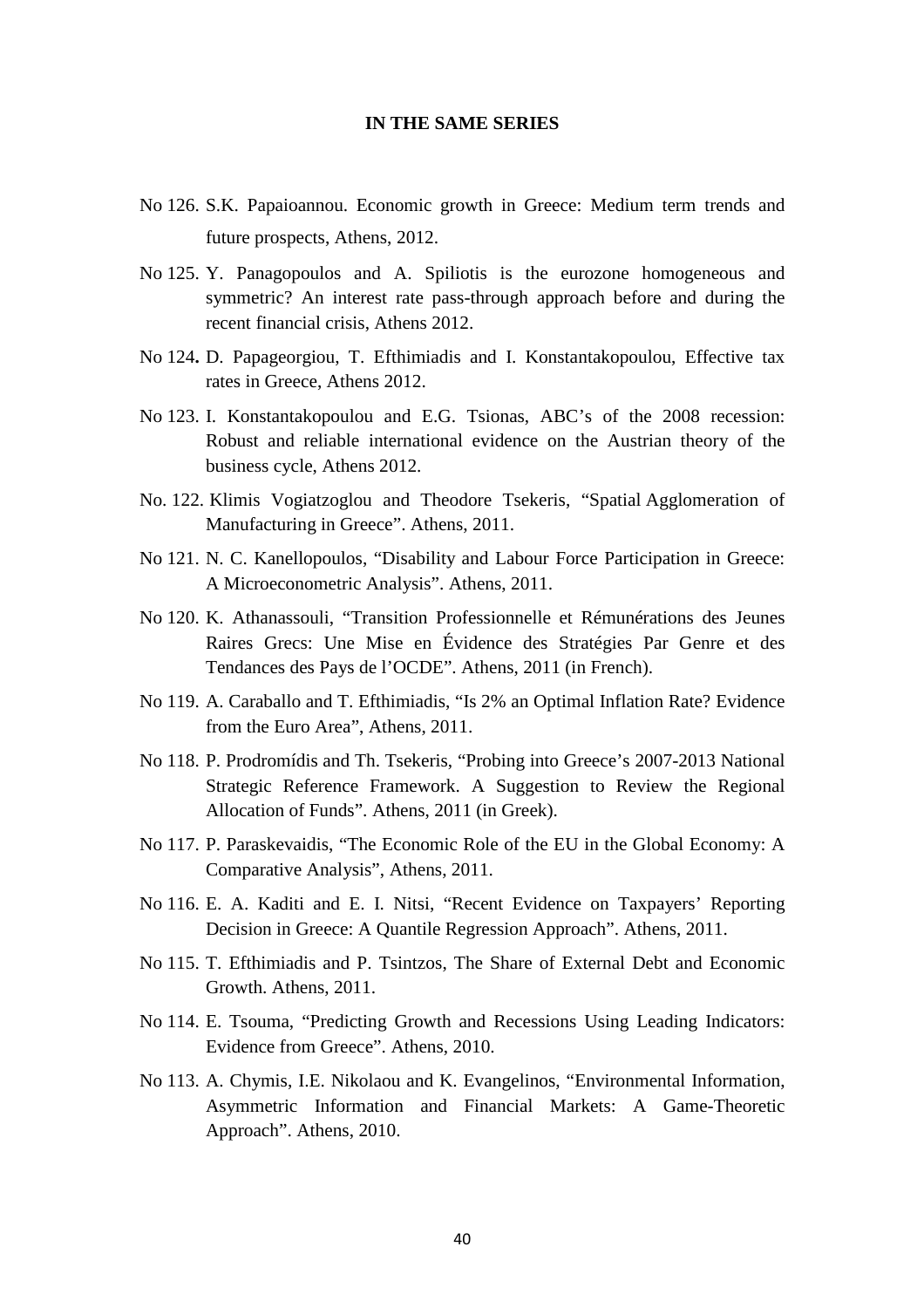- No 112. E.A. Kaditi and E.I. Nitsi, "Applying Regression Quantiles to Farm Efficiency Estimation". Athens, 2010.
- No 111. I. Cholezas, "Gender Earnings Differentials in Europe". Athens, 2010.
- No 110. Th. Tsekeris, "Greek Airports: Efficiency Measurement and Analysis of Determinants". Athens, 2010. Published in *Journal of Air Transport Management*, vol. 17 (2), 2011, pp. 139-141.
- No 109. S. Dimelis and S.K. Papaioannou, " Technical Efficiency and the Role of Information Technology:A Stochastic Production Frontier Study Across OECD Countries". Athens, 2010.
- No 108. I. Cholezas, "Education in Europe: Earnings Inequality, Ability and Uncertainty". Athens, 2010.
- No 107. N. Benos, "Fiscal Policy and Economic Growth: Empirical Evidence from EU Countries". Athens, 2010.
- Νο 106. E.A. Kaditi and E.I. Nitsi, "A two-stage Productivity Analysis Using Bootstrapped Malmquist index and Quantile Regression". Athens, 2009.
- Νο 105. St. Karagiannis and N. Benos, "The Role of Human Capital in Economic Growth: Evidence from Greek Regions''. Athens, 2009.
- Νο 104. Ε. Tsouma, "A Coincident Economic Indicator of Economic Activity in Greece''. Athens, 2009.
- Νο 103 E. Athanassiou, "Fiscal Policy and the Recession: The Case of Greece''. Athens, 2009.
- Νο 102 St. Karagiannis, Y. Panagopoulos and Ar. Spiliotis, "Modeling Banks' Lending Behavior in a Capital Regulated Framework''. Athens, 2009.
- Νο 101 Th. Tsekeris, "Public Expenditure Competition in the Greek Transport Sector: Inter-modal and Spatial Considerations''. Athens, 2009. *Published in Environment and Planning A*, vol. 43 (8), 2011, pp. 1981-1998.
- Νο 100 N. Georgikopoulos and C. Leon, "Stochastic Shocks of the European and the Greek Economic Fluctuations''. Athens, 2009.
- Νο 99 P. I. Prodromídis, "Deriving Labor Market Areas in Greece from Commuting flows''. Athens, 2009.
- Νο 98 Y. Panagopoulos and P. Vlamis, "Bank Lending, Real Estate Bubbles and Basel II". Athens, 2008.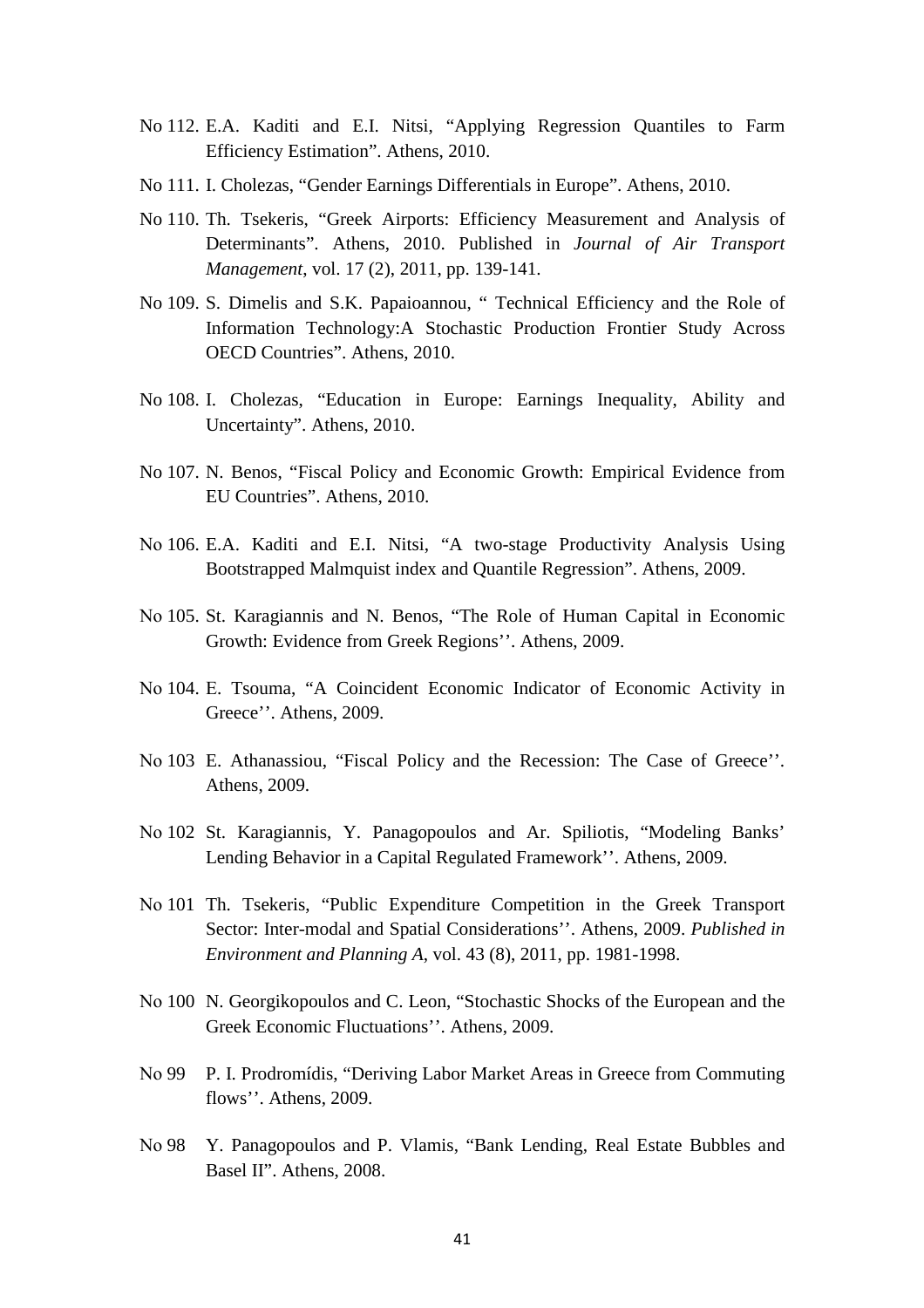- Νο 97 Y. Panagopoulos, "Basel II and the Money Supply Process: Some Empirical Evidence from the Greek Banking System (1995-2006)". Athens, 2007.
- Νο 96 N. Benos and St. Karagiannis, "Growth Empirics: Evidence from Greek Regions". Athens, 2007.
- Νο 95 N. Benos and St. Karagiannis, "Convergence and Economic Performance in Greece: New Evidence at Regional and Prefecture Level". Athens, 2007.
- Νο 94 Th. Tsekeris, "Consumer Demand Analysis of Complementarities and Substitutions in the Greek Passenger Transport Market". Athens, 2007. Published in *International Journal of Transport Economics*, vol. 35 (3), 2008, pp. 415-449.
- Νο 93 Y. Panagopoulos, I. Reziti, and Ar. Spiliotis, "Monetary and Banking Policy Transmission Through Interest Rates: An Empirical Application to the USA, Canada, U.K. and European Union". Athens, 2007.
- Νο 92 W. Kafouros and N. Vagionis, "Greek Foreign Trade with Five Balkan States During the Transition Period 1993-2000: Opportunities Exploited and Missed". Athens, 2007.
- No 91 St. Karagiannis, "The Knowledge-Based Economy, Convergence and Economic Growth: Evidence from the European Union". Athens, 2007.
- No 90 Y. Panagopoulos, "Some Further Evidence Upon Testing Hysteresis in the Greek Phillips-type Aggregate Wage Equation". Athens, 2007.
- No 89 N. Benos, "Education Policy, Growth and Welfare". Athens, 2007.
- No 88 P. Baltzakis, "Privatization and Deregulation". Athens, 2006 (in Greek).
- No 87 Y. Panagopoulos and I. Reziti, "The Price Transmission Mechanism in the Greek Food Market: An Empirical Approach". Athens, 2006. Published in *Agribusiness*, vol. 24 (1), 2008, pp. 16-30.
- No 86 P. I. Prodromídis, " Functional Economies or Administrative Units in Greece: What Difference Does It Make for Policy?" Athens, 2006. Published in: *Review of Urban & Regional Development Studies*, vol. 18.2, 2006, pp. 144-164.
- No 85 P. I. Prodromídis, "Another View on an Old Inflation: Environment and Policies in the Roman Empire up to Diocletian's Price Edict". Αthens, 2006.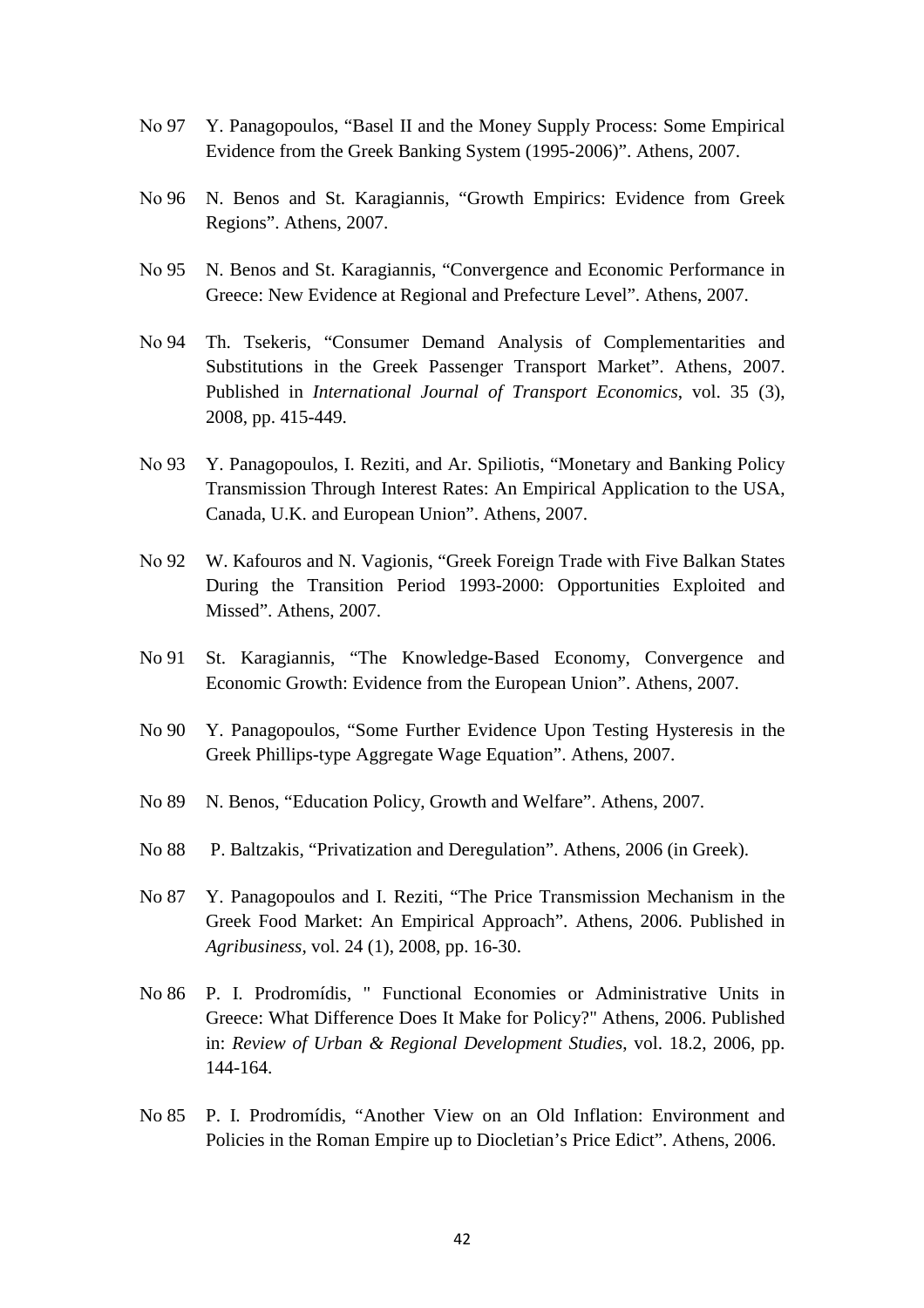- Νο 84 Α E. Athanassiou, "Prospects of Household Borrowing in Greece and their Importance for Growth". Αthens, 2006. Published in: *South-Eastern Europe Journal of Economics*, vol.5, 2007, pp. 63-75.
- No 83 G. C. Kostelenos, "La Banque Nationale de Grèce et ses Statistiques Monétaires (1841-1940)". Athènes, 2006. Published in: *Mesurer la monnaie. Banques centrales et construction de l' autorité monétaire (XIXe-XXe siècle)*, Paris: Edition Albin Michel, 2005, 69-86.
- No 82 P. Baltzakis, "The Need for Industrial Policy and its Modern Form". Athens, 2006 (in Greek).
- No 81 St. Karagiannis, "A Study of the Diachronic Evolution of the EU's Structural Indicators Using Factorial Analysis". Athens, 2006.
- No 80 I. Resiti, "An Investigation Into the Relationship Between Producer, Wholesale and Retail Prices of Greek Agricultural Products". Athens, 2005.
- No 79 Y. Panagopoulos and A. Spiliotis, "An Empirical Approach to the Greek Money Supply". Athens, 2005.
- No 78 Y. Panagopoulos and A. Spiliotis, "Testing Alternative Money Theories: A G7 Application"". Athens, 2005. Published in *Journal of Post Keynesian Economics*, vol. 30 (4), 2008, pp.607-629
- No 77 I. A. Venetis, E. Emmanuilidi, "The Fatness in Equity Returns. The Case of Athens, Stock Exchange". Athens, 2005.
- No 76 I. A. Venetis, I. Paya and D. A. Peel, "Do Real Exchange Rates "Mean Revert" to Productivity? A Nonlinear Approach". Athens, 2005.
- No 75 C. N. Kanellopoulos, "Tax Evasion in Corporate Firms: Estimates from the Listed Firms in Athens, Stock Exchange in 1990s". Athens, 2002 (in Greek).
- No 74 N. Glytsos, "Dynamic Effects of Migrant Remittances on Growth: An Econometric Model with an Application to Mediterranean Countries". Athens, 2002. Published under the title "The contribution of remittances to growth: a dynamic approach and empirical analysis" in: *Journal of Economic Studies*, December 2005.
- No 73 N. Glytsos, "A Model of Remittance Determination Applied to Middle East and North Africa Countries". Athens, 2002.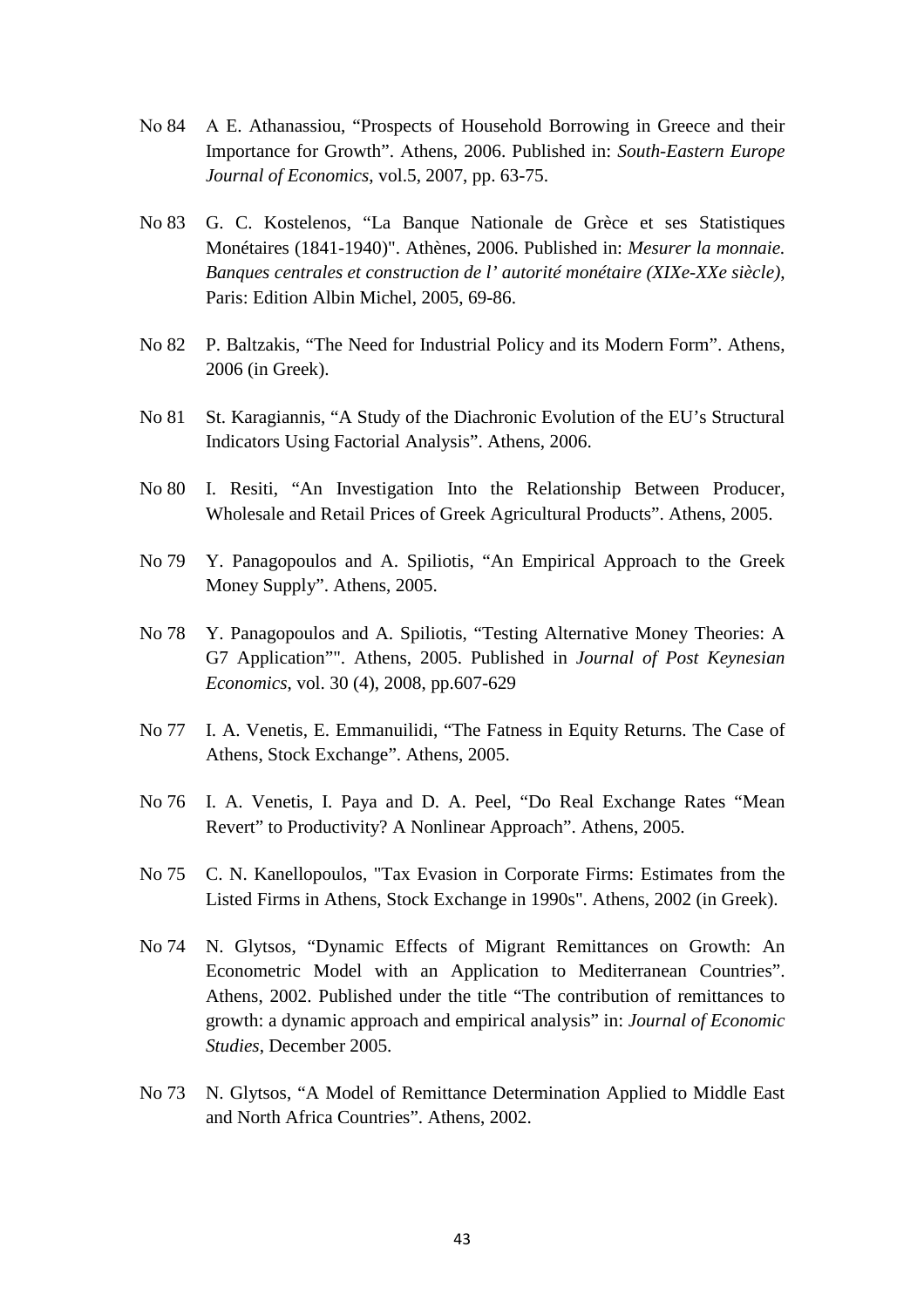- No 72 Th. Simos, "Forecasting Quarterly GDP Using a System of Stochastic Differential Equations". Athens, 2002.
- No 71 C. N. Kanellopoulos and K. G. Mavromaras, "Male-Female Labour Market Participation and Wage Differentials in Greece". Athens, 2000. Published in: *Labour*, vol. 16, no. 4, 2002, 771-801.
- No 70 St. Balfoussias and R. De Santis, "The Economic Impact of The Cap Reform on the Greek Economy: Quantifying the Effects of Inflexible Agricultural Structures". Athens, 1999.
- No 69 M. Karamessini and O. Kaminioti, "Labour Market Segmentation in Greece: Historical Perspective and Recent Trends". Athens, 1999.
- No 68 S. Djajic, S. Lahiri and P. Raimondos-Moller, "Logic of Aid in an Intertemporal Setting". Athens, 1997.
- No 67 St. Makrydakis, "Sources of Macroeconomic Fluctuations in the Newly Industrialized Economies: A Common Trends Approach". Athens, 1997. Published in: *Asian Economic Journal*, vol. 11, no. 4, 1997, pp. 361-383.
- No 66 N. Christodoulakis and G. Petrakos, "Economic Developments in the Balkan Countries and the Role of Greece: From Bilateral Relations to the Challenge of Integration". Athens, 1997.
- No 65 C. Kanellopoulos, "Pay Structure in Greece". Athens, 1997.
- No 64 M. Chletsos, Chr. Kollias and G. Manolas, "Structural Economic Changes and their Impact on the Relationship Between Wages, Productivity and Labour Demand in Greece". Athens, 1997.
- No 63 M. Chletsos, "Changes in Social Policy Social Insurance, Restructuring the Labour Market and the Role of the State in Greece in the Period of European Integration". Athens, 1997.
- No 62 M. Chletsos, "Government Spending and Growth in Greece 1958-1993: Some Preliminary Empirical Results". Athens, 1997.
- No 61 M. Karamessini, "Labour Flexibility and Segmentation of the Greek Labour Market in the Eighties: Sectoral Analysis and Typology". Athens, 1997.
- No 60 Chr. Kollias and St. Makrydakis, "Is there a Greek-Turkish Arms Race?: Evidence from Cointegration and Causality Tests". Athens, 1997. Published in: *Defence and Peace Economics*, vol. 8, 1997, pp. 355-379.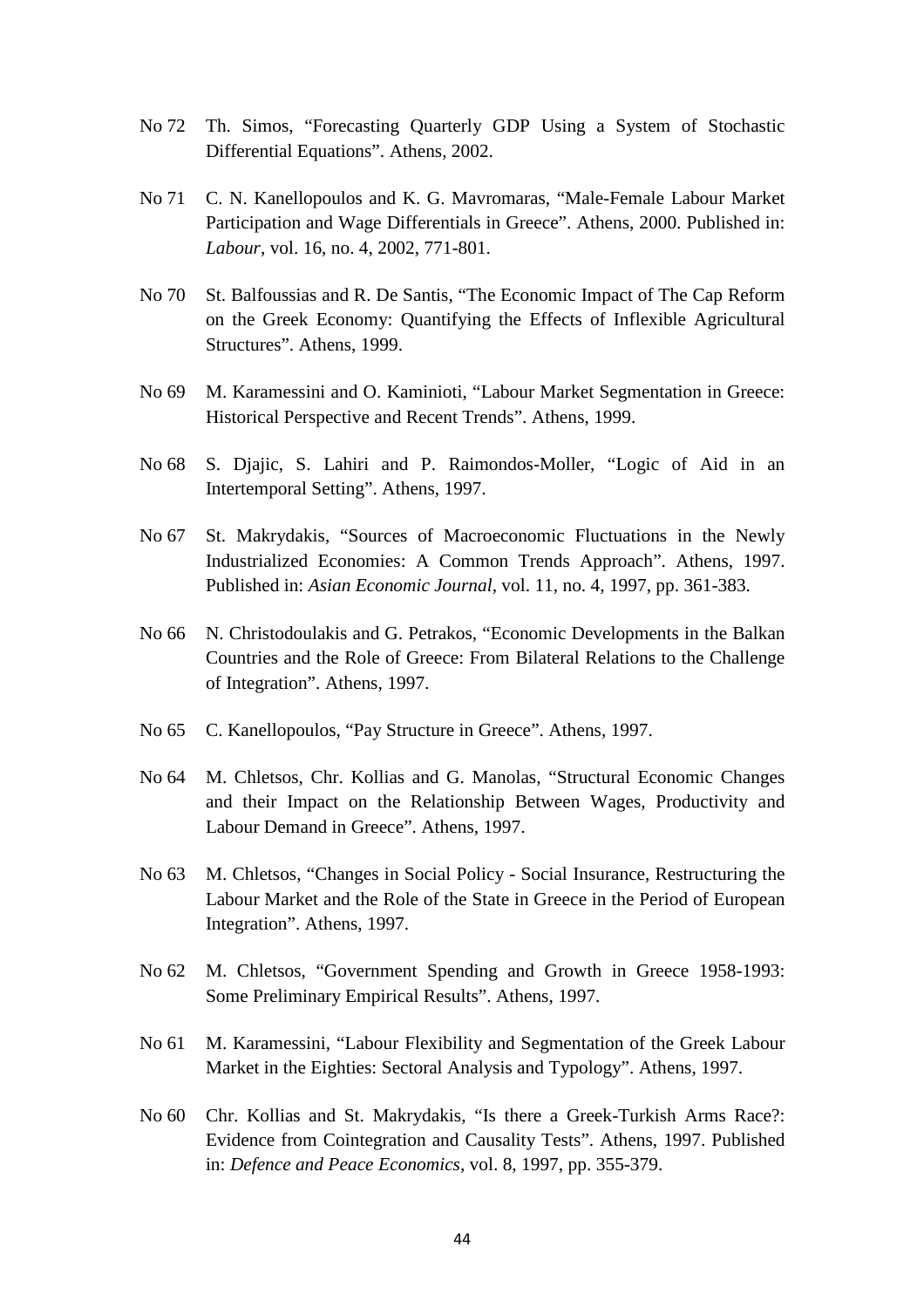- No 59 St. Makrydakis, "Testing the Intertemporal Approach to Current Account Determination: Evidence from Greece". Athens, 1996. Published in: *Empirical Economics*, vol. 24, no. 2, 1999, pp. 183-209.
- No 58 Chr. Kollias and St. Makrydakis, "The Causal Relationship Between Tax Revenues and Government Spending in Greece: 1950-1990". Athens, 1996. Published in: *The Cyprus Journal of Economics*, vol. 8, no. 2, 1995, pp. 120- 135.
- No 57 Chr. Kollias and A. Refenes, "Modelling the Effects of No Defence Spending Reductions on Investment Using Neural Networks in the Case of Greece". Athens, 1996.
- No 56 Th. Katsanevas, "The Evolution of Employment and Industrial Relations in Greece (from the Decade of 1970 up to the Present)". Athens, 1996 (in Greek).
- No 55 D. Dogas, "Thoughts on the Appropriate Stabilization and Development Policy and the Role of the Bank of Greece in the Context of the Economic and Monetary Union (EMU)". Athens, 1996 (in Greek).
- No 54 N. Glytsos, "Demographic Changes, Retirement, Job Creation and Labour Shortages in Greece: An Occupational and Regional Outlook". Athens, 1996. Published in: *Journal of Economic Studies*, vol. 26, no. 2-3, 1999, pp. 130- 158.
- No 53 N. Glytsos, "Remitting Behavior of "Temporary" and "Permanent" Migrants: The Case of Greeks in Germany and Australia". Athens, 1996. Published in: *Labour,* vol. II, no. 3, 1997, pp. 409-435.
- No 52 V. Stavrinos and V. Droucopoulos, 'Output Expectations, Productivity Trends and Employment: The Case of Greek Manufacturing". Athens, 1996. Published in: *European Research Studies*, vol. 1, no. 2, 1998, pp. 93-122.
- No 51 A. Balfoussias and V. Stavrinos, "The Greek Military Sector and Macroeconomic Effects of Military Spending in Greece". Athens, 1996. Published in N.P. Gleditsch, O. Bjerkholt, A. Cappelen, R.P. Smith and J.P. Dunne: *In the Peace Dividend*, Amsterdam: North-Holland, 1996, pp. 191- 214.
- No 50 J. Henley, "Restructuring Large Scale State Enterprises in the Republics of Azerbaijan, Kazakhstan, the Kyrgyz Republic and Uzbekistan: The Challenge for Technical Assistance". Athens, 1995.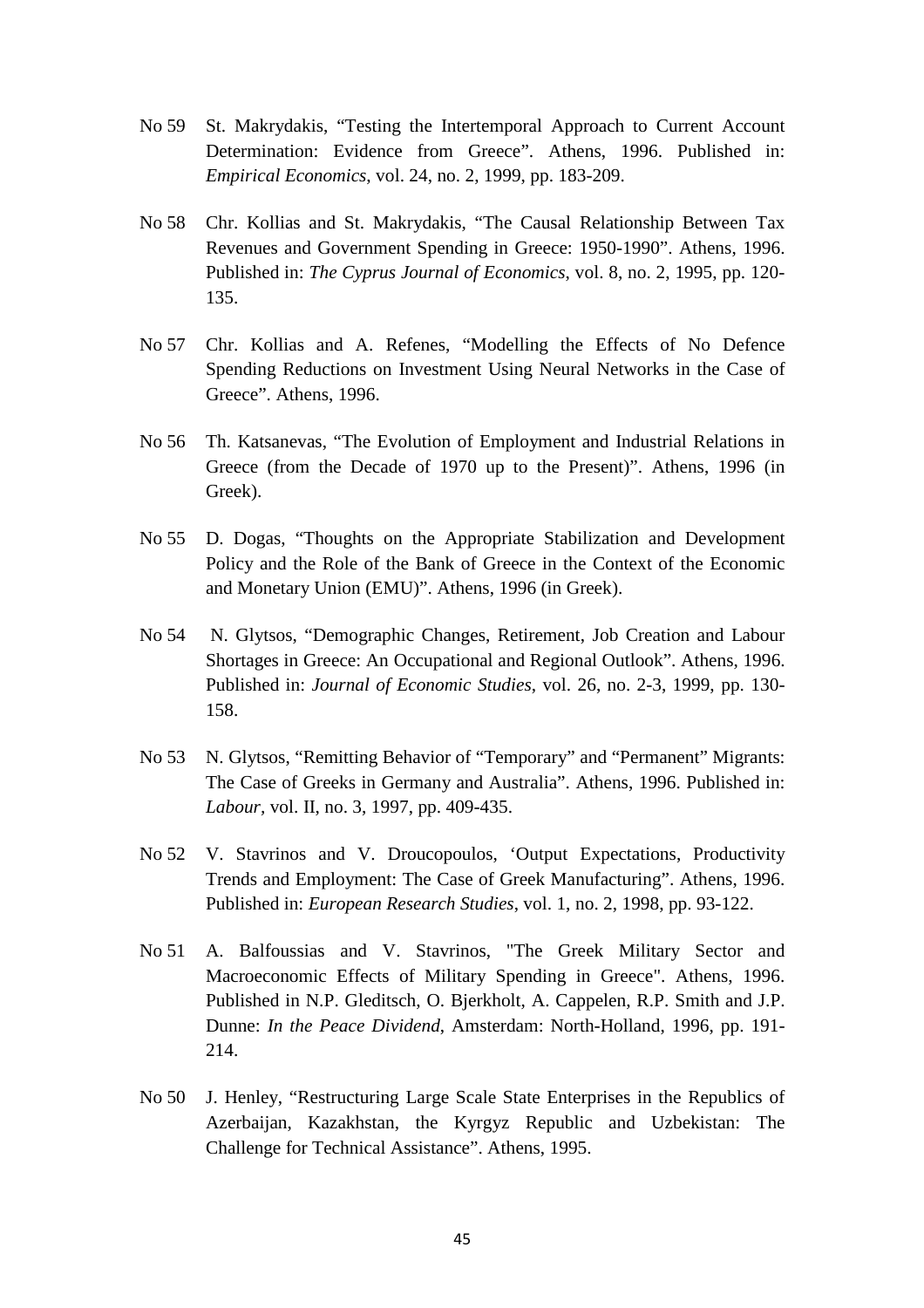- No 49 C. Kanellopoulos and G. Psacharopoulos, "Private Education Expenditure in a "Free Education" Country: The Case of Greece". Athens, 1995. Published in: *International Journal of Educational Development*, vol. 17, no. 1, 1997, pp. 73-81.
- No 48 G. Kouretas and L. Zarangas, "A Cointegration Analysis of the Official and Parallel Foreign Exchange Markets for Dollars in Greece". Athens, 1995. Published in: *International Journal of Finance and Economics*, vol. 3, 1998, pp. 261-276.
- No 47 St. Makrydakis, E. Tzavalis and A. Balfoussias, "Policy Regime Changes and the Long-Run Sustainability of Fiscal Policy: An Application to Greece". Athens, 1995. Published in: *Economic Modelling*, vol. 16 no. 1, 1999, pp. 71- 86.
- No 46 N. Christodoulakis and S. Kalyvitis, "Likely Effects of CSF 1994-1999 on the Greek Economy: An ex ante Assessment Using an Annual Four-Sector Macroeconometric Model". Athens, 1995.
- No 45 St. Thomadakis and V. Droucopoulos, "Dynamic Effects in Greek Manufacturing: The Changing Shares of SMEs, 1983-1990". Athens, 1995. Published in: *Review of Industrial Organization*, vol. 11, no. 1, 1996, pp. 69- 78.
- No 44 P. Mourdoukoutas, "Japanese Investment in Greece". Athens, 1995 (in Greek).
- No 43 V. Rapanos, "Economies of Scale and the Incidence of the Minimum Wage in the Less Developed Countries". Athens, 1995. Published under the title: "Minimum Wage and Income Distribution in the Harris-Todaro model", in: *Journal of Economic Development*, 2005.
- No 42 V. Rapanos, "Trade Unions and the Incidence of the Corporation Income Tax". Athens, 1995.
- No 41 St. Balfoussias, "Cost and Productivity in Electricity Generation in Greece". Athens, 1995.
- No 40 V. Rapanos, "The Effects of Environmental Taxes on Income Distribution". Athens, 1995. Published in: *European Journal of Political Economy*, 1995.
- No 39 V. Rapanos, "Technical Change in a Model with Fair Wages and Unemployment". Athens, 1995. Published in: *International Economic Journal*, vol. 10, no. 4, 1996.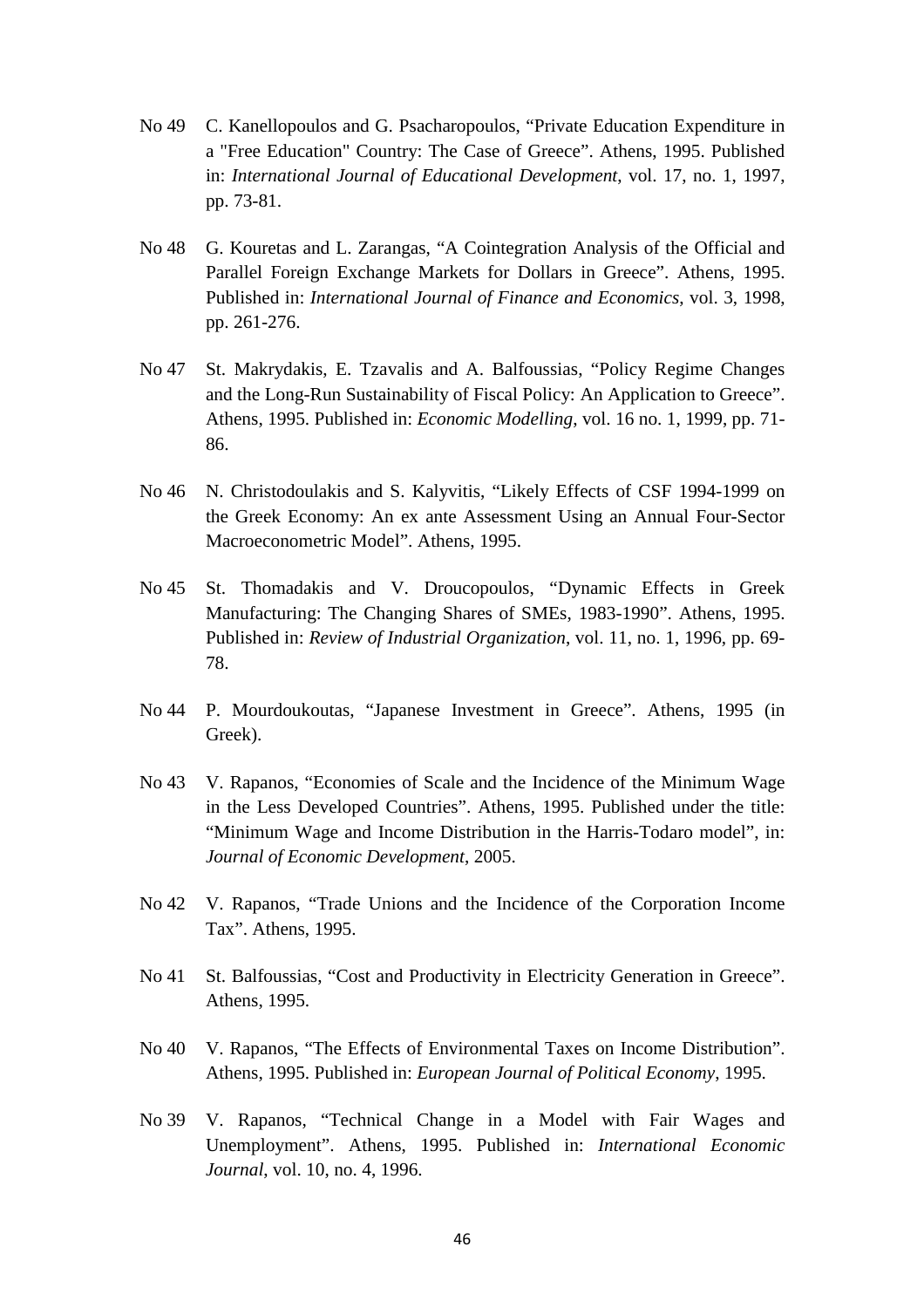- No 38 M. Panopoulou, "Greek Merchant Navy, Technological Change and Domestic Shipbuilding Industry from 1850 to 1914". Athens, 1995. Published in: *The Journal of Transport History*, vol. 16, no. 2, pp. 159-178.
- No 37 C. Vergopoulos, "Public Debt and its Effects". Athens, 1994 (in Greek).
- No 36 C. Kanellopoulos, "Public-Private Wage Differentials in Greece". Athens, 1994.
- No 35 Z. Georganta, K. Kotsis and Emm. Kounaris, "Measurement of Total Factor Productivity in the Manufacturing Sector of Greece 1980-1991". Athens, 1994.
- No 34 E. Petrakis and A. Xepapadeas, 'Environmental Consciousness and Moral Hazard in International Agreements to Protect the Environment". Athens, 1994. Published in: *Journal Public Economics*, vol. 60, 1996, pp. 95-110.
- No 33 C. Carabatsou-Pachaki, "The Quality Strategy: A Viable Alternative for Small Mediterranean Agricultures". Athens, 1994.
- No 32 Z. Georganta, "Measurement Errors and the Indirect Effects of R & D on Productivity Growth: The U.S. Manufacturing Sector". Athens, 1993.
- No 31 P. Paraskevaidis, "The Economic Function of Agricultural Cooperative Firms". Athens, 1993 (in Greek).
- No 30 Z. Georganta, "Technical (In) Efficiency in the U.S. Manufacturing Sector, 1977-1982". Athens, 1993.
- No 29 H. Dellas, "Stabilization Policy and Long Term Growth: Are they Related?" Athens, 1993.
- No 28 Z. Georganta, "Accession in the EC and its Effect on Total Factor Productivity Growth of Greek Agriculture". Athens, 1993.
- No 27 H. Dellas, "Recessions and Ability Discrimination". Athens, 1993.
- No 26 Z. Georganta, "The Effect of a Free Market Price Mechanism on Total Factor Productivity: The Case of the Agricultural Crop Industry in Greece". Athens, 1993. Published in: *International Journal of Production Economics*, vol. 52, 1997, pp. 55-71.
- No 25 A. Gana, Th. Zervou and A. Kotsi, "Poverty in the Regions of Greece in the Late 80's. Athens", 1993 (in Greek).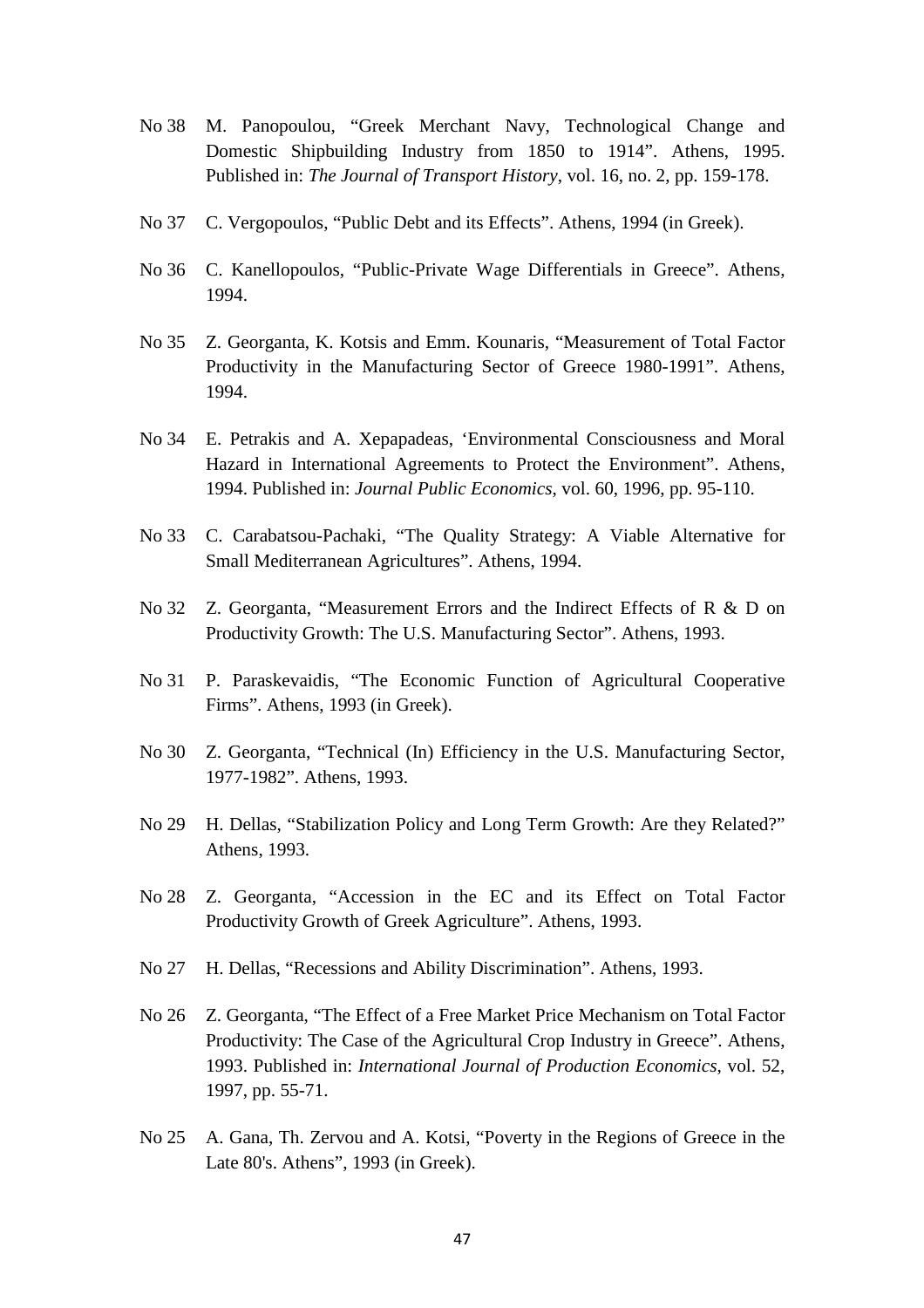- No 24 P. Paraskevaides, "Income Inequalities and Regional Distribution of the Labour Force Age Group 20-29". Athens, 1993 (in Greek).
- No 23 C. Eberwein and Tr. Kollintzas, "A Dynamic Model of Bargaining in a Unionized Firm with Irreversible Investment". Athens, 1993. Published in: Annales d' Economie et de Statistique, vol. 37/38, 1995, pp. 91-115.
- No 22 P. Paraskevaides, "Evaluation of Regional Development Plans in the East Macedonia-Thrace's and Crete's Agricultural Sector". Athens, 1993 (in Greek).
- No 21 P. Paraskevaides, "Regional Typology of Farms". Athens, 1993 (in Greek).
- No 20 St. Balfoussias, "Demand for Electric Energy in the Presence of a Two-block Declining Price Schedule". Athens, 1993.
- No 19 St. Balfoussias, "Ordering Equilibria by Output or Technology in a Nonlinear Pricing Context". Athens, 1993.
- No 18 C. Carabatsou-Pachaki, "Rural Problems and Policy in Greece'. Athens, 1993.
- No 17 Cl. Efstratoglou, "Export Trading Companies: International Experience and the Case of Greece". Athens, 1992 (in Greek).
- No 16 P. Paraskevaides, "Effective Protection, Domestic Resource Cost and Capital Structure of the Cattle Breeding Industry". Athens, 1992 (in Greek).
- No 15 C. Carabatsou-Pachaki, "Reforming Common Agricultural Policy and Prospects for Greece". Athens, 1992 (in Greek).
- No 14 C. Carabatsou-Pachaki, "Elaboration Principles/Evaluation Criteria for Regional Programmes". Athens, 1992 (in Greek).
- No 13 G. Agapitos and P. Koutsouvelis, "The VAT Harmonization within EEC: Single Market and its Impacts on Greece's Private Consumption and Vat Revenue". Athens, 1992.
- No 12 C. Kanellopoulos, "Incomes and Poverty of the Greek Elderly". Athens, 1992.
- No 11 D. Maroulis, "Economic Analysis of the Macroeconomic Policy of Greece during the Period 1960-1990". Athens, 1992 (in Greek).